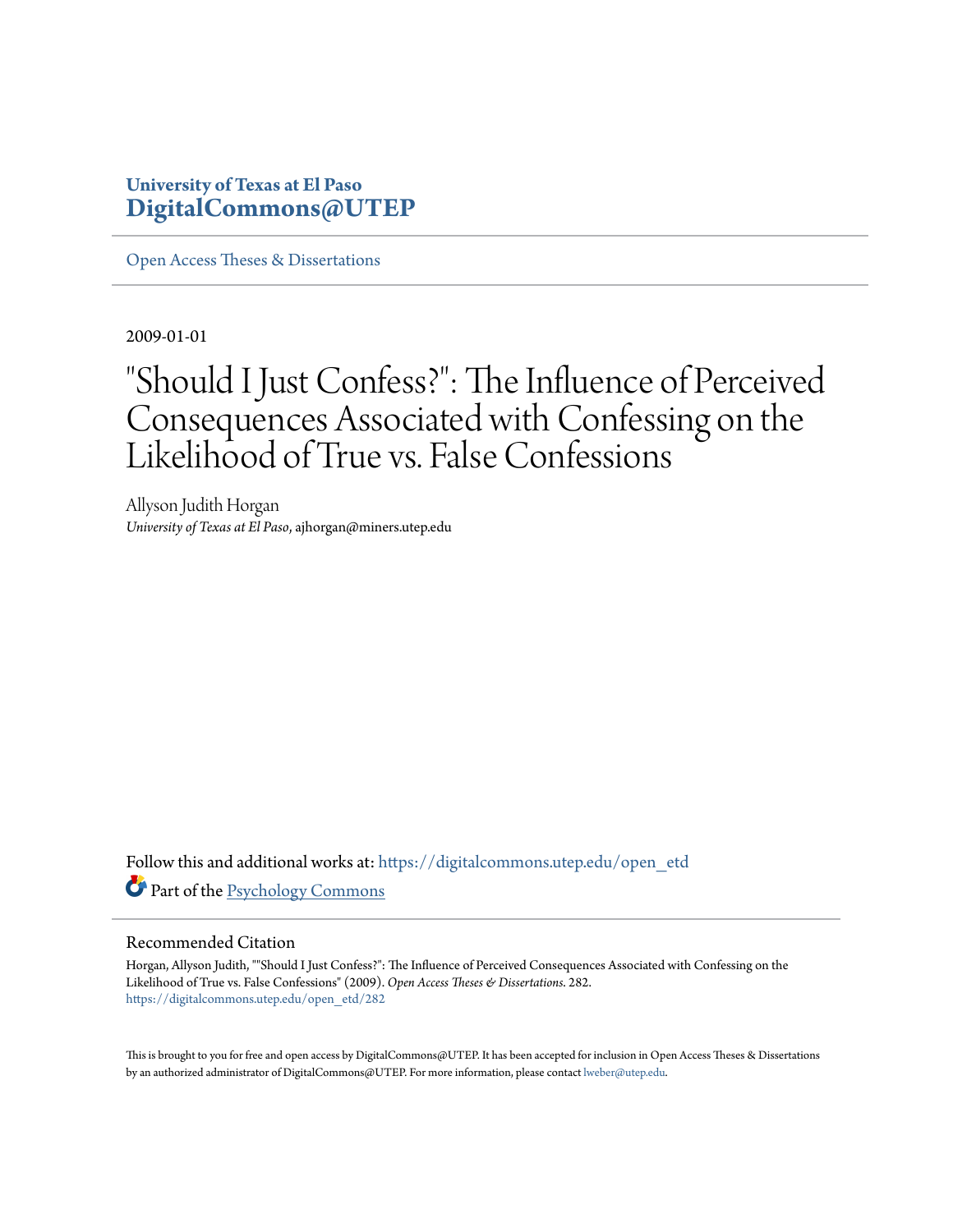# "SHOULD I JUST CONFESS?": THE INFLUENCE OF PERCEIVED CONSEQUENCES ASSOCIATED WITH CONFESSING ON THE LIKELIHOOD OF TRUE VS. FALSE

**CONFESSIONS** 

ALLYSON J. HORGAN

Department Of Psychology

APPROVED:

 $\mathcal{L}_\text{max} = \frac{1}{2} \frac{1}{\sqrt{2}} \frac{1}{\sqrt{2}} \frac{1}{\sqrt{2}} \frac{1}{\sqrt{2}} \frac{1}{\sqrt{2}} \frac{1}{\sqrt{2}} \frac{1}{\sqrt{2}} \frac{1}{\sqrt{2}} \frac{1}{\sqrt{2}} \frac{1}{\sqrt{2}} \frac{1}{\sqrt{2}} \frac{1}{\sqrt{2}} \frac{1}{\sqrt{2}} \frac{1}{\sqrt{2}} \frac{1}{\sqrt{2}} \frac{1}{\sqrt{2}} \frac{1}{\sqrt{2}} \frac{1}{\sqrt{2}} \frac{1}{\sqrt{2}} \frac{1}{\sqrt{2}} \$ Christian A. Meissner, Ph.D., Chair

 $\overline{\phantom{a}}$  ,  $\overline{\phantom{a}}$  ,  $\overline{\phantom{a}}$  ,  $\overline{\phantom{a}}$  ,  $\overline{\phantom{a}}$  ,  $\overline{\phantom{a}}$  ,  $\overline{\phantom{a}}$  ,  $\overline{\phantom{a}}$  ,  $\overline{\phantom{a}}$  ,  $\overline{\phantom{a}}$  ,  $\overline{\phantom{a}}$  ,  $\overline{\phantom{a}}$  ,  $\overline{\phantom{a}}$  ,  $\overline{\phantom{a}}$  ,  $\overline{\phantom{a}}$  ,  $\overline{\phantom{a}}$ Harmon M. Hosch, Ph.D.

 $\overline{\phantom{a}}$  ,  $\overline{\phantom{a}}$  ,  $\overline{\phantom{a}}$  ,  $\overline{\phantom{a}}$  ,  $\overline{\phantom{a}}$  ,  $\overline{\phantom{a}}$  ,  $\overline{\phantom{a}}$  ,  $\overline{\phantom{a}}$  ,  $\overline{\phantom{a}}$  ,  $\overline{\phantom{a}}$  ,  $\overline{\phantom{a}}$  ,  $\overline{\phantom{a}}$  ,  $\overline{\phantom{a}}$  ,  $\overline{\phantom{a}}$  ,  $\overline{\phantom{a}}$  ,  $\overline{\phantom{a}}$ Steve L. Crites, Ph.D.

 $\overline{\phantom{a}}$  ,  $\overline{\phantom{a}}$  ,  $\overline{\phantom{a}}$  ,  $\overline{\phantom{a}}$  ,  $\overline{\phantom{a}}$  ,  $\overline{\phantom{a}}$  ,  $\overline{\phantom{a}}$  ,  $\overline{\phantom{a}}$  ,  $\overline{\phantom{a}}$  ,  $\overline{\phantom{a}}$  ,  $\overline{\phantom{a}}$  ,  $\overline{\phantom{a}}$  ,  $\overline{\phantom{a}}$  ,  $\overline{\phantom{a}}$  ,  $\overline{\phantom{a}}$  ,  $\overline{\phantom{a}}$ Theodore R. Curry, Ph.D.

Patricia D. Witherspoon, Ph.D. Dean of the Graduate School

 $\overline{\phantom{a}}$  , and the set of the set of the set of the set of the set of the set of the set of the set of the set of the set of the set of the set of the set of the set of the set of the set of the set of the set of the s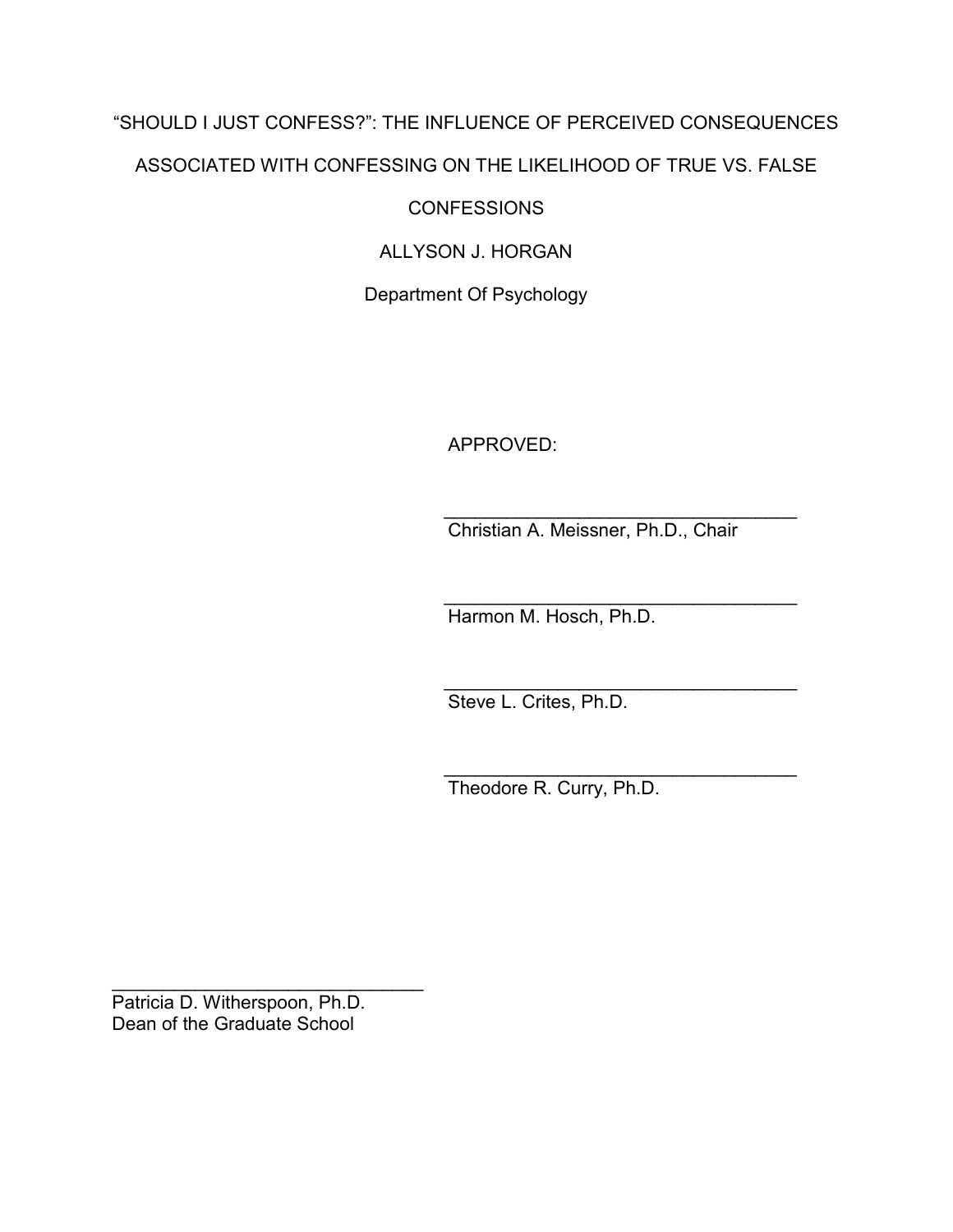# "SHOULD I JUST CONFESS?": THE INFLUENCE OF PERCEIVED CONSEQUENCES ASSOCIATED WITH CONFESSING ON THE LIKELIHOOD OF TRUE VS. FALSE **CONFESSIONS**

By

## ALLYSON J. HORGAN

## **THESIS**

Presented to the Faculty of the Graduate School of

The University of Texas at El Paso

in Partial Fulfillment

of the Requirements

for the Degree of

## MASTER OF ARTS

Department of Psychology

THE UNIVERSITY OF TEXAS AT EL PASO

MAY 2009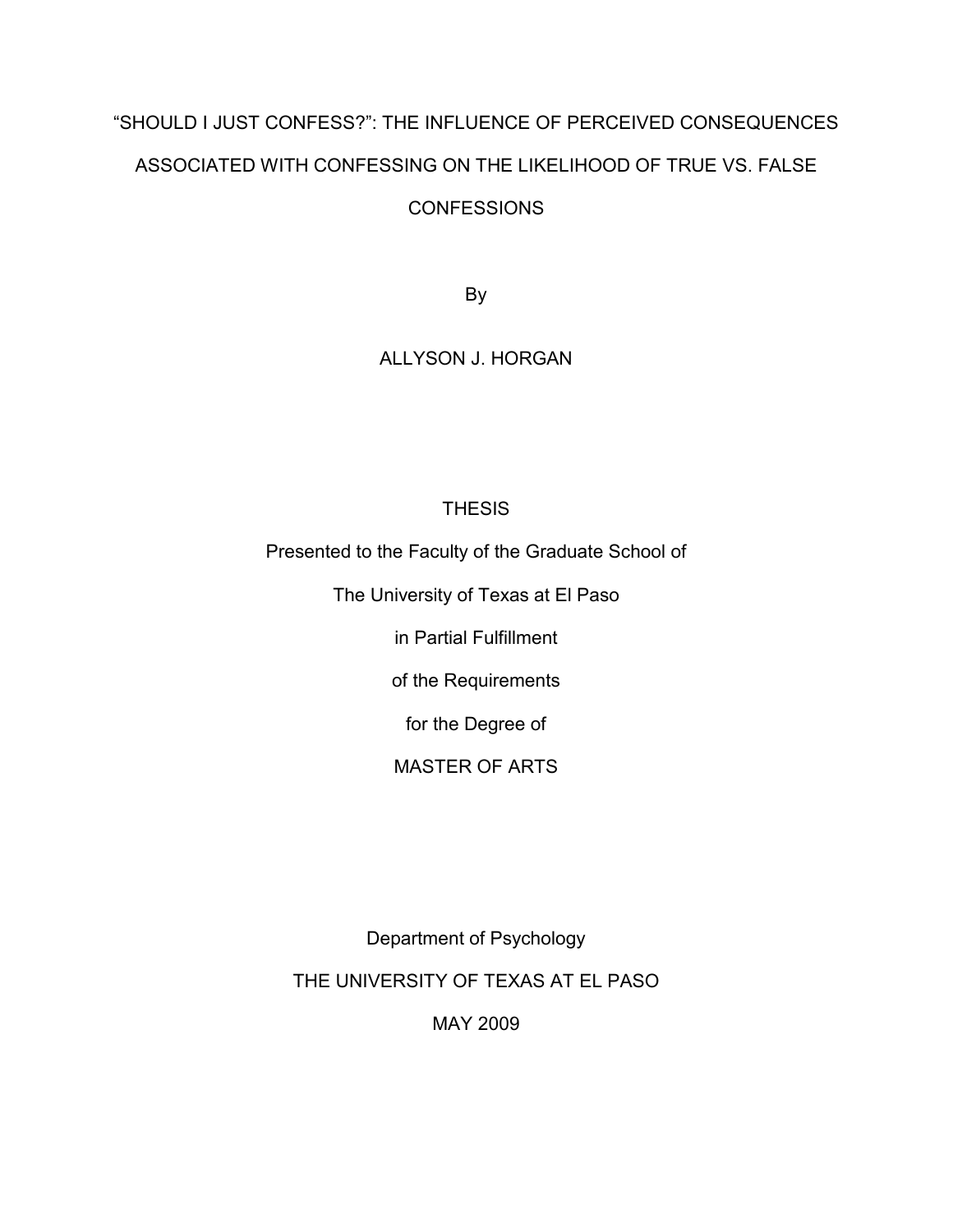#### Abstract

The growing awareness of the problem of false confessions has lead social science researchers to investigate the factors that influence true vs. false confessions. Previous research suggested that minimization and maximization techniques may be interpreted by a suspect as the equivalent of an offer of leniency and a threat of harsher punishment, respectively. The current studies seek to further this literature by distinguishing between minimization and maximization techniques that may or may not influence a suspect's perceptions of the consequences associated with confessing. Results indicate that techniques that manipulate the perceived consequences of confessing increase false confession rates while those techniques that do not manipulate the perceived consequences of confessing increase true confession rates. The practical and theoretical implications of these findings are discussed.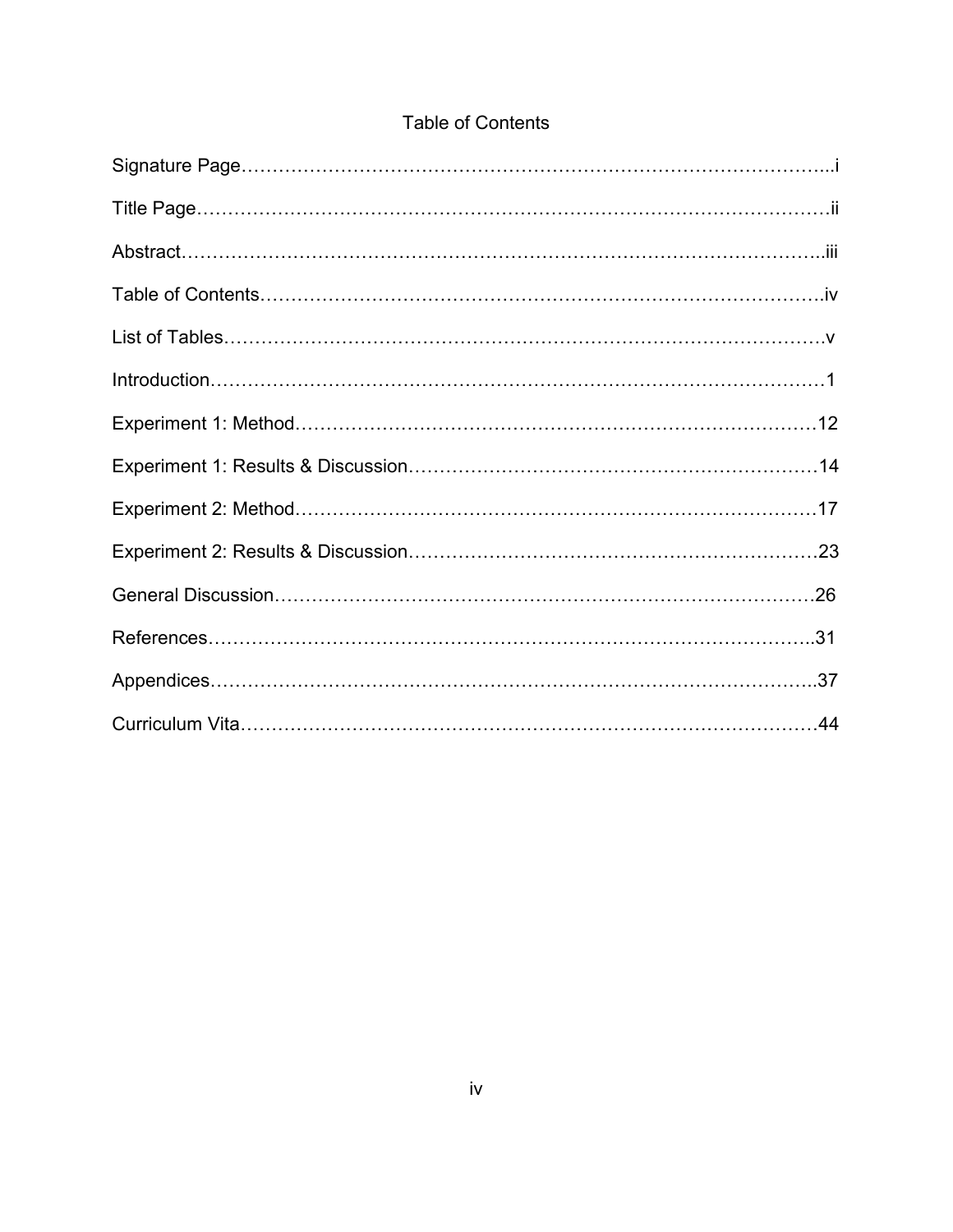# List of Tables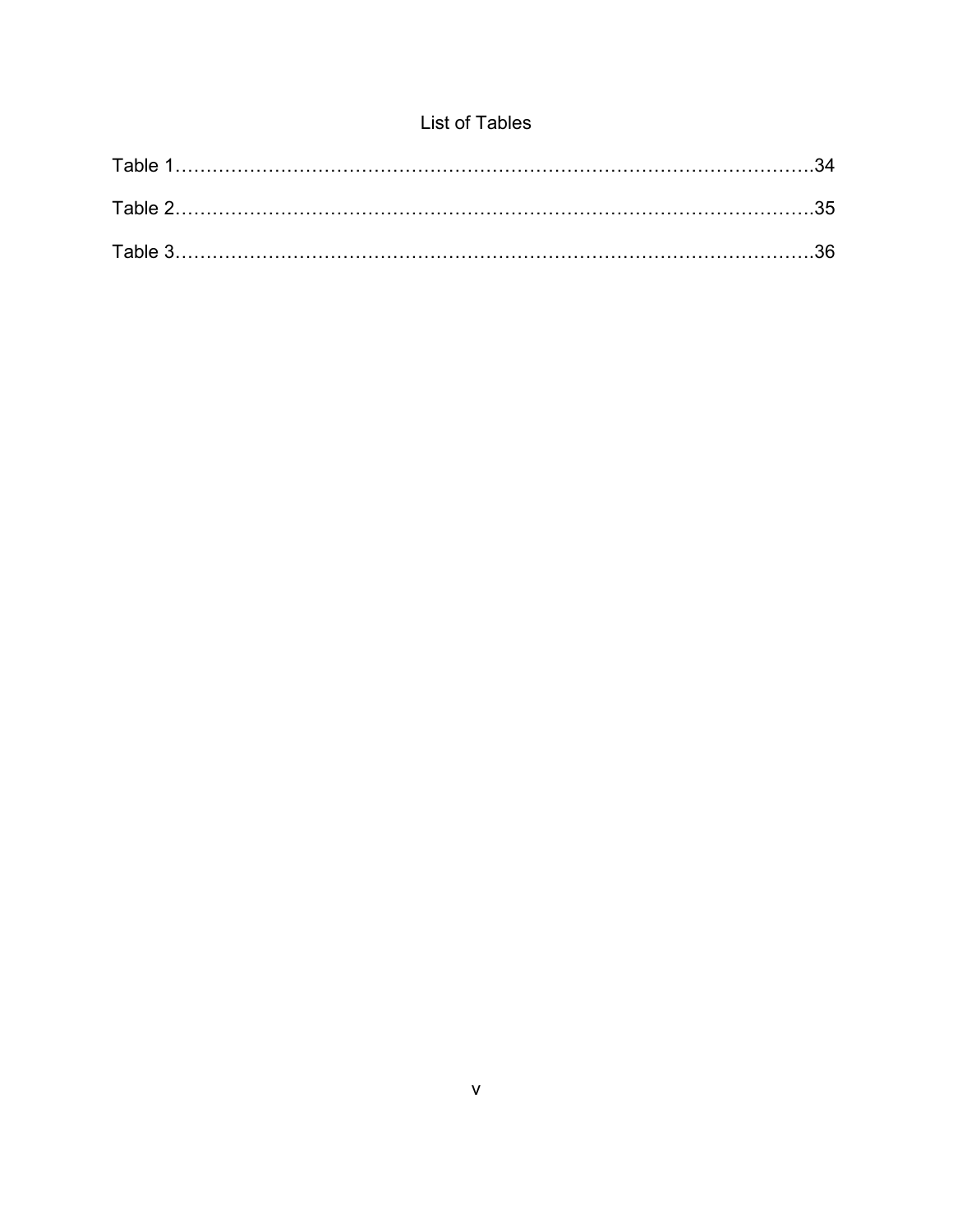"Should I Just Confess?": The Influence of Perceived Consequences Associated with

Confessing on the Likelihood of True vs. False Confessions *The Deskovic Case* 

Jeff Deskovic was 16 years old when he falsely confessed to the rape and murder of his 15 year old classmate. He falsely confessed to this crime after an intense interrogation conducted by multiple police investigators lasting six hours. During this time, Jeff was also administered three polygraph examinations. Police first suspected Jeff because he was late to school the day after the girl had disappeared and then appeared overly emotional and distraught due to her death. During his interrogation, in which Jeff was isolated from the support of his parents or legal advice, investigators told him they were convinced of his guilt and misleadingly informed him that he had failed the polygraph test. By the end of the interrogation, Jeff was curled up in the fetal position underneath a table. He was brought to trial based solely on the confession evidence even though testing on the DNA evidence found on the victim excluded Jeff as a match. A jury convicted Jeff of rape and murder based solely on his false confession and he spent over 15 years in prison until he was exonerated in 2006 through the use of more sophisticated DNA testing technology. The DNA from the victim was later found to match Steven Cunningham, who was in prison for another murder, and he later confessed to the crime for which Jeff Deskovic had been wrongfully convicted. Similar examples of false confessions leading to wrongful conviction can be found on the Innocence Project website (www.innocenceproject.org). According to the data on this website, between 20% and 25% of the over 200 wrongful conviction cases were influenced, in part, by a false confession from the defendant (Drizin & Leo, 2004).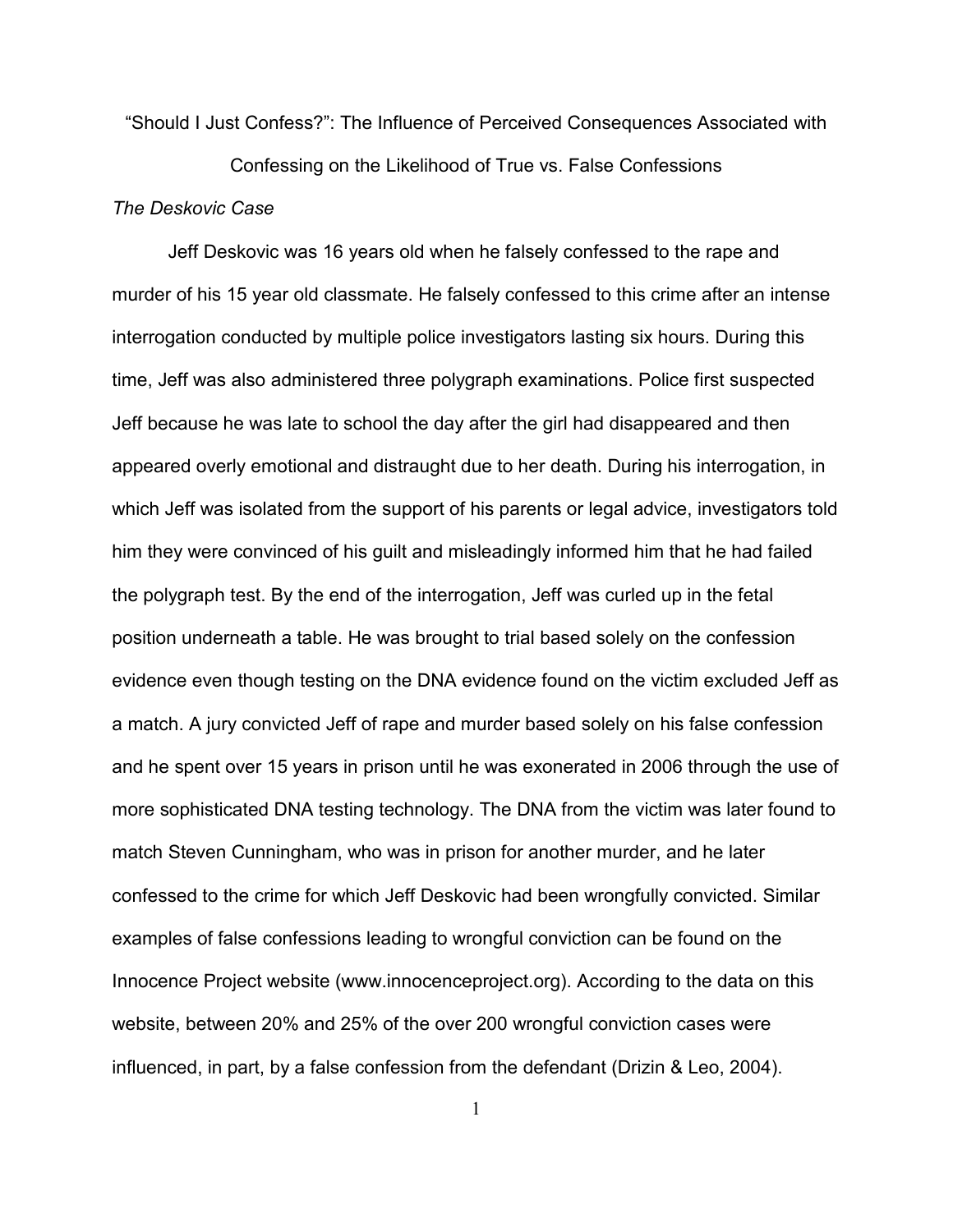#### *The Problem of False Confessions*

Due to the growing awareness of the false confession phenomenon, social scientists have begun to examine the costs of false confession and wrongful conviction to the innocent. Drizin and Leo (2004) have analyzed 125 cases of "proven" false confessions in the United States and the resulting data provide significant insight into the repercussions of a false confession for the innocent person. In order to be classified as a "proven" false confession and be included in the Drizin and Leo (2004) analysis, one of four criteria had to be met: (a) the confession was for a crime that did not actually happen (b) it can be established that the suspect did not commit the crime because it would be physically impossible for him/her to do so (c) the actual guilty party is discovered and corroborating evidence is obtained to determine that person's guilt (d) DNA or other types of scientific evidence can confirm the suspect's innocence. In Drizin and Leo's (2004) analysis, 81% of defendants that had falsely confessed and consequently went to trial were convicted of the crime. Additionally, 11% chose to plea bargain their cases to avoid the possibility of receiving the death penalty. After conviction, 80% of these innocent defendants were sentenced to more than 10 years in prison and 61% of those actually spent more than five years incarcerated before they were exonerated.

Given the role of confession evidence in many of the wrongful conviction cases and the cost of conviction for the innocent, research has also examined how mock jurors perceive confession evidence. Kassin and Neumann (1997) presented participants with trial summaries containing confession evidence, eyewitness testimony and character testimony. Their results indicated that the confession evidence was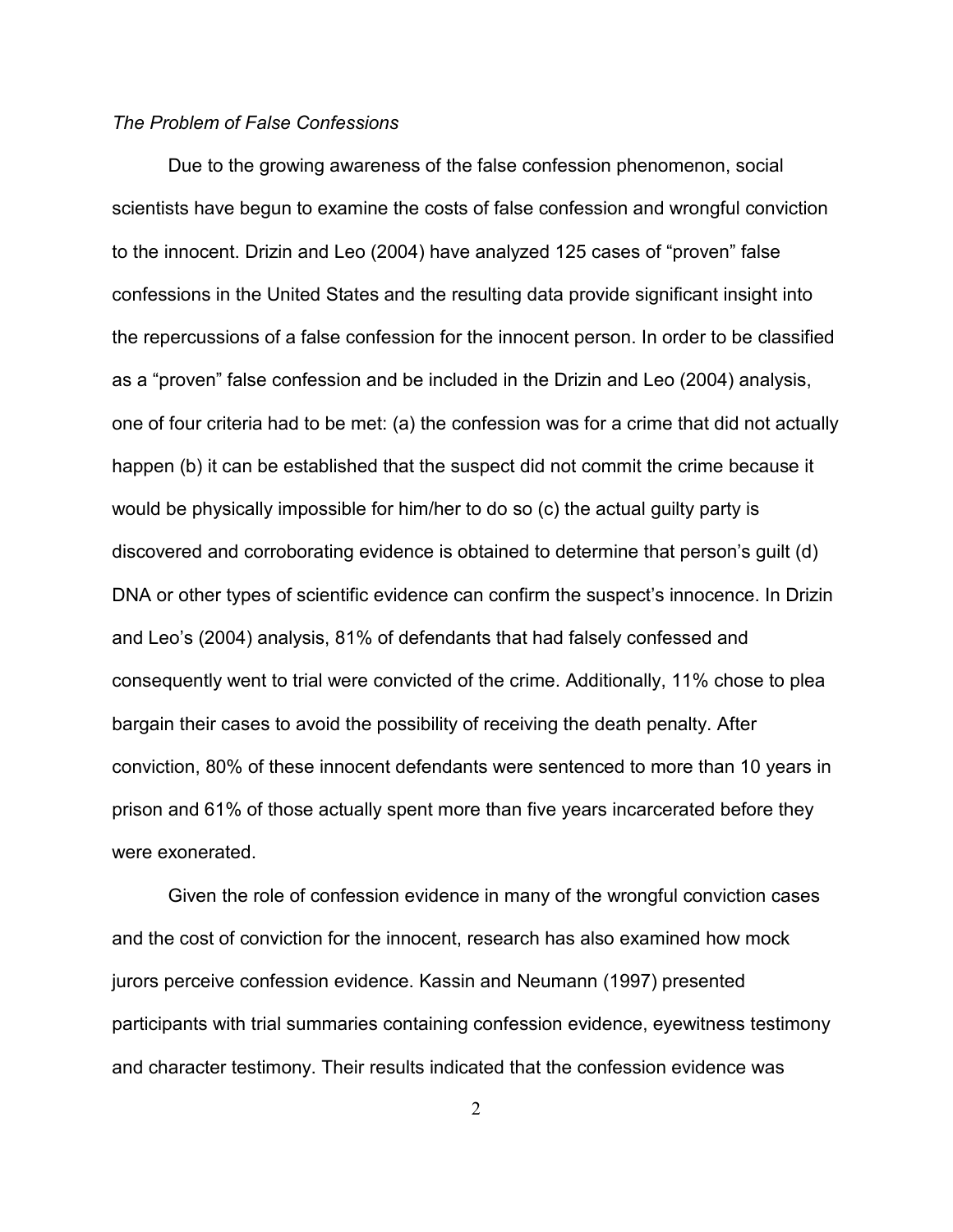significantly more damaging to the defendant's case than the eyewitness or character testimony. In a similar study, Kassin and Sukel (1997) asked participants to read a transcript of a murder trial that contained a confession obtained either during a high pressure interrogation or a low pressure interrogation. Participants reported that they placed less weight on the confession if it was elicited during a high pressure interrogation. Despite this, participants continued to convict the defendant based upon the confession even in the high pressure interrogation condition. The results of these two studies suggest that a confession may have an overwhelming impact on a jury's decision to convict. Unfortunately, recent research by Kassin, Meissner and Norwick (2005) suggests that both students and police perform at chance levels in distinguishing between true and false confessions. Given that jurors are unable to recognize and appropriately discount false confession evidence, researchers have begun to examine specific interrogation techniques, with the goal of identifying those that might lead to coerced, and possibly false, confessions.

#### *Interrogation Techniques*

The Reid Technique of investigative interviewing is the most widely used interrogative approach in the United States (Kassin & Gudjonsson, 2004). The first step of this technique is a pre-interrogation interview, the Behavior Analysis Interview (BAI). This interview is conducted to identify any deception on the part of the suspect through his or her verbal and non-verbal behavior. However, research suggests that law enforcement officers, as well as the average person, perform only slightly better than chance when attempting to detect truth vs. deception (Bond & DePaulo, 2006; Vrij, 2000). Research also suggests that police investigators often demonstrate a guilt bias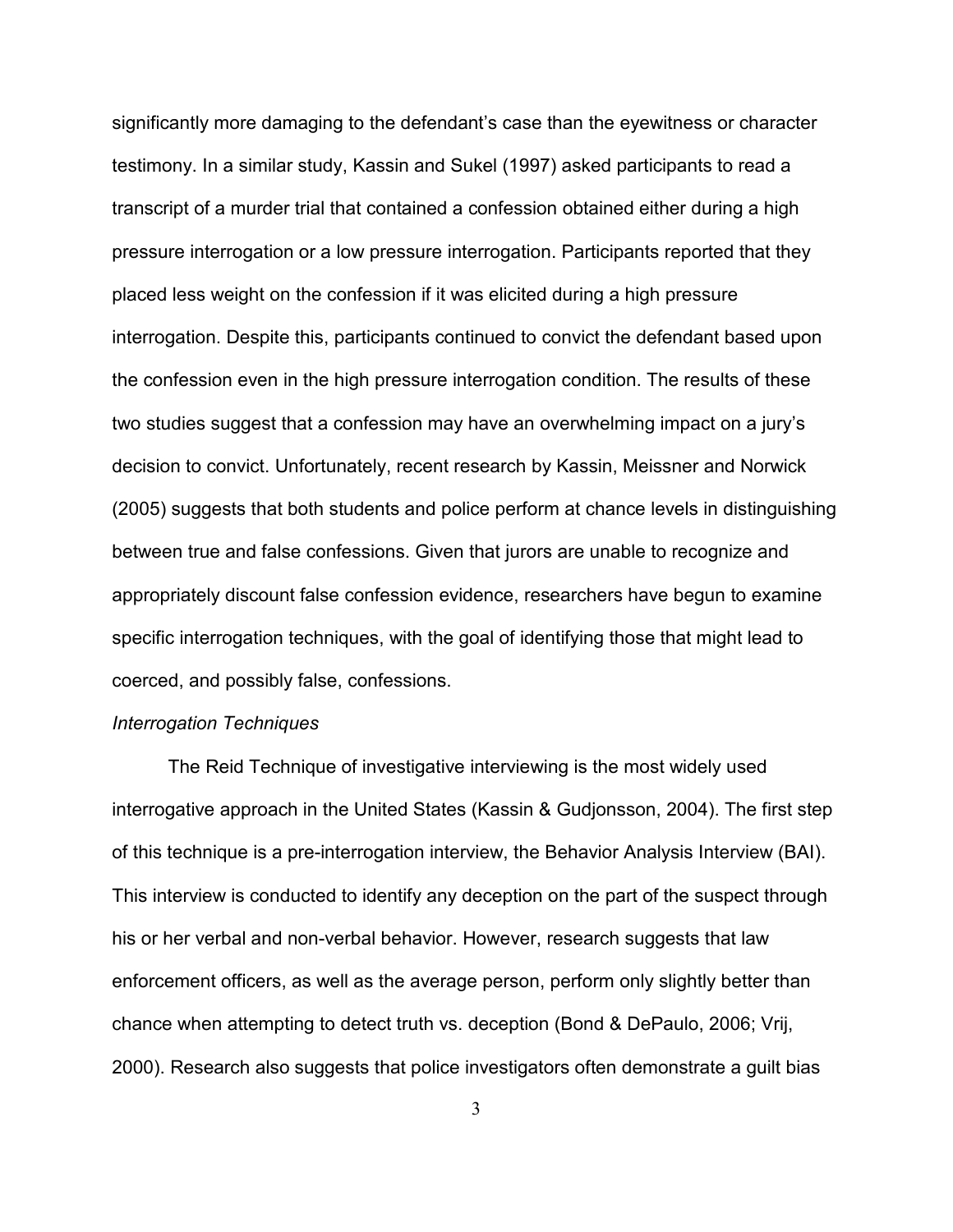when evaluating suspects (Meissner & Kassin, 2002; 2004). Results from one study indicate that the BAI actually produced a pattern in which false presumptions of guilt could be placed on innocent suspects, opposite of the intended purpose of the BAI (Vrij, Mann, & Fisher, 2006a). Despite this research indicating people are poor lie detectors, the Reid Technique encourages investigators to interrogate suspects only after they have been found to be deceptive during the BAI.

Once a suspect has been deemed deceptive, an accusatorial interrogation begins on the assumption that the suspect is guilty. Kassin and Gudjonsson (2004) have divided the Reid Interrogation Technique into three processes: isolation, confrontation, and minimization. While in isolation, the police separate the suspect from family and other forms of support in order to intensify feelings of stress and anxiety while alone in the interrogation room. During the confrontation phase, the interrogator accuses the suspect of the crime and shuts down denials of guilt. The minimization phase involves the interrogator justifying the crime and providing the suspect with the option of confessing as a way to escape the interrogation (Kassin & Gudjonsson, 2004).

Kassin and McNall (1991) suggested that the techniques used by Reid and others can be broken down into two primary techniques, namely: maximization and minimization. *Maximization* techniques are confrontational in nature and use intimidation tactics to persuade the suspect to confess. This can be accomplished through the presentation of false evidence, exaggerating the seriousness of the consequences or maintaining a firm stance on the guilt of the suspect. For example, the interrogator might erroneously tell the suspect that his or her fingerprints have been found on the murder weapon. *Minimization* techniques are "soft sell" tactics that attempt to mislead the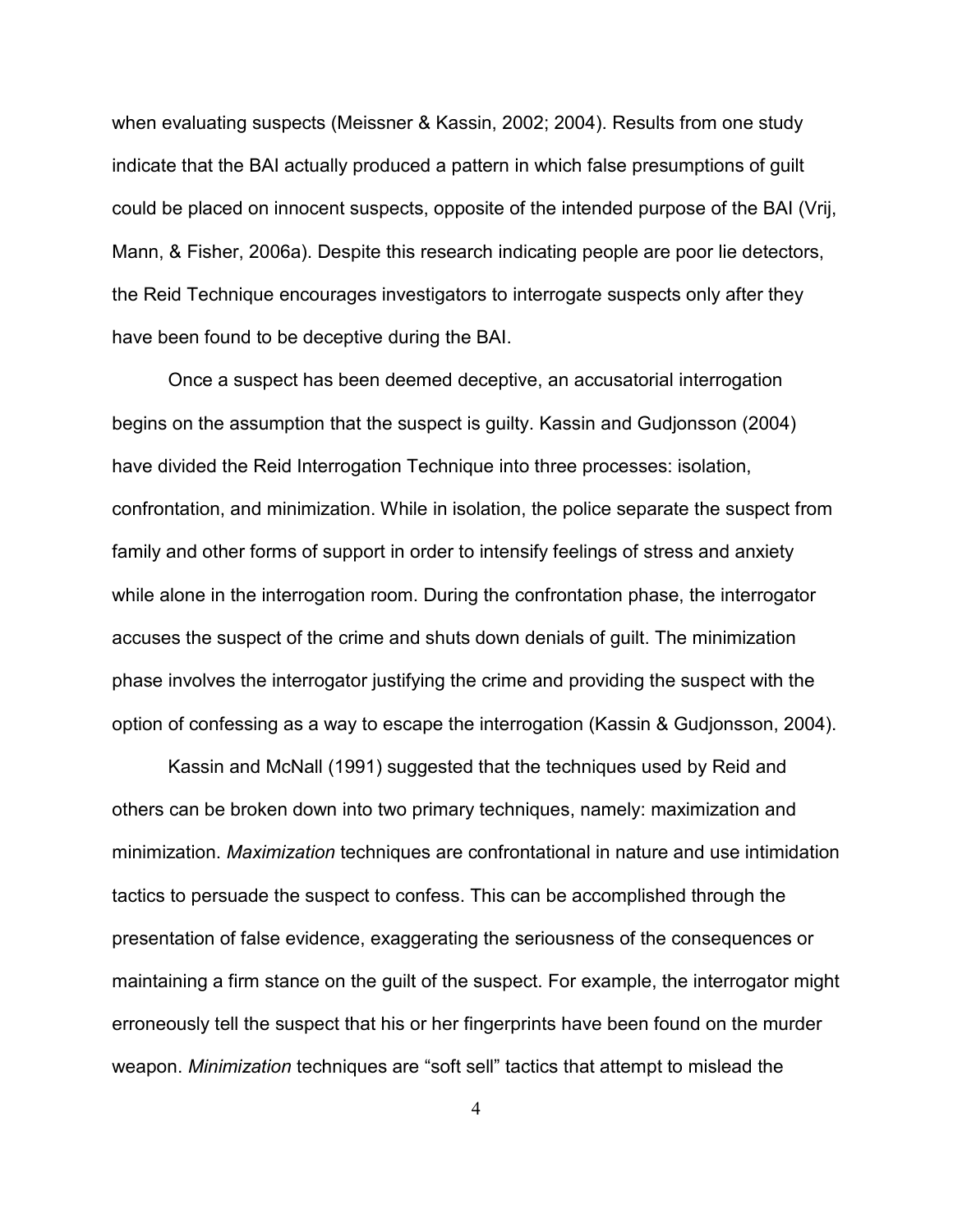suspect into a false sense of security. This can be achieved by justifying the situation, sympathizing with the suspect to gain trust or reducing the perceived consequences of confessing. For example, the interrogator might convey to the suspect that the crime was an act of self-defense, and therefore justifiable. To evaluate these two techniques, Kassin and McNall (1991) assessed participants' perceptions of various interrogation transcripts. When minimization techniques were displayed, participants perceived the interrogation as non-coercive, but believed that an implicit offer of leniency was made in return for the suspect's confession. When they read the maximization transcript, participants believed there was a threat of harsher punishment if the suspect did not confess (Kassin & McNall, 1991). As a result, Kassin and McNall (1991) posited that the use of maximization and minimization techniques may alter a suspect's perception of the expected consequences of confessing and this manipulation may affect a suspect's decision to confess.

#### *Laboratory Research on Interrogations and Confessions*

Kassin and Kiechel (1996) developed the first laboratory paradigm, known as the "ALT key" paradigm, to investigate false confessions. In this paradigm, the participant is asked to type letters on a computer while they are being read aloud by a confederate who poses as another participant. Participants are specifically warned not to press the ALT key as this will cause the computer program to crash and all data will be lost. The computer used in this study was actually programmed to crash after a certain amount of time and the experimenter would then accuse the participant of pressing the ALT key (i.e., the "crime" in this paradigm). In the original Kassin and Kiechel (1996) study, the researchers manipulated the vulnerability of the subject by varying the speed that they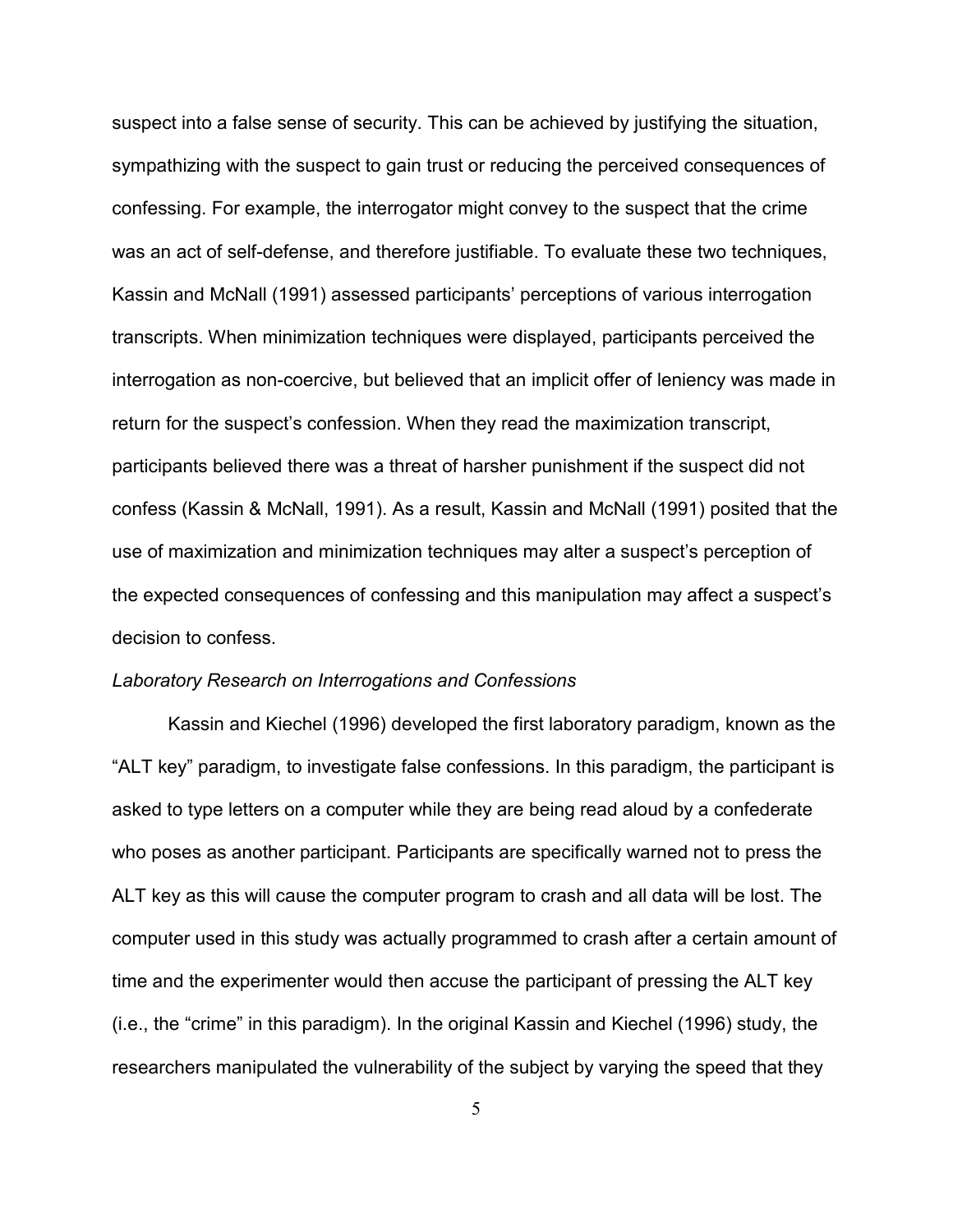were expected to type the letters. By reading the letters, at a faster pace, the participant was more likely to accidentally strike the ALT key (though no participants actually hit the ALT key). The researchers also manipulated the use of false incriminating evidence by having the confederate testify to having seen the participant press the ALT key. The resulting overall confession rate for this study was 69%. In the high vulnerability with incriminating evidence condition, 100% of participants confessed to hitting the ALT key. This paradigm has been used to investigate other factors influencing false confessions including a preexisting state of stress (Forrest, Wadkins, & Miller, 2002), the gender of the interrogator or suspect (Abboud, Wadkins, Forrest, Lange &Alavi, 2002), the suspect's age (Redlich & Goodman, 2003), individual difference variables like locus of control and authoritarianism (Forrest, Wadkins, & Larson, 2006), and the consequences of confession (Horselenberg, Merckelbach, & Josephs, 2003).

The ALT key paradigm has also been used to investigate the effects of minimization and maximization techniques (Klaver, Rose, & Lee, 2008). In the minimization condition, the experimenter reduced the participants' culpability by blaming the computer program for the crash, deeming the crash an accident. In the maximization condition, the experimenter exaggerated the seriousness of the situation and used techniques to intimidate participants. Results indicated that the use of minimization techniques increased the likelihood of false confessions.

While the "ALT key" paradigm has been useful in studying interrogations and false confessions, it has certain limitations. Striking the ALT key is an accidental form of carelessness, rather than an intentional act, and this lack of intent makes it difficult to generalize to a real world criminal situation. It is also difficult to examine true vs. false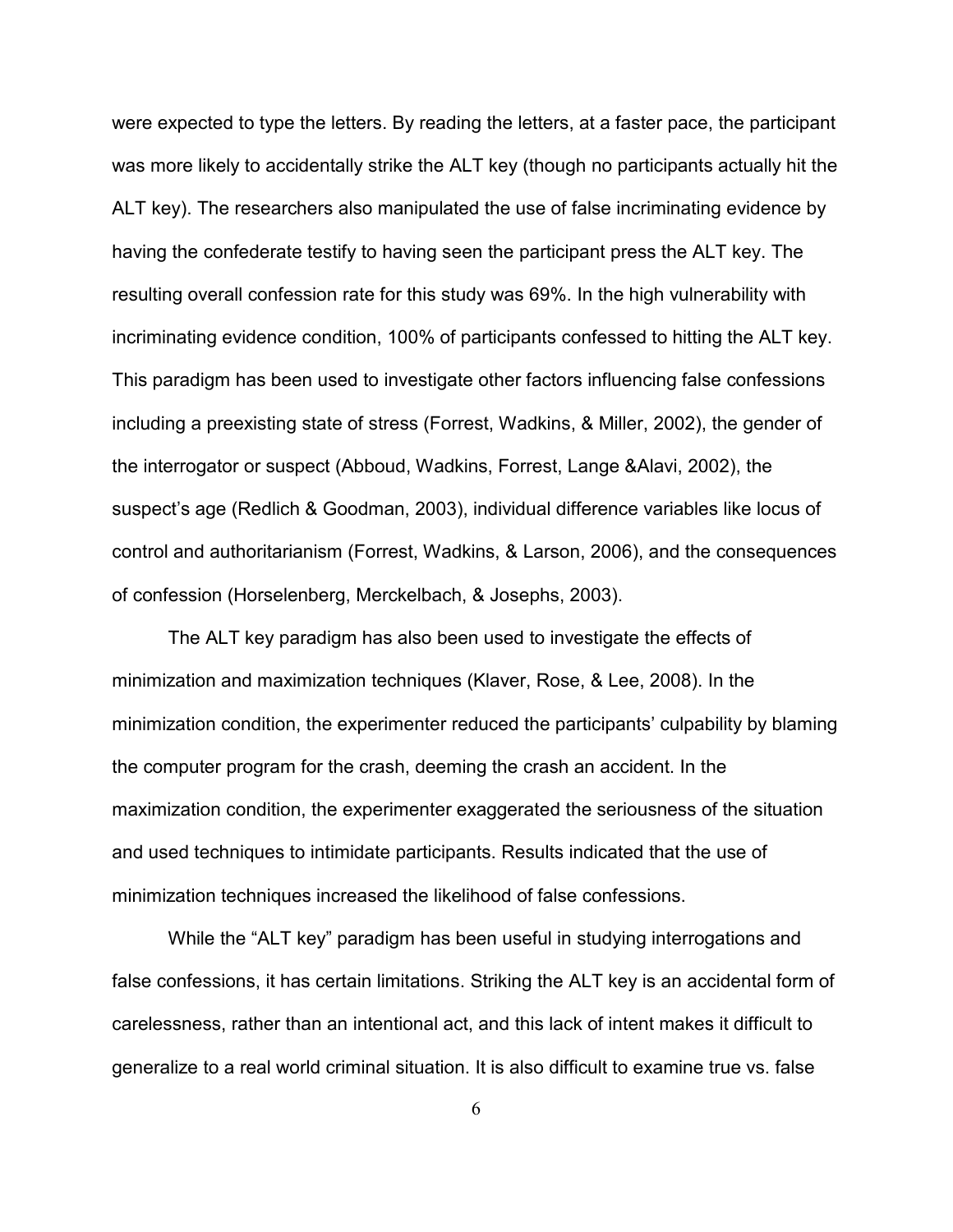confessions using this paradigm given that all participants are innocent of pressing the ALT key. This limitation makes it impossible to examine the diagnostic value (i.e., the ratio of true vs. false confessions) of a given interrogation technique.

Recently, another paradigm has been developed by Russano, Meissner, Narchet, and Kassin (2005) that seeks to overcome some of the limitations of the ALT key paradigm. In this paradigm, participants are told that the researchers are examining individual versus team decision-making and participants are asked to work with a partner (who is actually a confederate of this experiment) to solve several individual and team logic problems. Participants are explicitly instructed not to work together on the individual problems. During the problem solving phase, the confederate asks the participant for assistance on one of the individual problems, thus manipulating the guiltinnocence of the participant. In previous studies using this paradigm, more than 90% of participants willingly gave assistance to the participant (Russano et al., 2005; Narchet, Meissner, & Russano, 2007). In the innocent condition, the confederate does not ask for any assistance. After the problem solving phase, the experimenter (who remains blind to the guilt-innocence of the participant) informs both parties that there seems to be a problem and separates the two. After a short period of isolation, the experimenter begins to "interrogate" the participant, based upon a scripted interaction.

 This paradigm has several advantages over the original ALT key paradigm. First, the act of breaking the rules of the experiment and sharing information on the individual problem can be considered a form of academic dishonesty. This is considered a significant act in an academic setting and carries fairly serious consequences for the participant. Also, this act requires intent from the participants. They must choose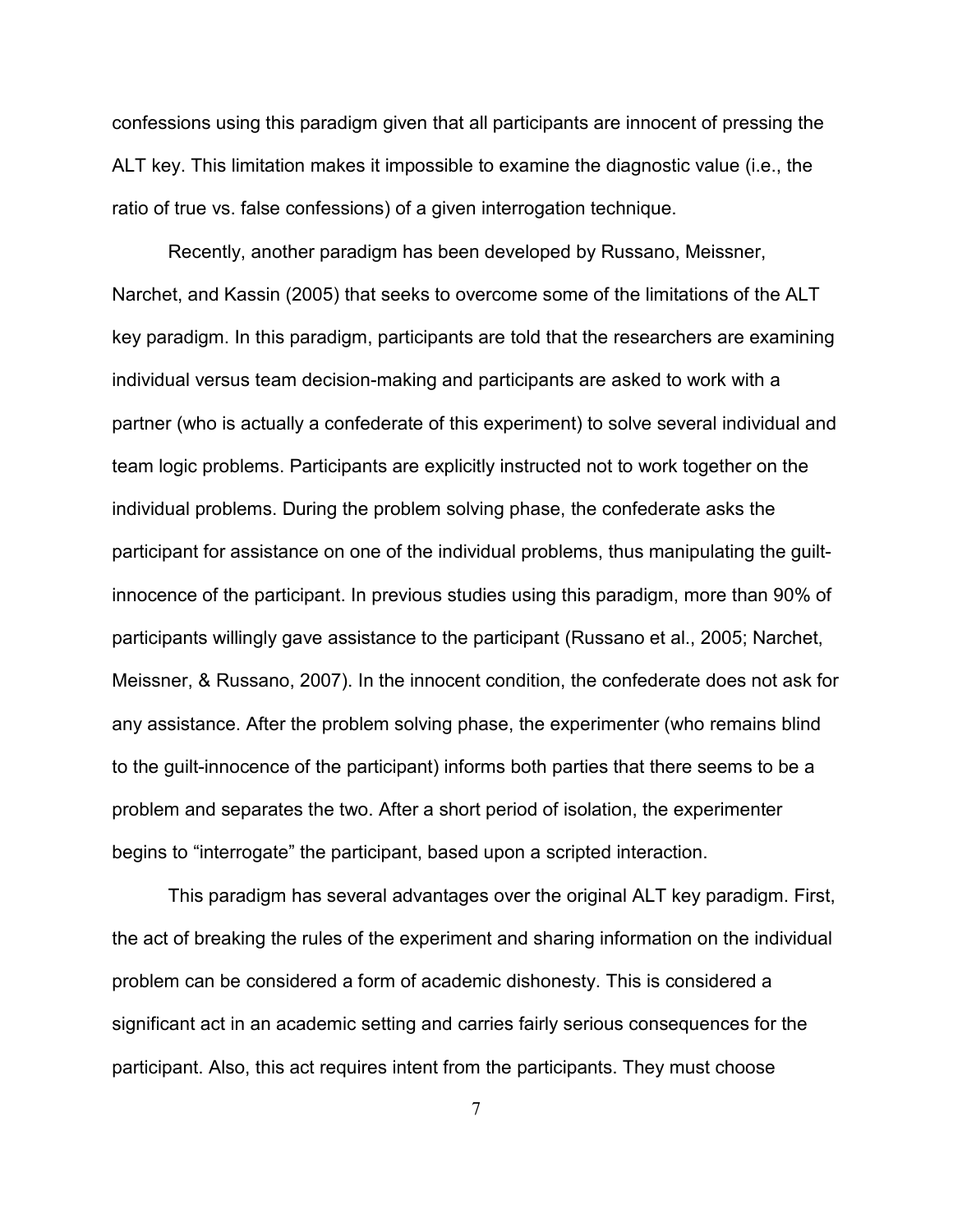whether or not to give the confederate the information. In addition, the guilt or innocence of the participants can be manipulated so that researchers can examine various factors and the specific interrogation techniques that can lead both guilty and innocent participants to confess. Finally, this paradigm also allows researchers to examine the diagnostic value of interrogation techniques. By assessing diagnosticity, researchers are able to determine those techniques that will elicit the most useful, accurate information, and the use of these techniques may speed up the conviction process for guilty suspects and protect innocent suspects from wrongful convictions.

 In the original Russano et al. (2005) study, the researchers examined the use of minimization techniques versus an explicit offer of leniency during an interrogation. Results indicated that the use of these techniques increased both true and false confessions. The researchers also examined diagnosticity, or the ratio of true to false confessions. Diagnosticity was lower when both minimization and leniency techniques were used and higher when neither technique was used. Additionally, innocent participants in the minimization interrogation condition felt more pressure to confess than those in the control condition. This paradigm has been used in subsequent studies to examine several other factors that impact interrogations and confessions such as investigator biases, non-coercive techniques and combinations of minimization and maximization techniques (Narchet et al., 2007).

 Narchet et al. (2007) trained interrogators on 15 different interrogation techniques, including both minimization and maximization techniques. Interrogators were given information regarding the guilt or innocence of the participant and were then allowed to use any of the techniques they had been taught. Results indicated that the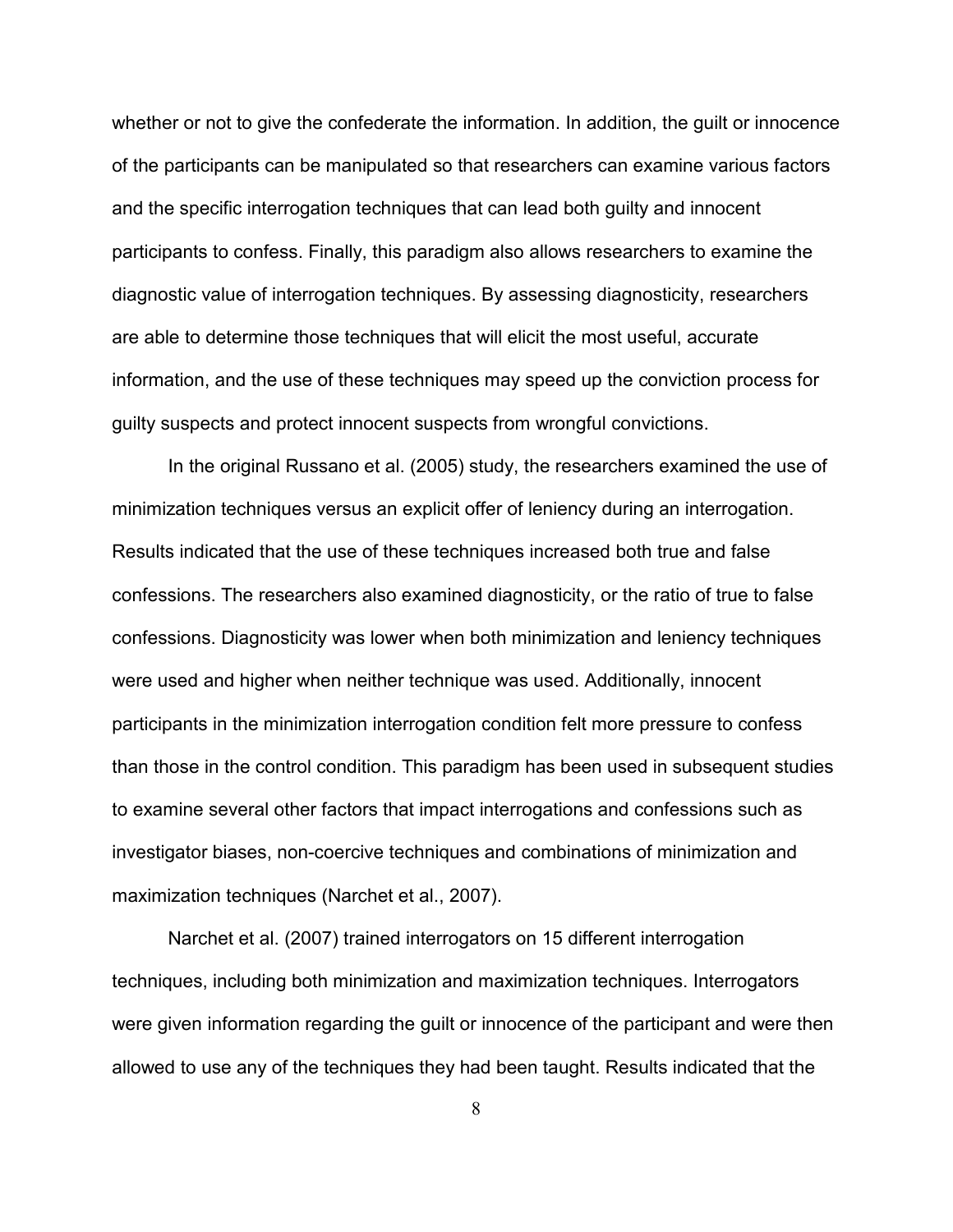use of minimization and maximization techniques reduced diagnosticity. Using a postinterrogation questionnaire, the authors found that perceived proof of guilt, participants' feelings of guilt, and perceived pressure influenced decisions to confess for both guilty and innocent participants, while the perceived consequences of confessing influenced the decision to confess for guilty participants.

#### *The Current Studies*

As previously discussed, researchers have identified two common techniques used to elicit a confession, minimization and maximization (Kassin & McNall, 1991). These techniques often involve a "package" of techniques that are used in conjunction throughout an interrogation. For example, the interrogator may tell the suspect that officers found his fingerprints on the murder weapon, a maximization technique, and then justify the crime by saying that it must have been self-defense, a minimization technique. In another example, the interrogator may use minimization techniques to sympathize with the suspect to gain their trust and then, using maximization, exaggerate the consequences of not confessing.

Researchers have suggested that minimization and maximization techniques may influence decisions to confess through pragmatic implication that the consequences associated with confessing are controlled by the interrogator. Specifically, research suggests that this manipulation of consequences can be seen through the use of minimization as the equivalent of an offer of leniency, while maximization may be understood as the equivalent of a threat of harsher punishment (Kassin & McNall, 1991). It is proposed here and elsewhere (see Russano et al., 2005) that this manipulation of the perceived consequences may impact a suspect's decision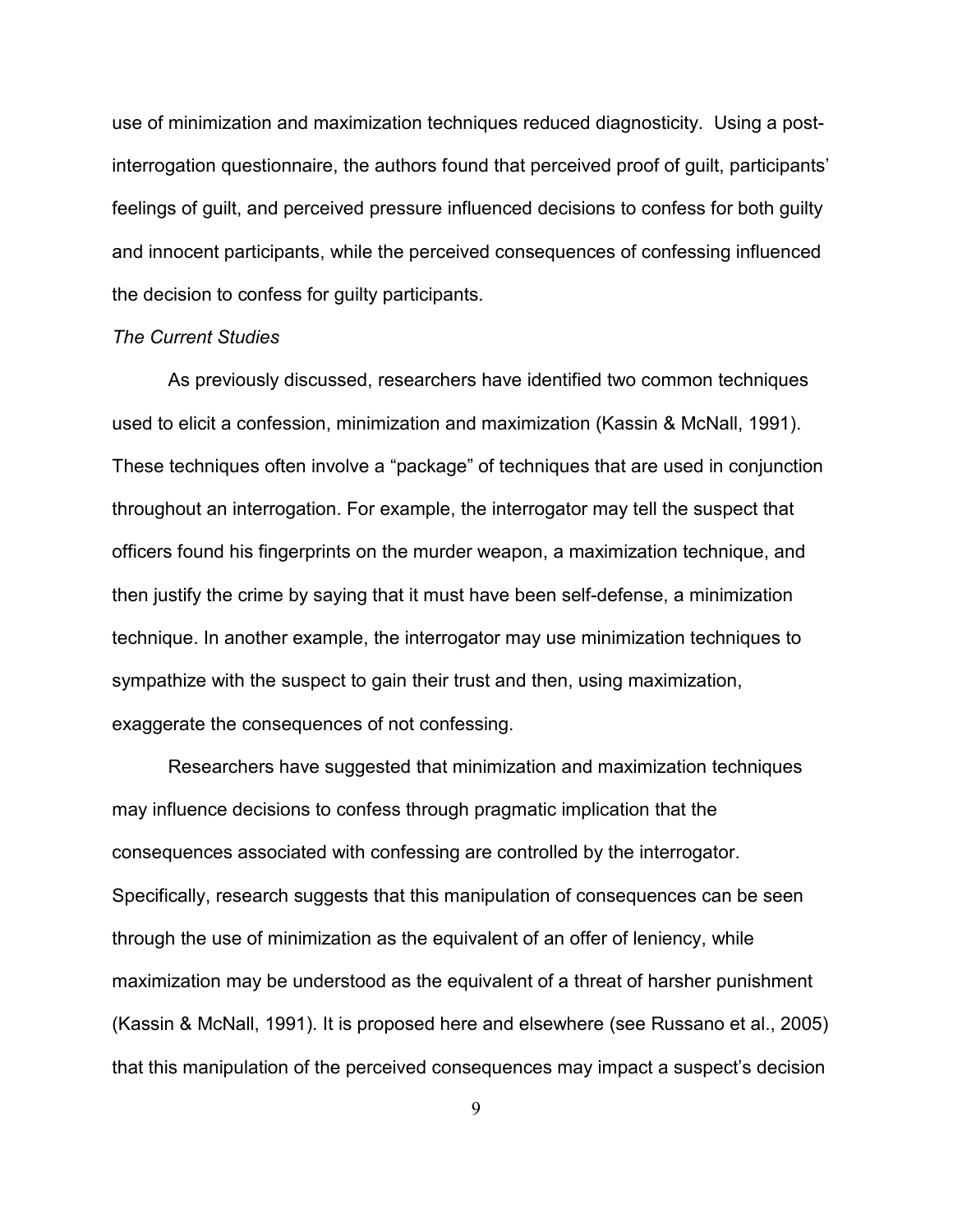to confess. However, not all techniques that have been categorized as minimization or maximization appear to involve the manipulation of consequences – thus, the current study sought to distinguish between these various techniques by identifying those that appear to manipulate a suspect's perception of the consequences and those that do not. Examples of minimization and maximization techniques that vary the perceived consequences associated with confessing can be seen in Table 1. Given the implications of the use of these techniques and the decreased diagnosticity associated with their use (Narchet et al., 2007; Russano et al., 2005), it was important to further delineate between the various techniques that have been previously categorized as involving minimization and maximization.

 In Experiment 1, I examined the social perceptions of minimization and maximization techniques that were manipulated to vary the consequences associated with confessing. An additional purpose of this experiment was to ensure that the scripts used in Experiment 2 successfully manipulated participants' perceptions of the consequences associated with confession. Participants read a description of the Russano et al. (2005) paradigm and were asked to imagine that they were a participant in the study. After reading the scenario, participants read about the interrogation of the participant in which maximization and minimization techniques were manipulated. Participants then answered questions about whether they would confess to sharing information and whether other people would confess if they were in the same situation. Based on previous survey research (Henkel, Coffman, & Dailey, 2008), it was predicted that participants would recognize that others might falsely confess, but fail to recognize this possibility when considering themselves in the same situation.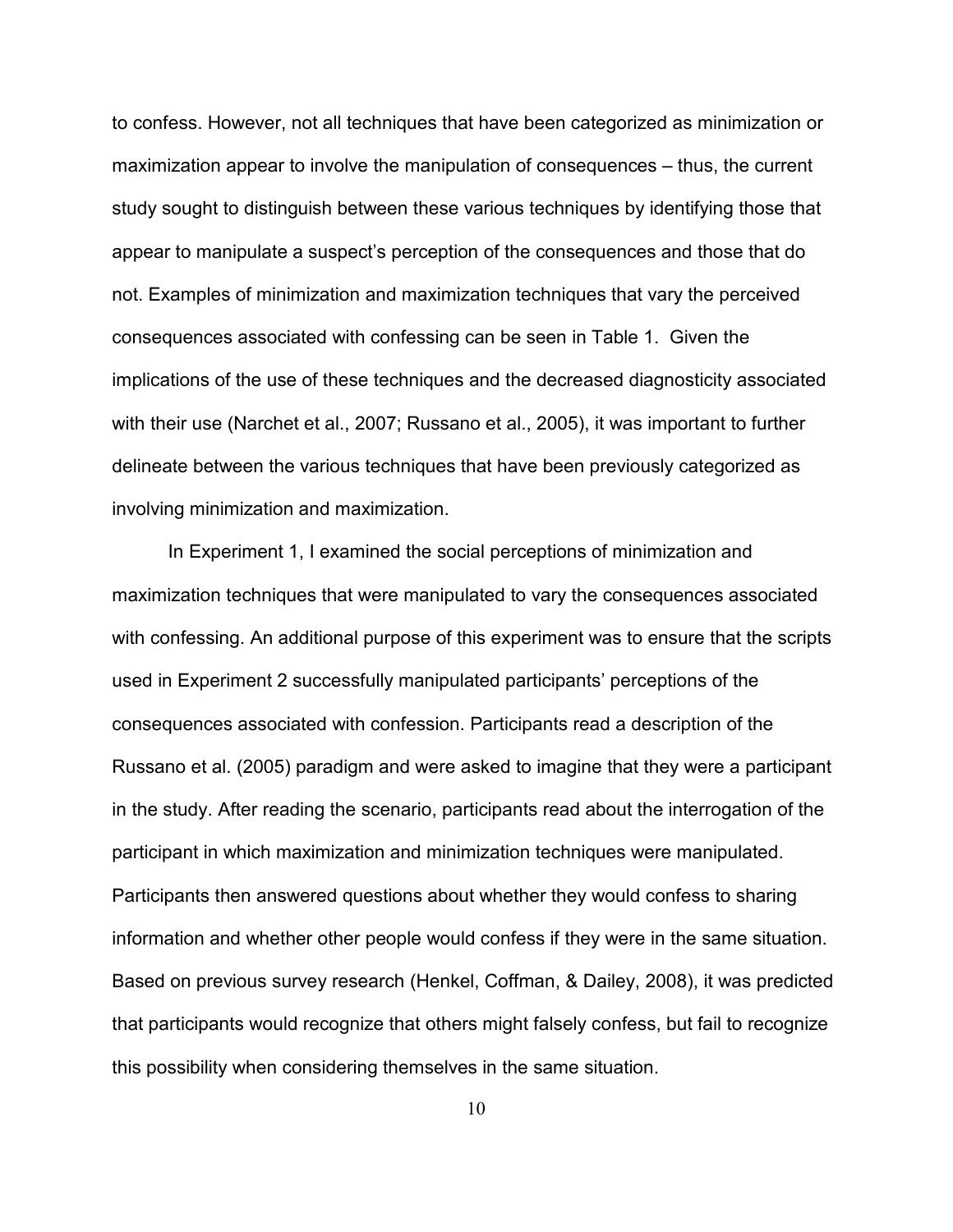The purpose of Experiment 2 was to examine how the use of interrogation techniques that manipulate the perceived consequences of confessing influence the likelihood of obtaining true versus false confessions. To assess this I employed the Russano et al. (2005) paradigm and manipulated the techniques presented to participants. It was predicted that minimization and maximization techniques that influence the perceived consequences of confessing will elicit less diagnostic information, and in particular increase the likelihood of a false confession. It was also hypothesized that participants' perceptions of the interrogation as it relates to feelings of pressure, beliefs about the consequences associated with confessing, feelings of guilt, and perceptions of the proof against them would be associated with participants' decision to confess.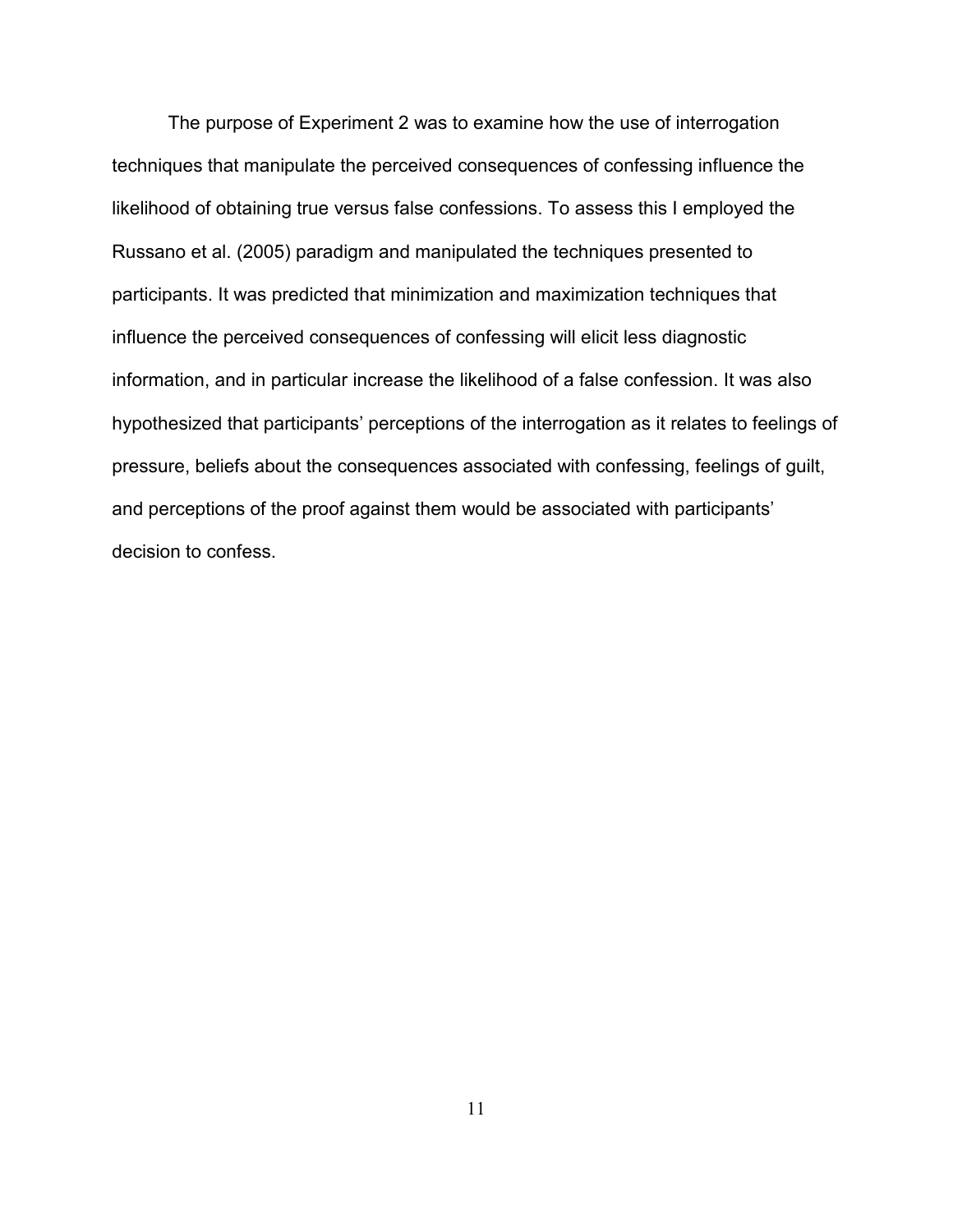#### Experiment 1

#### Method

*Participants*. One hundred and thirty-eight participants were recruited from undergraduate psychology courses at the University of Texas at El Paso (UTEP). The sample was mostly Hispanic (74.6%) and female (60%), with a mean age of 24 years.

*Design and procedure*. A 2 (guilty vs. innocent participant) x 2 (interrogation methods that manipulate consequences vs. no consequences) x 2 (own vs. other likelihood of confession) mixed factorial design was used in the present study. Guiltinnocence and interrogation method were manipulated between-subjects, while participants' ratings of own vs. other likelihood of confession were presented as a repeated measure.

Participants were presented with a description of the Russano et al. (2005) paradigm in which two students (A and B) were instructed to solve several logic problems, some of which were to be solved together and some individually. In the guilty condition, participants were told that during one of the individual problems, student A asked student B for help with one of the problems and that student B responded by providing the answer. Participants in the innocent condition were told that the experimental session went according to the instructions given. In both conditions, participants read that after finishing the set of logic problems, the research assistant entered the testing room, explained that there seemed to be a problem, and separated students A and B.

Participants then read an interrogation script in which the interrogation methods were manipulated. In the consequences condition, the research assistant (or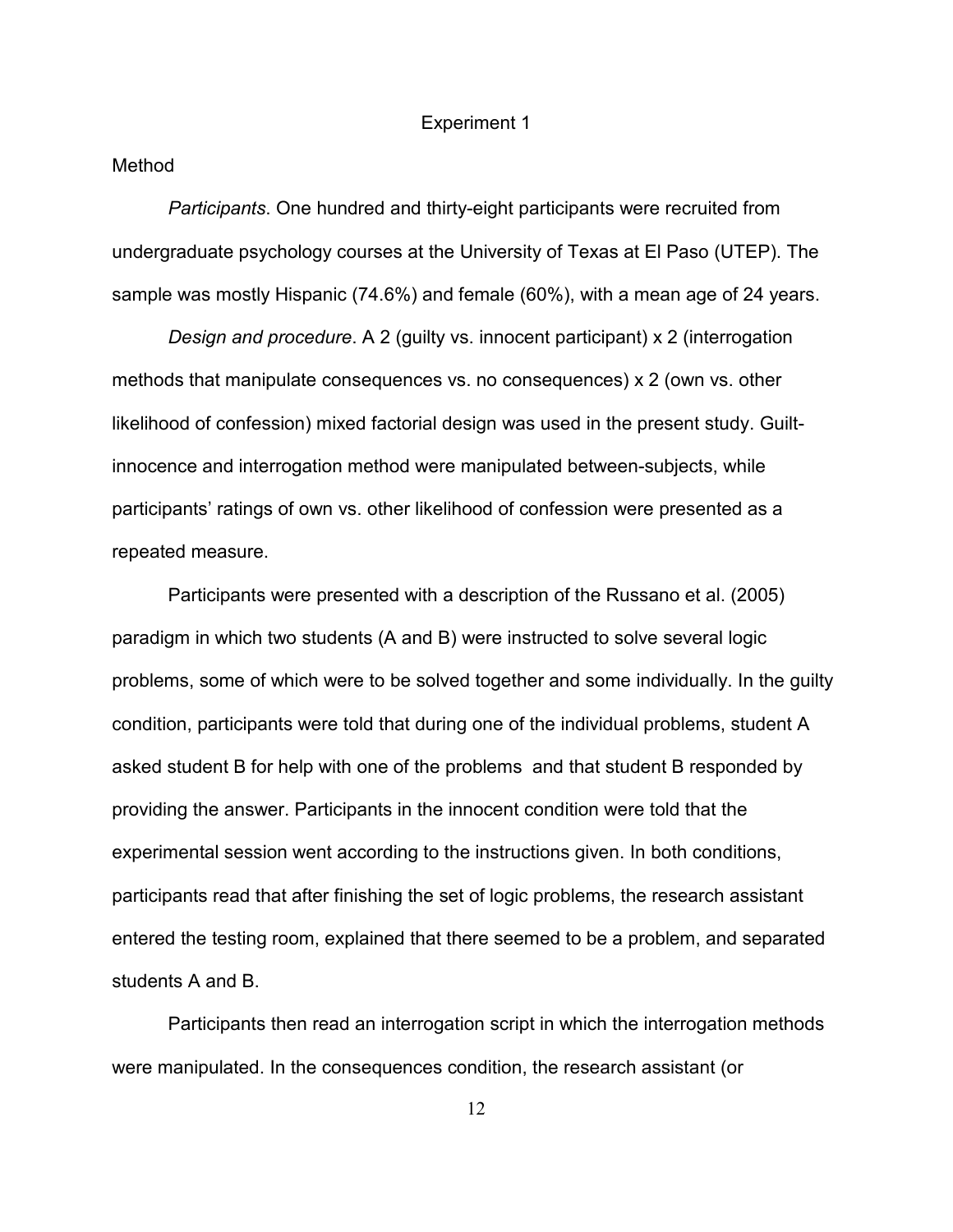"interrogator") employed minimization and maximization techniques that were hypothesized to manipulate the perceived consequences of confessing. In the no manipulation of perceived consequences condition, the research assistant employed minimization and maximization techniques that were hypothesized not to manipulate the perceived consequences of confessing. Examples of each of these techniques can be seen in Table 1. At the end of both interrogation scenarios, the research assistant asked student B to sign a statement admitting to sharing information on the individual problem.

After reading the introduction and interrogation scenario, participants answered to estimate the likelihood that: (1) they would sign a confession statement if they were placed in that situation and (2) other people would sign a confession statement if they were placed in that situation.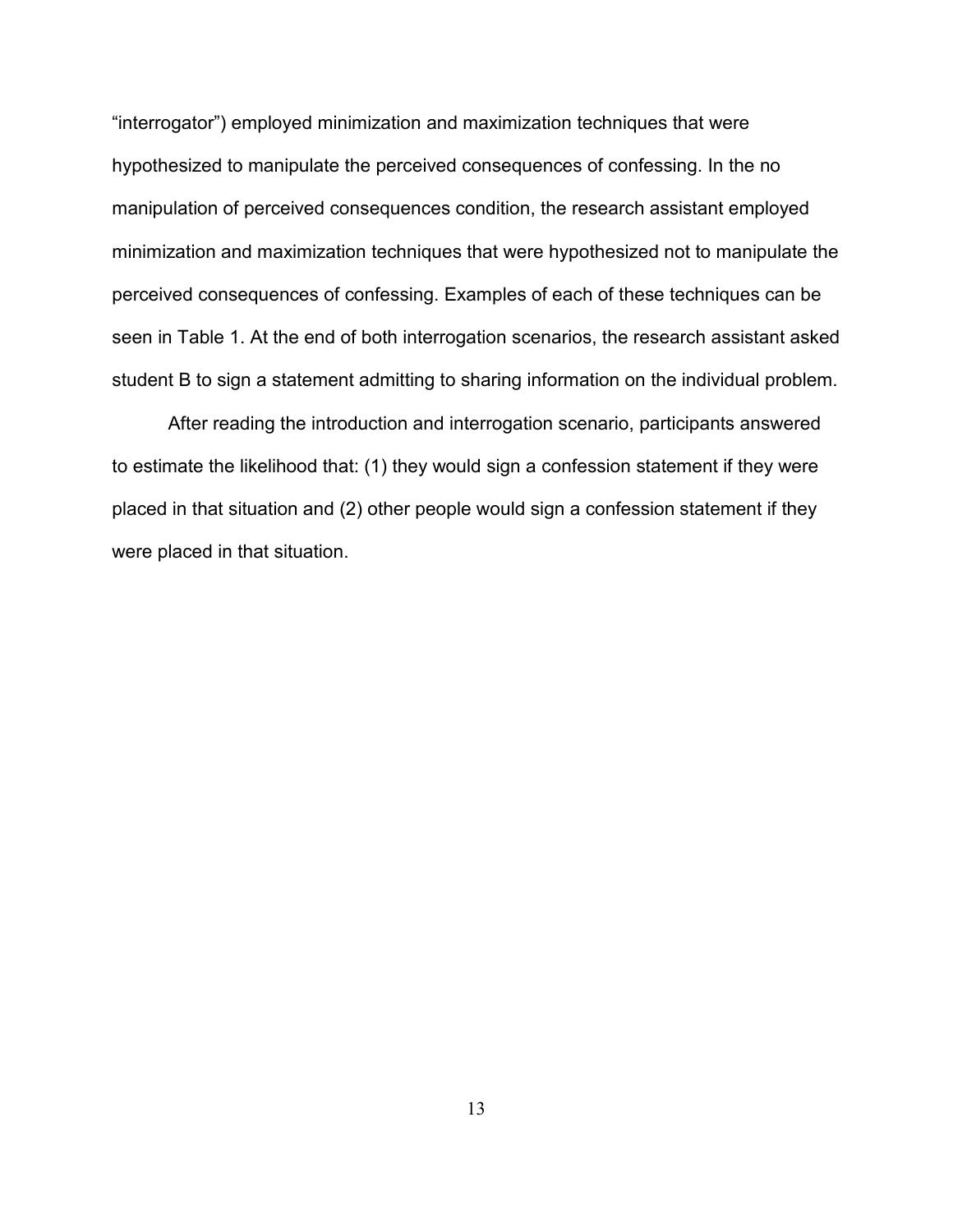#### Experiment1: Results & Discussion

A 2 (guilty vs. innocent participant) x 2 (interrogation methods that manipulate consequences vs. no consequences) x 2 (own vs. other likelihood of confession) mixed factorial ANOVA was conducted. Table 2 presents the mean estimates of confession across cells of the design. Main effects of own vs. other confession estimates, *F*(1,134) = 23.58, *p* < .001, η 2 = .15, guilt-innocence, *F*(1,134) = 104.13, *p* < .001, η 2 = .44, and interrogation method,  $F(1,134) = 10.75$ ,  $p < .01$ ,  $\eta^2 = .07$ , were found. Participants who read a guilty script were more likely to endorse confession (across own vs. other estimates, *M* = 51.2%) than did those who read an innocent script (*M* = 31.5%,), and participants believed themselves less likely to confess than others in the same situation (*M*s = 22.5% vs. 60.1%, respectively). Importantly, participants who read a script that was thought to manipulate the consequences associated with confession were significantly more likely to endorse confession (*M* = 48.0%) when compared with those reading a script that was thought to not manipulate perceived consequences (*M* = 34.7%).

14 In addition to the main effects, a significant guilt-innocence x own-other confession x interrogation method interaction was observed,  $F(1,134)$  = 4.24,  $p < .05$ ,  $\eta^2$ = .03. In order to assess this interaction, separate ANOVAs were conducted for each interrogation method. For the no manipulation of consequences script, main effects of guilt-innocence,  $F(1,67) = 8.22$ ,  $p < .01$ ,  $\eta^2 = .11$ , and own-other confessions,  $F(1,67) =$ 62.0,  $p < 0.001$ ,  $\eta^2$  = .48, were found. For the manipulation of consequences script, these main effects for guilt-innocence,  $F(1,67) = 15.97$ ,  $p < .001$ ,  $\eta^2 = .19$ , and own-other confession,  $F(1,67)$  = 44.75,  $p < .001$ ,  $\eta^2$  = .40, were found as well as a guilt-innocence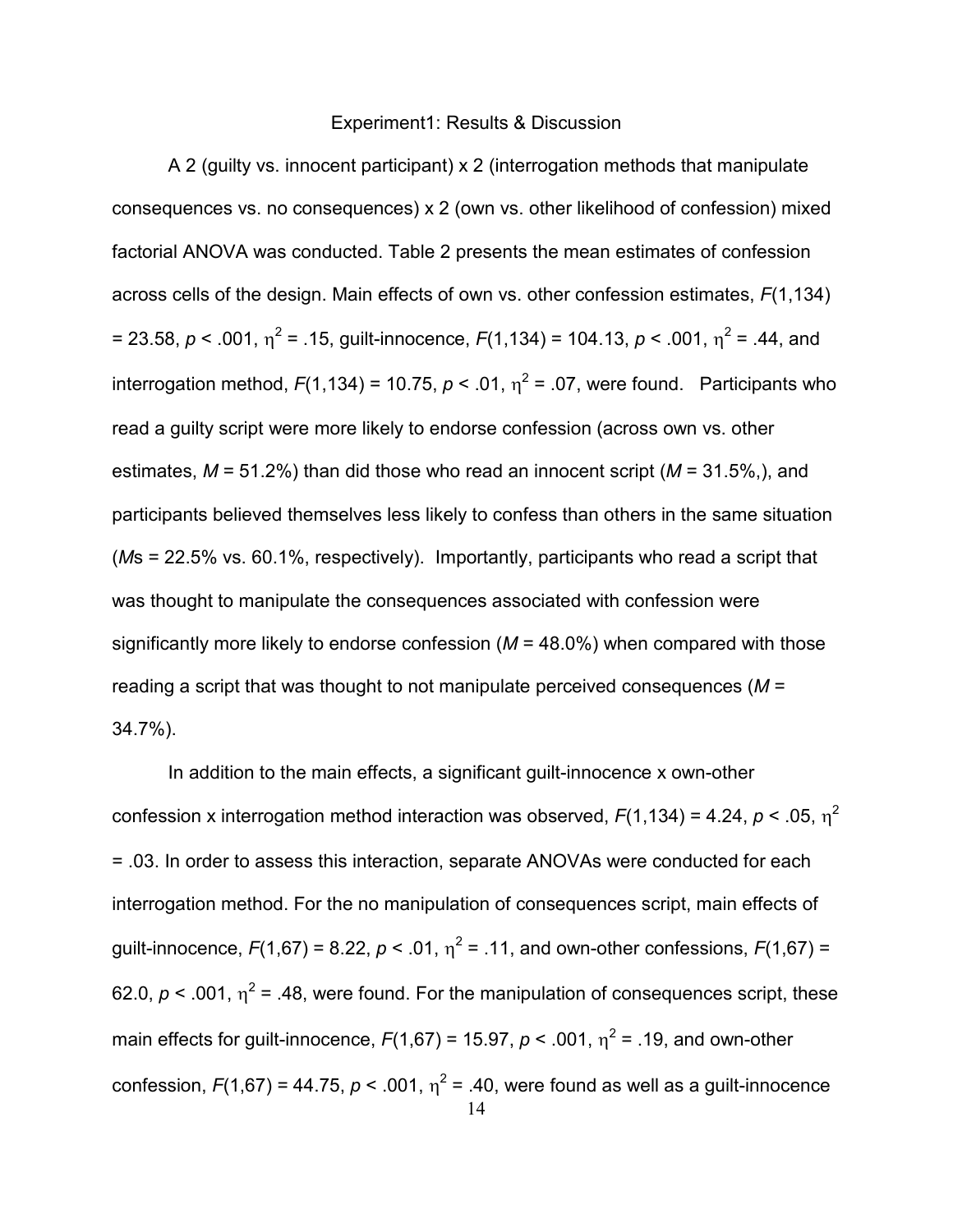x own-other confession interaction,  $F(1,67) = 10.86$ ,  $p < .01$ ,  $\eta^2 = .14$ . (See Table 2 for means and standard deviations). The data suggest participants believed that while guilty others would be more likely to confess than innocent others when the consequences associated with confessing were not manipulated, they believed that both guilty and innocent individuals would be equally likely to confess under conditions in which the consequences of confessing were manipulated.

When considering whether they, themselves, would confess under these conditions, participants believed that, if guilty, they would be more likely to confess when the consequences were manipulated when compared with the no manipulation condition. If innocent, however, participants rated the likelihood of themselves confessing as low regardless of interrogation condition. When interpreting these results, however, it is important to note that the scales used for the own and other likelihood of confession rates were not equivalent. When evaluating their own likelihood of confession participants responded yes or no, whereas when evaluating others' likelihood of confession participants provided a rating between 0 and 100. Replication of these findings using equivalent 0 to 100 point scales would appear appropriate.

Taken together, the results of Experiment 1 indicate that participants perceive the use of manipulative techniques in the interrogation scripts and understand that such techniques may lead (other) people to falsely confess. However, participants fail to recognize the impact of manipulative techniques when estimating their own confession decisions. This finding is consistent with prior research indicating that participants believe that false confessions occur and that people have certain vulnerabilities to false confessions, but that they themselves would never be a victim of these vulnerabilities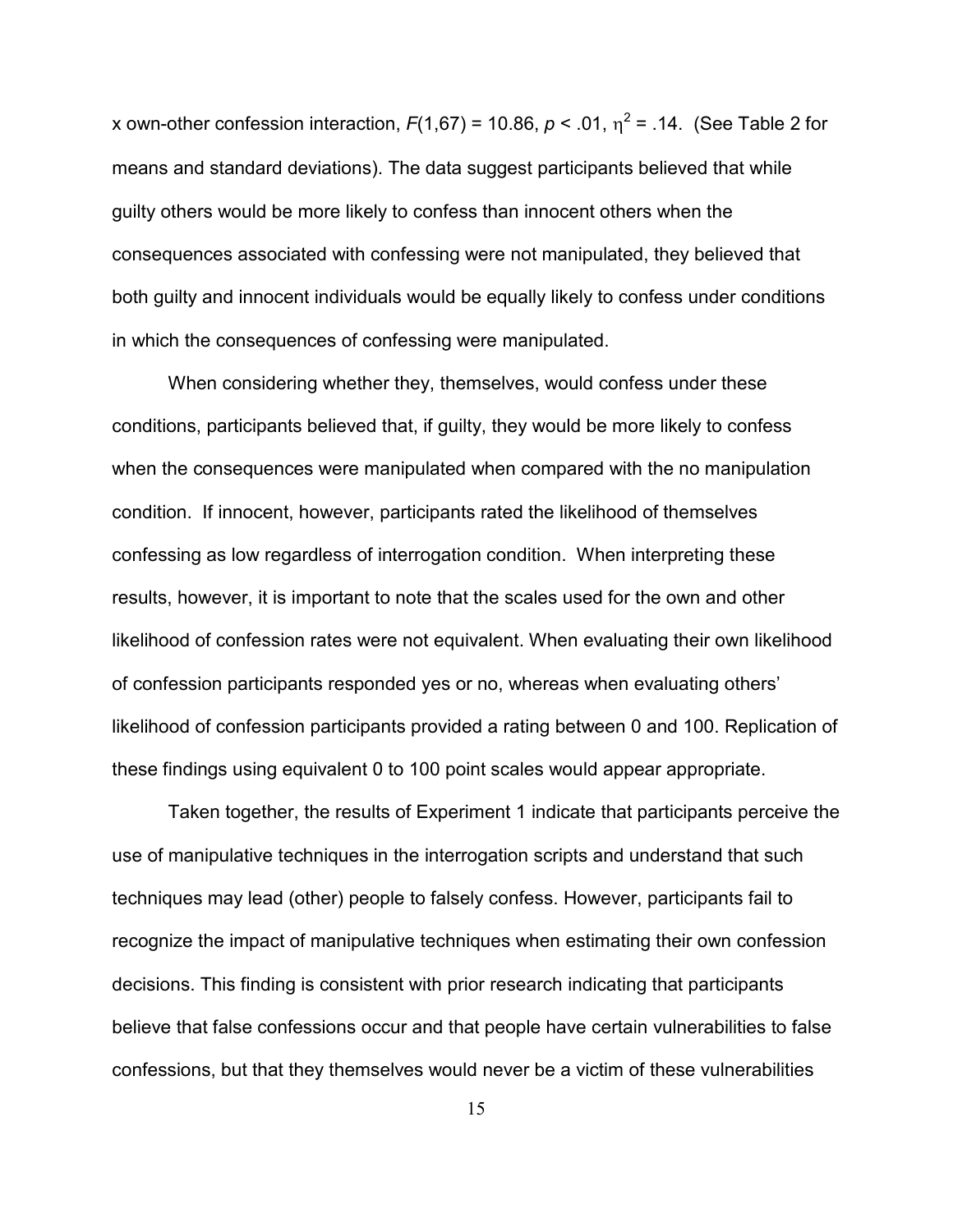(Henkel, Coffman, & Dailey, 2008). It appears that participants are falling victim to the fundamental attribution error (Ross, 1977) by failing to take into account situational factors, like manipulation of the perceived consequences of confessing, when evaluating their own behavior in the interrogation room. In contrast, they appear to be perceptive to situational factors when considering how other people would react to an interrogation. This finding could also be due to the self-serving bias, or the tendency for people to believe that personal successes (in this case not falling victim to manipulative interrogation techniques) are a reflection of their own abilities and efforts (Miller & Ross, 1975). This self-enhancement occurs because people accept information that fits with their goals or desires, while rejecting other conflicting information. In this case, participants maintain a positive self-image by believing that they would not be influenced by manipulative interrogation techniques and that they would therefore not provide a false confession. In Experiment 2, we moved from examining the social perception of interrogation techniques to examining the actual behavior of participants in the Russano et al. (2005) paradigm to test whether confession behavior was similar to social perception of confession behavior.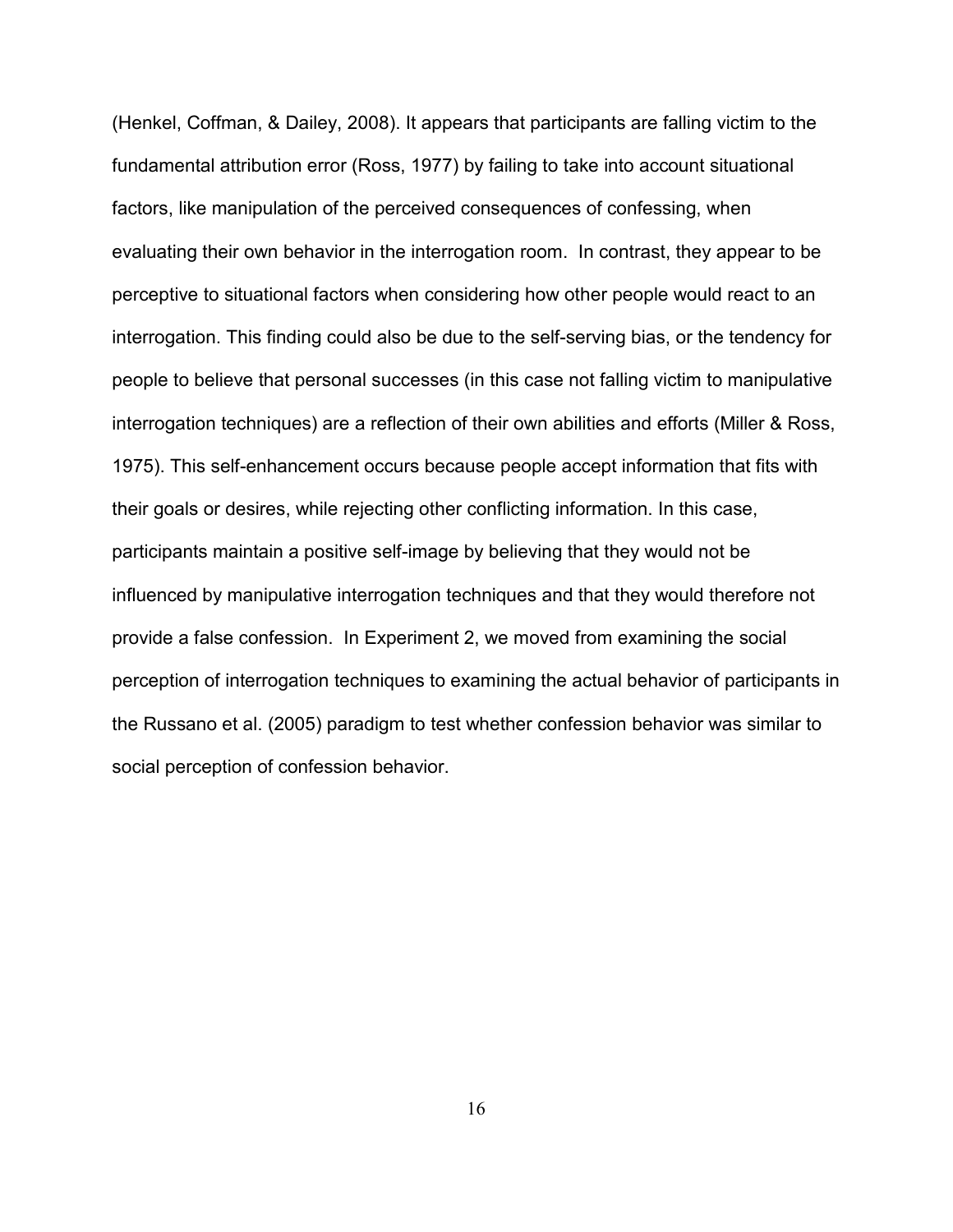#### Experiment 2

#### Method

*Participants*. One hundred and thirty-two participants were recruited for the current experiment. Based on previous studies (Kassin et al., 2005; Lassiter et al., 2002), a cell size of 30 was estimated to achieve an effect size of *d* = .50 with power = .80 at alpha = .05 level. The current recruitment achieved 33 participants per cell of the design. All participants were undergraduate students at UTEP, mostly female (65.2%) and Hispanic (88.6%), with a mean age of 19 years.

*Design and procedure*. Participants were randomly assigned to one of four experimental conditions based on a 2 (guilt vs. innocence) x 2 (interrogation methods that manipulate consequences vs. no consequences) between-subjects factorial design.

Two male and two female undergraduate research assistants were recruited to participate as experimenters. Five female undergraduates were recruited to serve as confederates and lab managers. All research assistants were trained extensively to ensure that the interview scripts were followed for each participant and that the procedure was identical for each participant. Interrogations were video recorded and assessed to ensure that experimenters adhered to the scripted manipulations. The beginning of the experimental session was identical for all conditions. The confederate and participant arrived at the lab at the scheduled experiment time. The experimenter greeted both at the door and asked them to be seated in the testing room. The testing room was a small, bare room with no windows, similar to what may be used for interrogations in a police station. After the participant and confederate read and signed the informed consent, the experimenter explained that the purpose of the study was to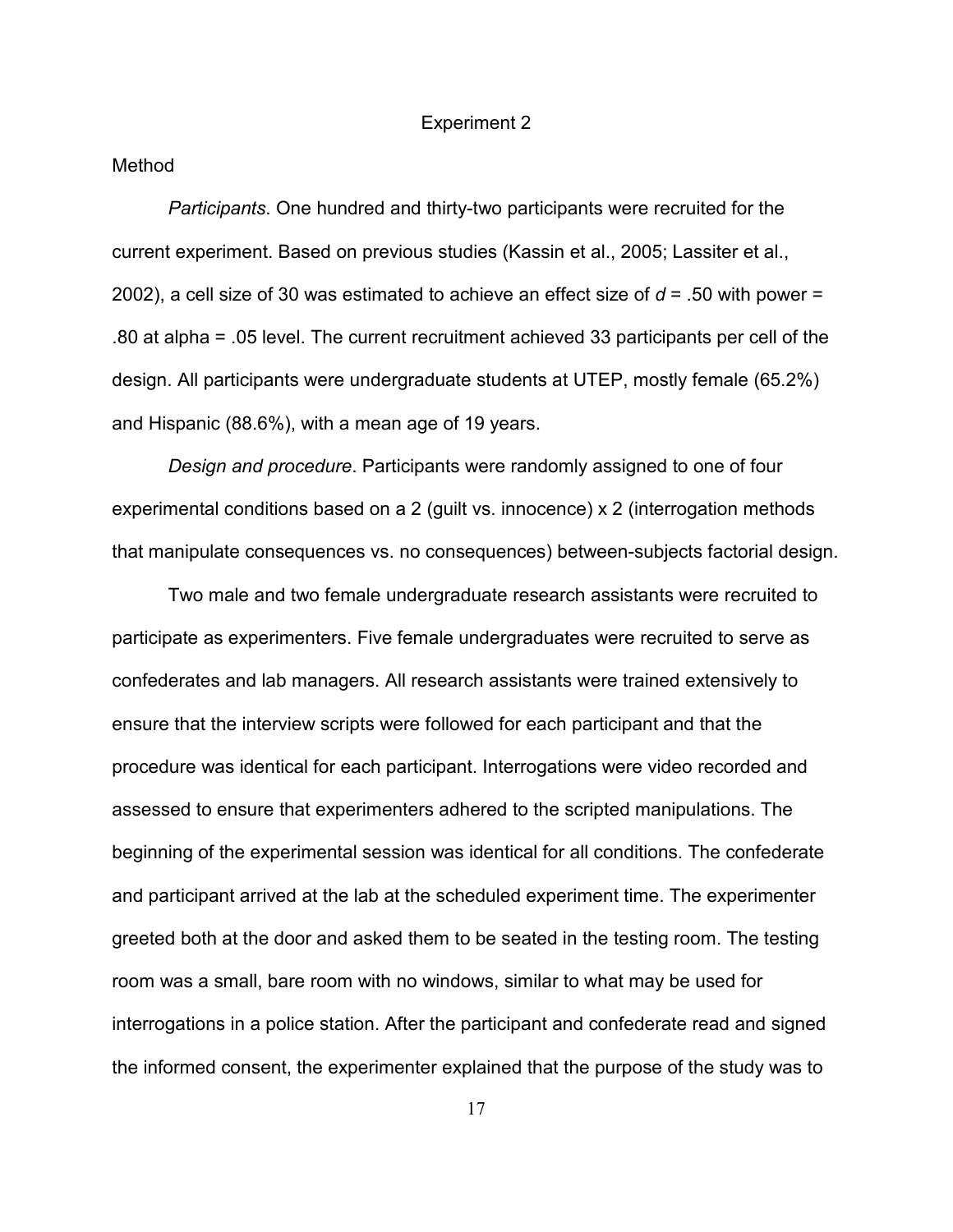examine individual versus group decision-making. Several phases of the experiment then commenced.

In the rapport-building phase, the experimenter explained that in a realistic business setting, the team members would already know each other as co-workers. To simulate this realistic setting, the experimenter asked the participants to take a few minutes to get to know one another in order to help them feel more like co-workers and increase feelings of cooperation. The experimenter then encouraged the participants to exchange basic information and then left the room for two min to give them the privacy to do so.

 After two min, the experimenter re-entered the room and began the problemsolving phase. The experimenter explained that the individual problems were to be completed entirely individually, without any discussion about answers or strategies. The team problems were to be worked on together by sharing information about strategies and answers. Participants were instructed to alternate between working on the individual problems and the team problems and that each problem should take about five min to complete. The experimenter instructed the participants to wait until both people were finished with the individual problems before moving on to the group problems and to try to come up with an answer for each problem. Participants were reminded several times about the importance of working together on the team problems and working alone on the individual problems. This instruction served as the critical rule of the experiment. Once the experimenter had given all of the directions, participants were asked to begin working on the problems and to open the door to let the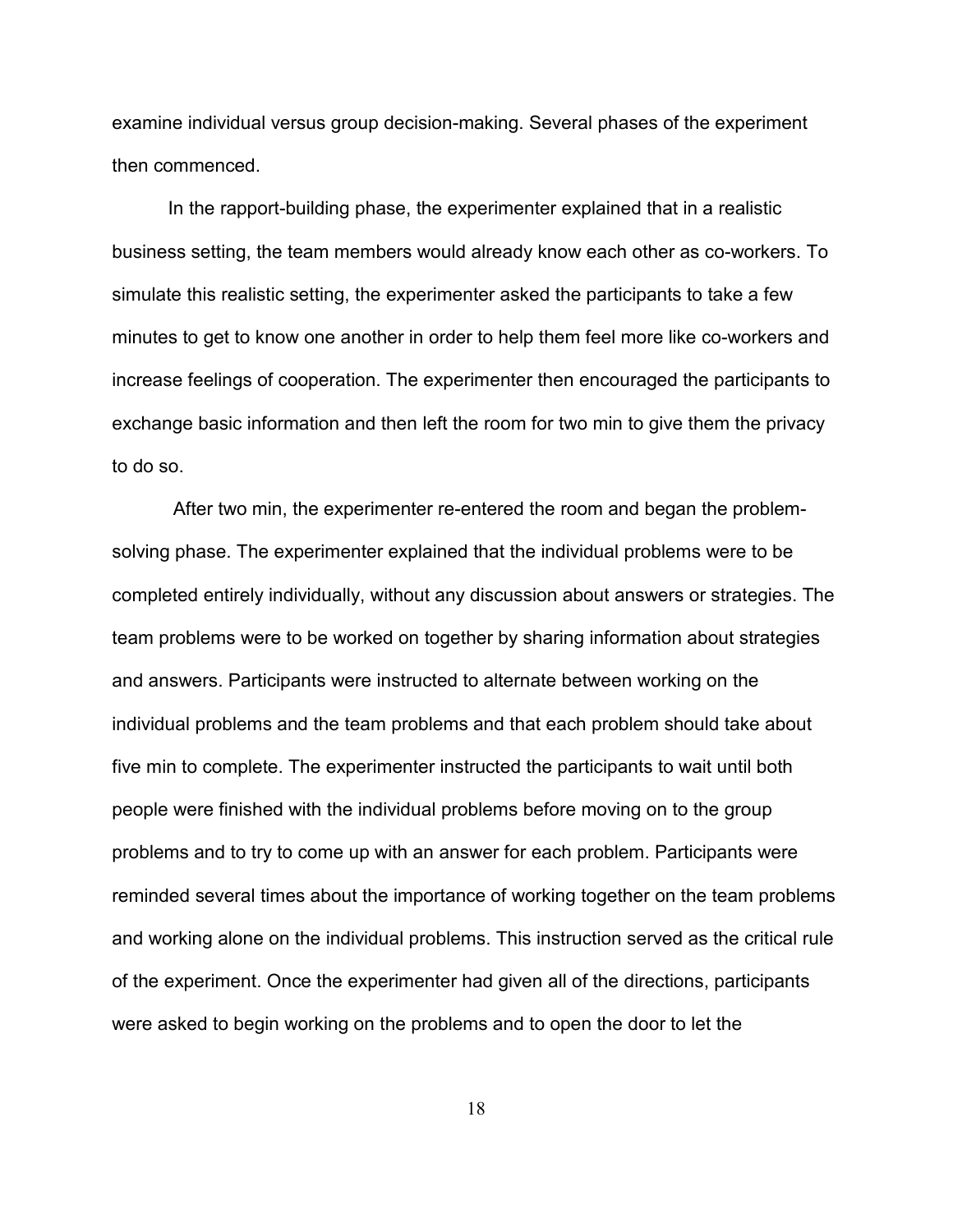experimenter know when they had completed both packets. The experimenter then left the room so that the participants could work in the room by themselves.

During the manipulation phase, in the guilty condition, while working on the last individual problem, the "triangle problem," the confederate pretended she was having a difficult time arriving at an answer. After waiting to ensure that the participant has come up with an answer to the problem, she asked the participant what answer he/she calculated. This allows the participant the chance to break the rules of the experiment or "cheat." In the innocent condition, the confederate did not attempt to elicit any information about the problem from the participant. Participants that did not comply with the request for information in the guilty condition were not questioned by the experimenter. Participants that attempted to elicit information from the confederate in the innocent condition were also not questioned by the experimenter. Instead, both of these categories of participants (*n* = 16) moved from the problem solving phase to the debriefing phase.

 The filler task phase began once the experimenter was notified that the participant and confederate had completed the problems, he or she re-entered the testing room, collected the completed packets, and instructed the participants to complete a post-problem solving questionnaire. The experimenter again left the room while the participants completed the questionnaire that asked them to respond to questions about individual and team work.

Once the participants informed the experimenter that they had completed the questionnaire, the experimenter re-entered the room and began the interrogation phase of the experiment. The experimenter explained that he or she had looked over the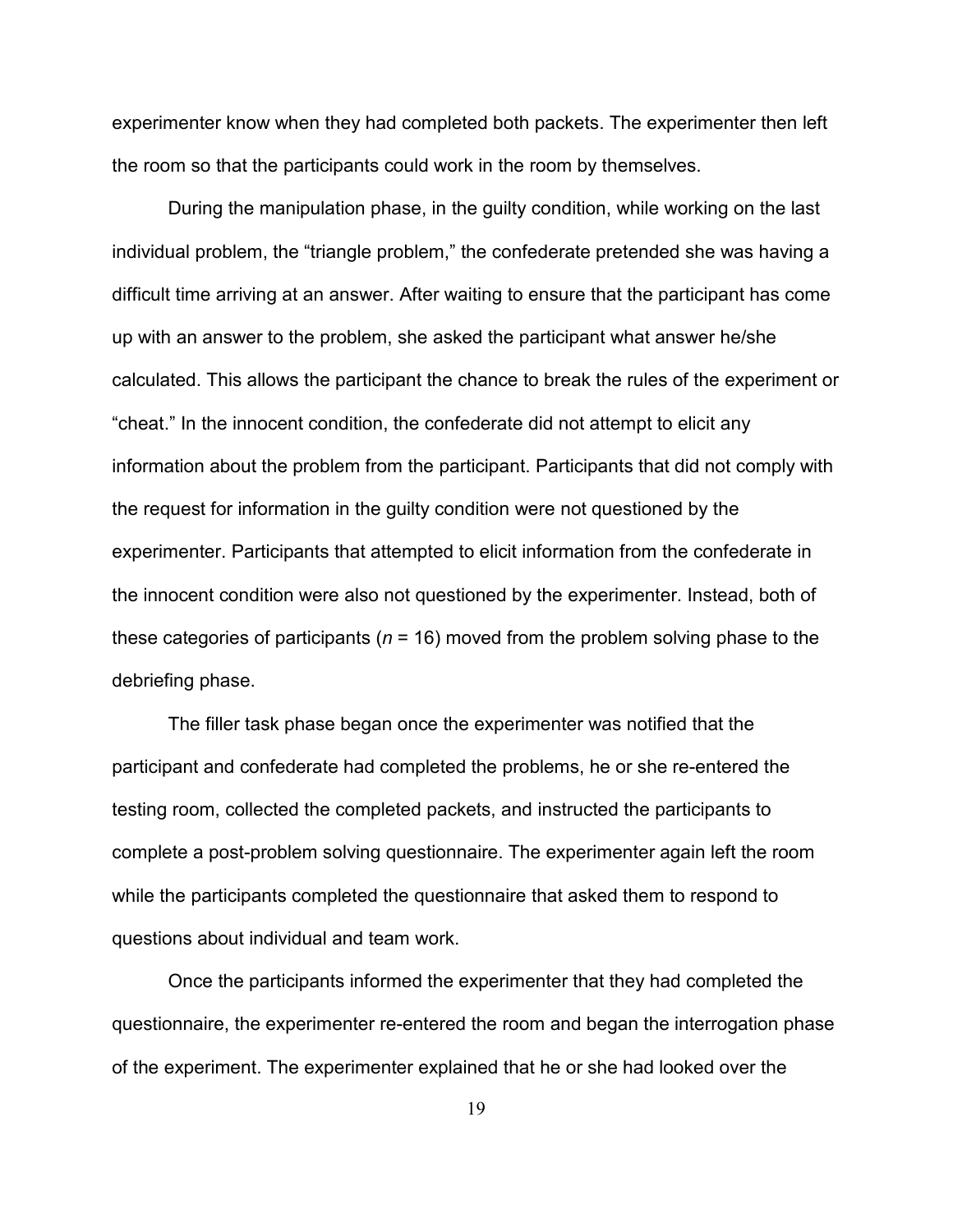packets and there appeared to be a problem. The experimenter did not actually review the problems as this may have alerted him or her to the experimental condition of the participant. He or she then asked the confederate to leave the room so that he or she could speak to both of them individually. The confederate then left the testing room and completed a post-experimental questionnaire to ensure that the manipulation was successful. After five min of isolation, the experimenter re-entered the testing room, moved the free chair around the table to be closer to the participant and began questioning the participant about breaking the rules of the experiment by sharing information on the triangle problem. The experimenter stated that the supervising professor had been notified and that he or she has been instructed to document the situation. The experimenter also informed the participant that the professor was irritated about the situation and may consider this a case of academic cheating. The participant was also told that the professor would make the final decision about the consequences of the situation and about whom else he may notify about the situation. At this point in the questioning, the experimenter continued with one of the two interview approaches used in Experiment 1 (see Appendices A and B).

 Experimenters were kept blind to the guilt or innocence of the participant and were not aware of the expected results of each interrogation script and the research hypotheses. Experimenters completed a self report survey about their performance after each participant to alert the lab manager to any diversions from the script or inconsistencies in script delivery. Videotapes were also reviewed in order to ensure that each of the experimenters delivered the script consistently to each participant.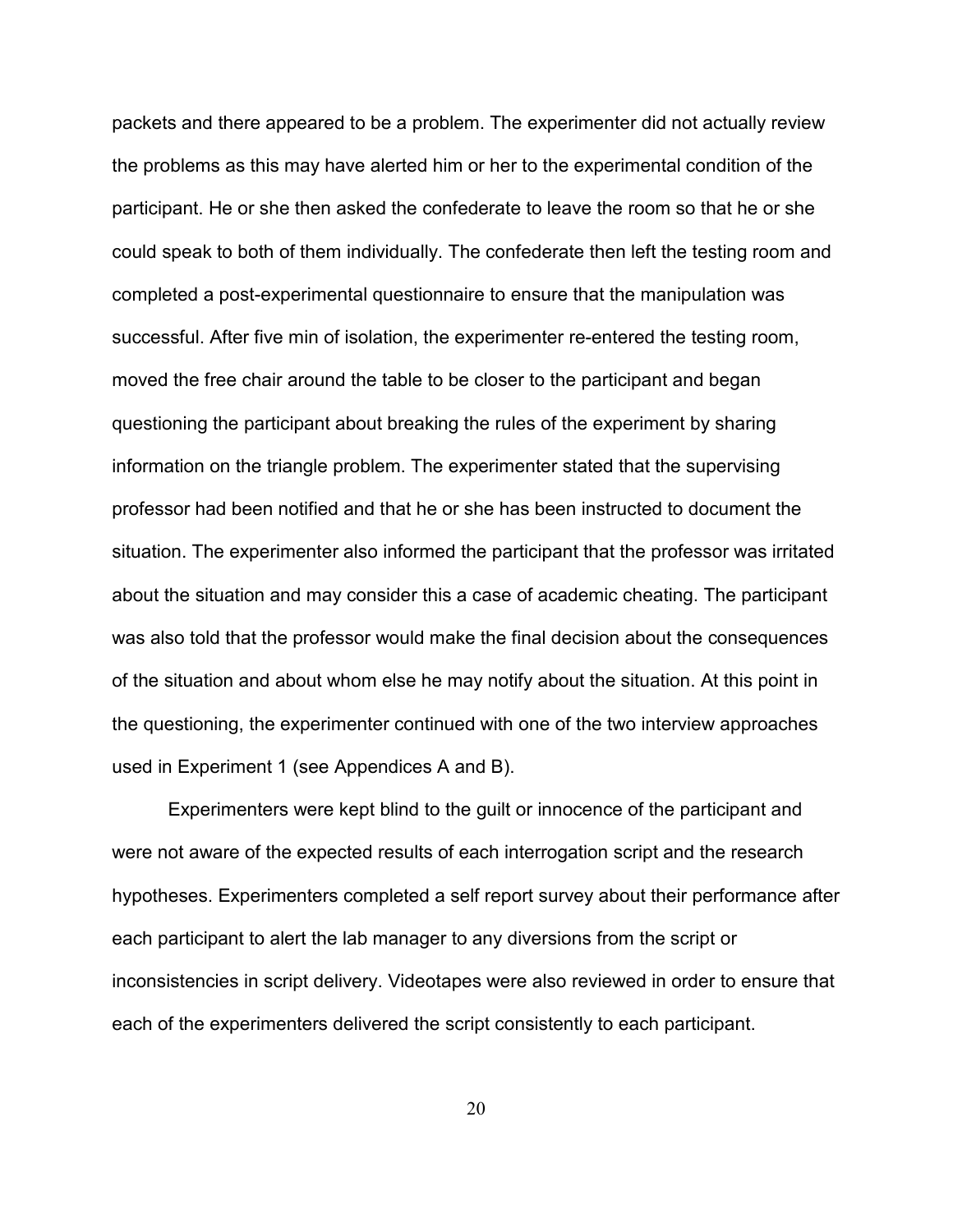At the end of each of the interrogation scripts, the experimenter asked the participant to sign a handwritten statement admitting to sharing information on the triangle problem. If the participant signed the statement, the experimenter thanked him/her for his/her cooperation and asked for an explanation of his/her side of the story and exited the room, explaining that someone would be with the participant shortly. If the participant refused, the experimenter then went through up to two shorter reiterations of the script, repeating the same request using different words. If the participant still refused to sign the statement, the experimenter thanked the participant for his/her time and exited the room, explaining someone would be with him/her shortly.

Once the experimenter left the room, the lab manager immediately entered the testing room to begin thoroughly debriefing the participant. The lab manager first probed the participant for any suspicions they had before and/or during the experimental session. The lab manager explained the true purpose and set up of the experiment, explained that the participant is not in any trouble, and that there was no angry professor to face. The main focus of the debriefing was to ensure that the participant understood why the use of deception was necessary and that the participant understood he/she was not in any trouble. Participants were told that all events during the experimental session would remain completely confidential. At this time, participants were also informed about the videotaping of the session. Lab managers obtained a pressure rating, on a scale from 0 to 10, as a self report measure of how much pressure the participant felt to sign the statement admitting to sharing information. A Debriefing Questionnaire was completed by the participant using MediaLab. This questionnaire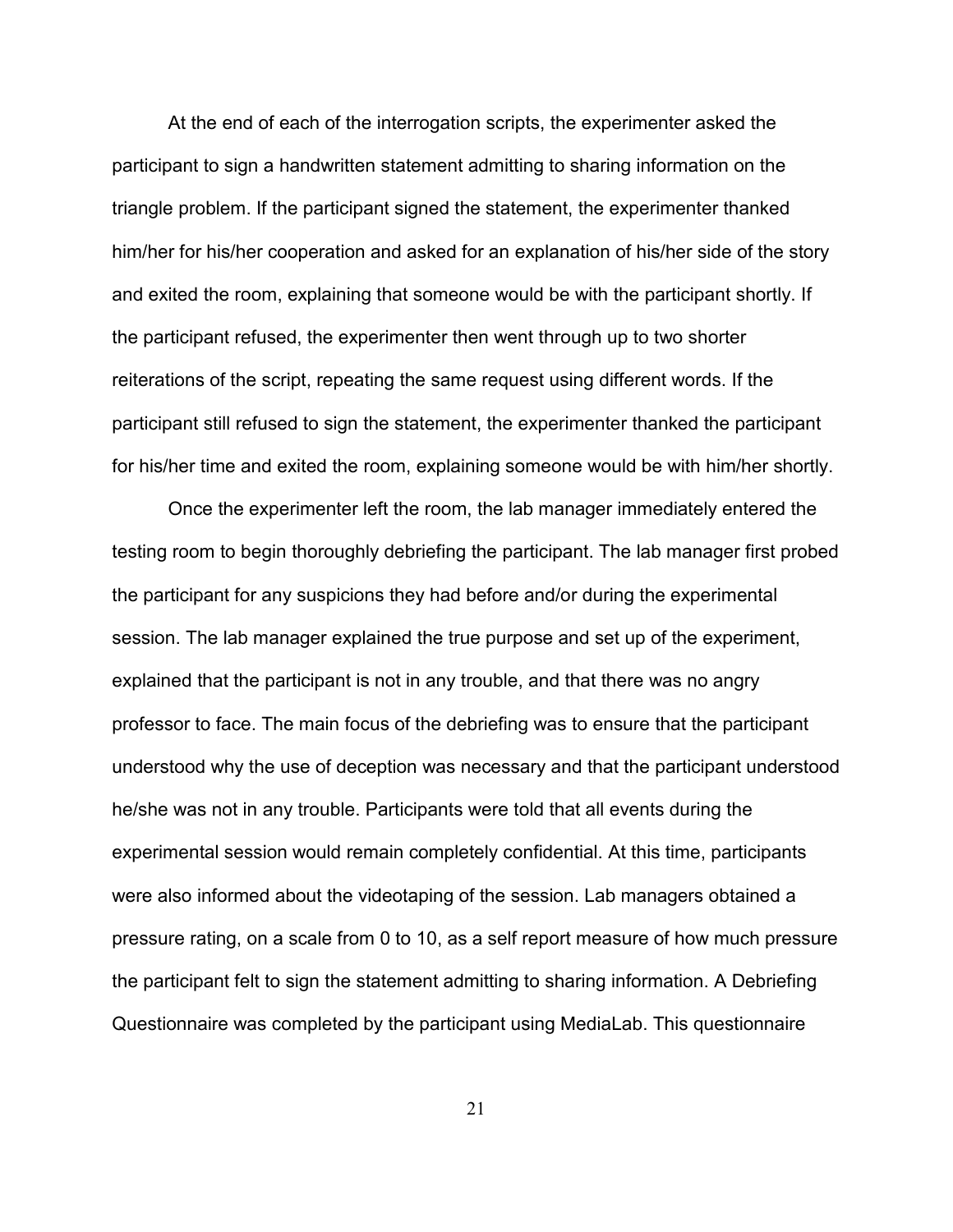informed the researchers about the effects of the interrogation tactics employed and the participant's decision to sign or not sign the statement.

 After completing the questionnaire, the lab manager explained the secondary consent form and obtained consent to use the videotapes for future research. The lab manager also explained the importance of maintaining confidentiality about the true purpose and nature of the experiment. Participants were asked to sign a confidentiality agreement, agreeing not to discuss or share any of the details of the study in order to maintain the integrity of the study. Upon completion of these forms, the participant was asked if he/she had any further questions about the experiment, was given the contact information of the researchers and was thanked and excused. The lab manager then completed a post-experimental questionnaire in order to report any suspicions the participant had or any problems with the experiment.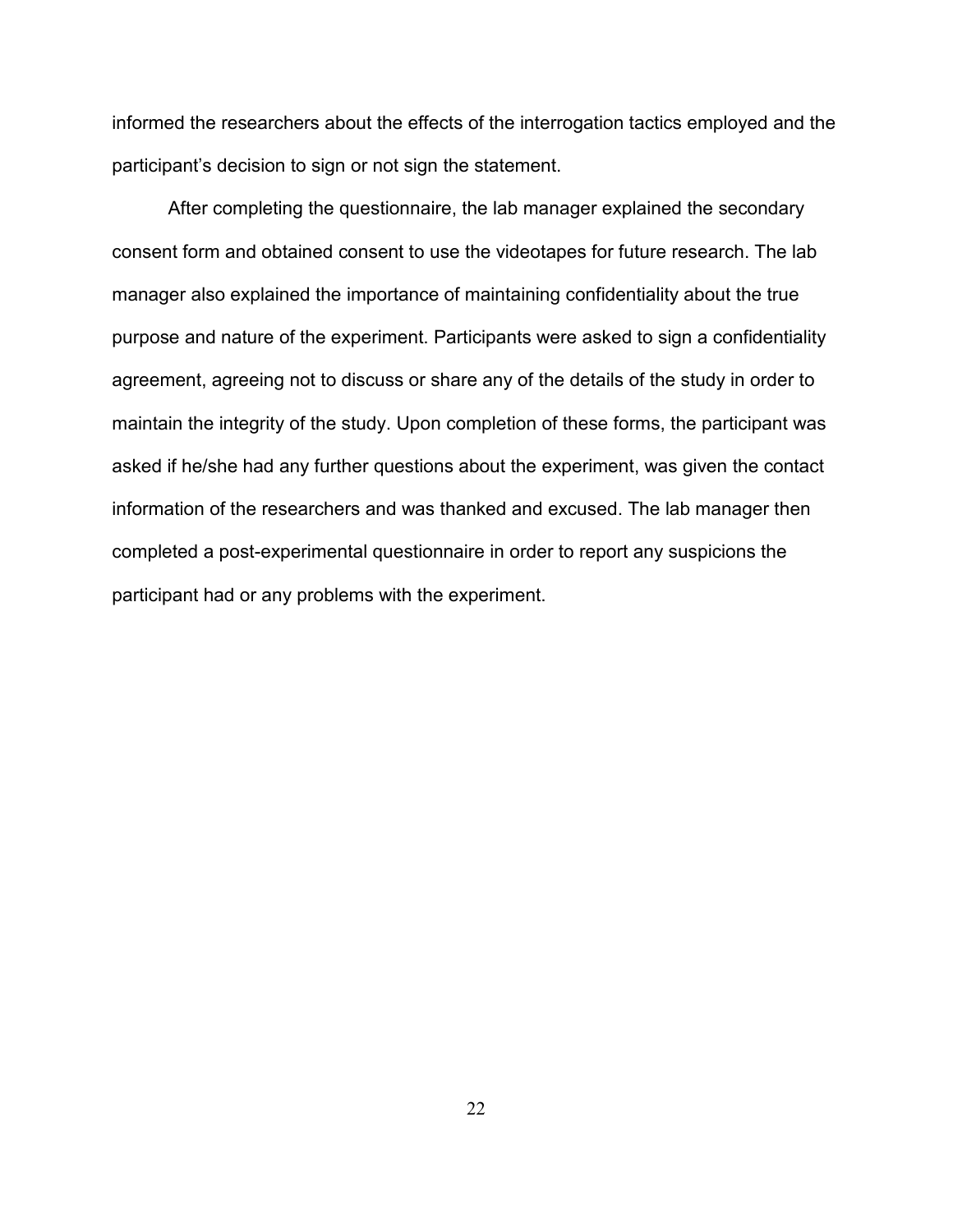#### Experiment 2: Results & Discussion

*Manipulation check*. After the interrogation phase, participants completed a questionnaire assessing, among other items, how severe the consequences would be to admitting to sharing information on the triangle problem on a scale from 1 (extremely severe) to 7 (not at all severe). Participants in the consequences condition perceived that the consequences of admitting to sharing information would be less severe (*M* = 4.00, *SD* = 1.72) than those participants in the no manipulation of consequences condition (*M* = 3.41, *SD* = 1.77), *t*(130) = 1.96, *p* = .05, thereby confirming our successful manipulation of the perceived consequences of confessing.

*True vs. false confessions*. A 2 (interrogation method: consequences vs. no consequences) x 2 (guilt vs. innocence) x 2 (interrogator gender: male vs. female) hierarchical loglinear analysis was conducted on participants' decision to confess (sign vs. no sign). While interrogator gender was included as a control variable, no main effects or interactions involving this variable were observed. Confession rates for guilty and innocent participants across the interrogation manipulation are presented in Table 3, along with diagnosticity ratios computed across the interrogative conditions.

Consistent with previous research, (Russano, 2005; Narchet, 2007) a significant main effect of guilt was found,  $\chi^2(1) = 50.53$ ,  $p < .001$ , such that guilty participants were more likely to confess (89.4%) than innocent participants (31.8%). This main effect, however, was qualified by a significant interrogation method x guilt- innocence interaction,  $\chi^2(1) = 8.48$ ,  $p < .01$ . To assess this interaction, the use of the two interrogation methods for guilty and innocent participants was investigated separately. Pairwise comparisons demonstrated that true confessions significantly decreased when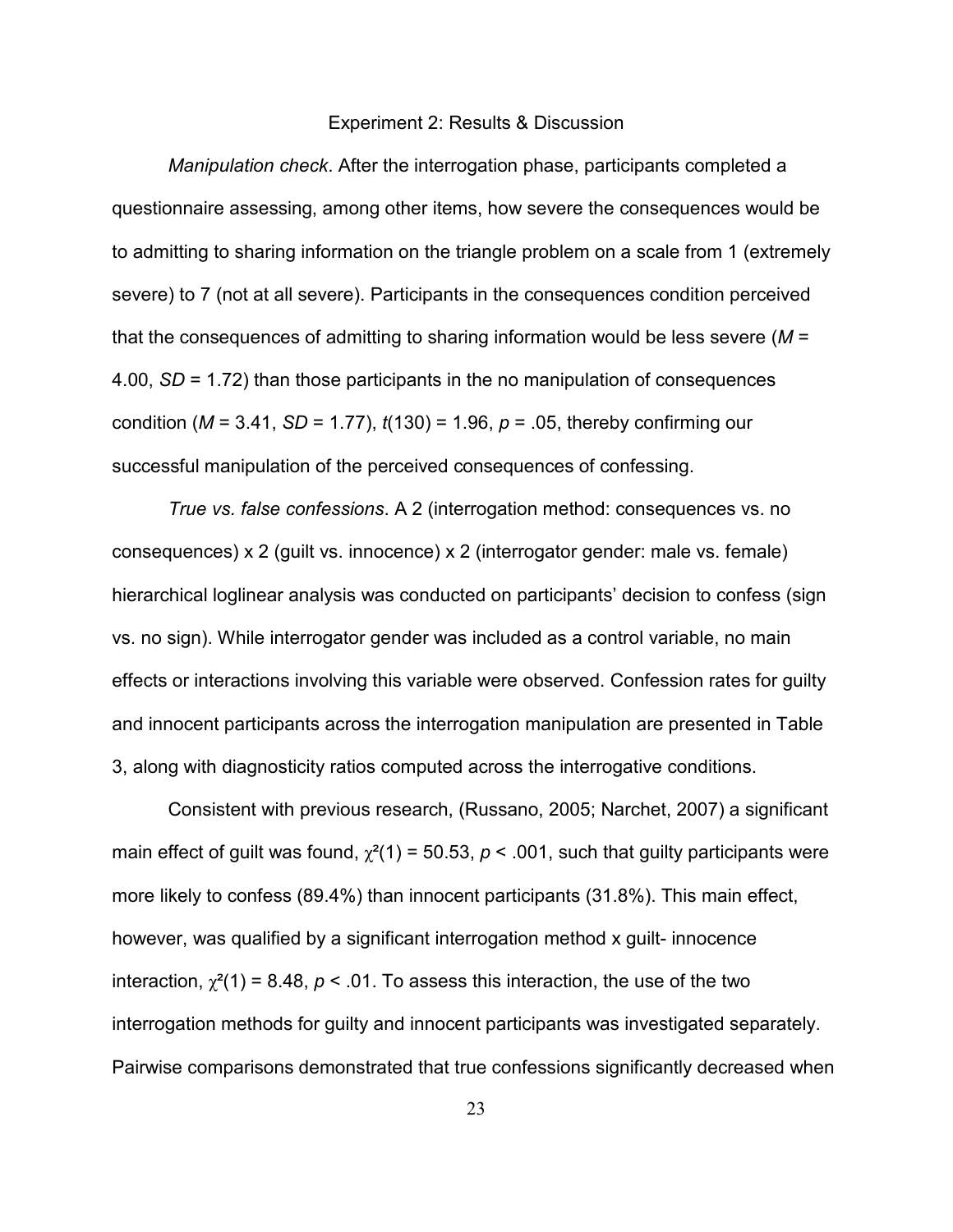the interrogation involved implications regarding the consequences associated with confessing,  $\chi^2(1) = 4.50$ ,  $p < .05$ . In addition, false confessions significantly increased when the consequences associated with confessing were implied,  $\chi^2(1) = 3.60$ ,  $p = .05$ .

It is also informative to examine the diagnostic value of the confession evidence elicited by each interrogative approach. Diagnosticity can be computed as the ratio of true:false confessions elicited, with higher ratios indicating a greater likelihood of true (vs. false) evidence being elicited. Consistent with the trade-off in true vs. false confessions across the interrogation manipulation noted above, it appears that techniques that do not manipulate the perceived consequences associated with confessing were 2.37 times more diagnostic than techniques that manipulated participants' perceptions of the consequences.

*Predicting true vs. false confessions.* Following the interrogation, participants were asked several items regarding their perceptions of the interrogation, including (a) the amount of pressure they felt was placed upon them by the interrogator, (b) their assessment of the consequences associated with confessing, (c) how guilty they were made to feel by the interrogator, and (d) their perceptions of the proof of guilt against them. These items were selected given that they were most predictive of confession in previous research (see Narchet et al., 2007). Logistic regressions were conducted separately for guilty and innocent participants to assess the associations between these measures and the likelihood of true vs. false confessions. Significant regression models were observed for both guilty,  $\chi^2(4) = 16.51$ ,  $p < .01$ , and innocent,  $\chi^2(4) = 25.49$ ,  $p <$ .001, participants. Results of the guilty model suggested that true confessions were significantly associated with participants' feelings of guilt, *b* = .75, *Wald* = 4.13, *p* < .05,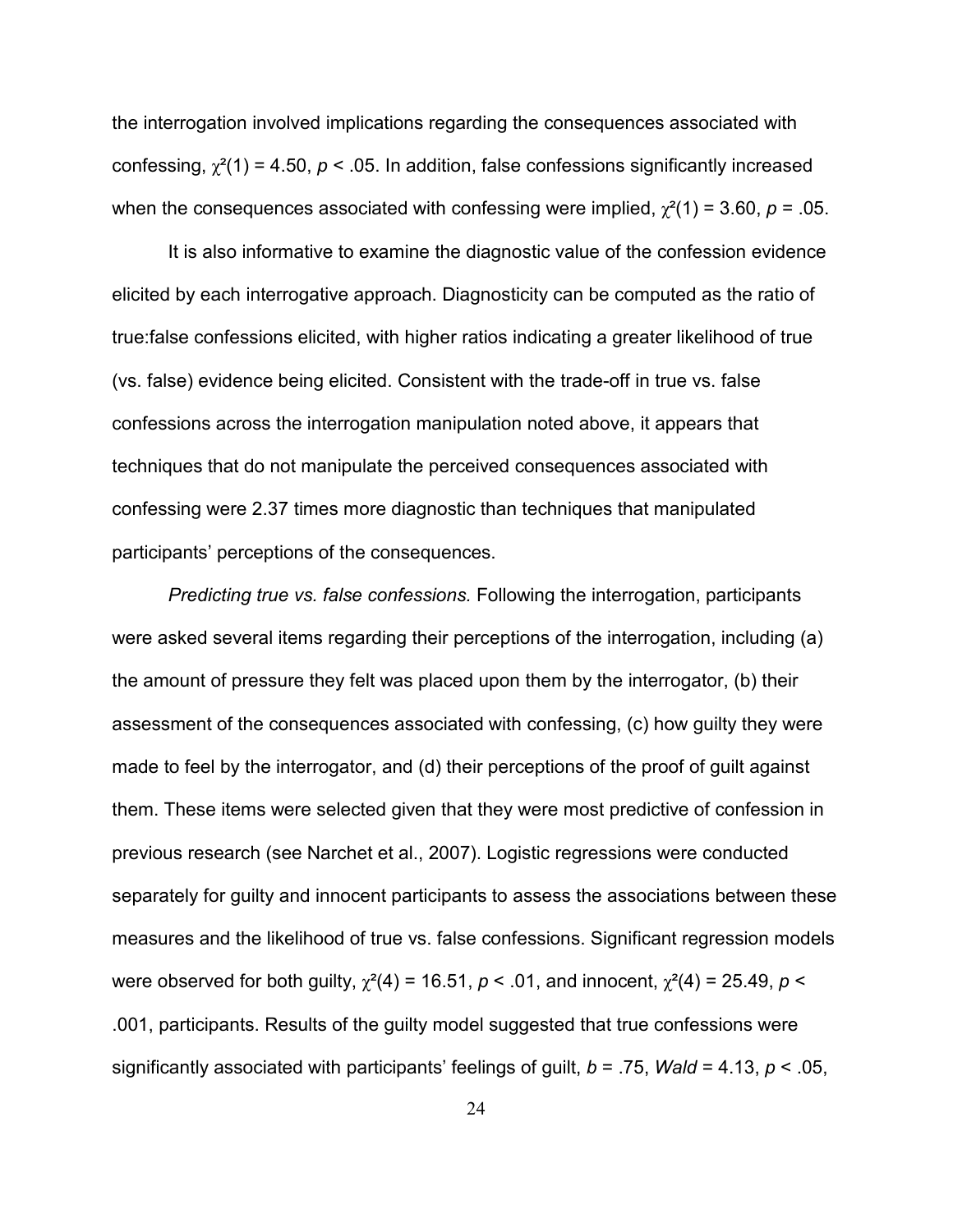and their perceptions of the proof of guilt, *b* = .66, *Wald* = 4.15, *p* < .05. In contrast, the innocent model demonstrated that false confessions were significantly associated with participants' perceptions of pressure, *b* = .55, *Wald* = 6.44, *p* = .01, and the consequences associated with confessing, *b* = .54, *Wald* = 8.39, *p* < .01. True confessions were more likely when participants experienced increased feelings of guilt and thought the interrogator had proof of the transgression, while false confessions appeared to be motivated by increased perceptions of pressure and consequences of confession.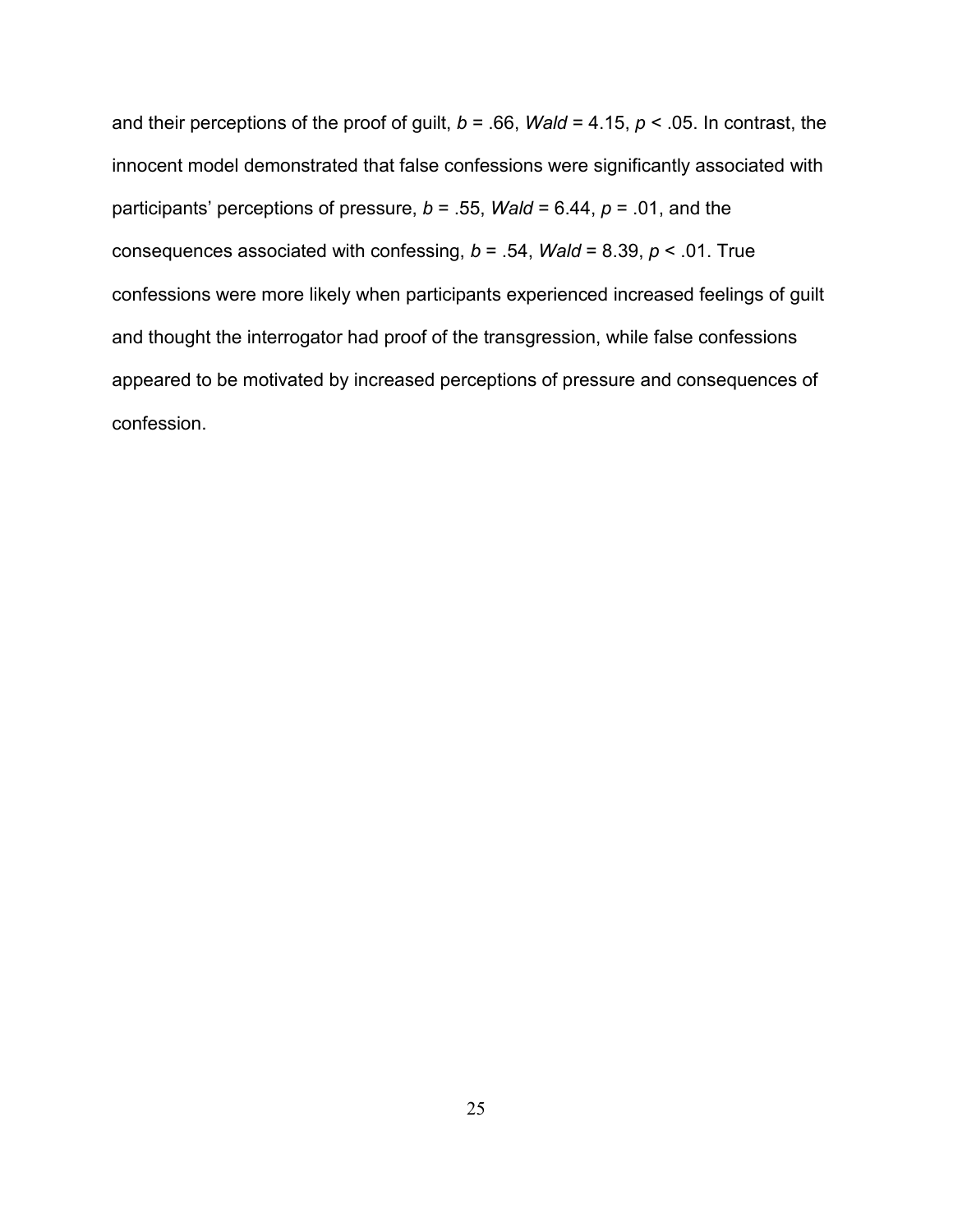#### General Discussion

 Previous research has found that the use of minimization and maximization techniques in interrogations can manipulate an individual's perceptions of the consequences associated with confessing (Kassin & McNall, 1991). Given the implications of these techniques and their association with false confessions in general (Russano et al., 2005; Narchet et al. 2007), the current study sought to further delineate between the two sets of techniques by evaluating how this package of techniques might manipulate the perceived consequences of confessing. Additionally, it was important to determine the diagnosticity of these techniques.

The use of minimization and maximization techniques succeeded in manipulating the perceived consequences of confessing. Participants (in Exp. 2) who were exposed to the manipulation of perceived consequences condition believed that the consequences of confessing to sharing information would be less severe than those in the no manipulation of consequences condition. In the manipulation of consequences script, interrogators stressed the benefit of cooperation, minimized the seriousness of sharing information, presented false evidence against the participant, and exaggerated the charges against the participant. Overall, the script emphasized that confession was the best way to get out of the situation and the consequences of admitting to sharing information would be minimal. Given the use of these techniques, the participants' beliefs that the consequences of confessing would be less severe than those in the no manipulation of consequences condition is consistent with previous research suggesting that minimization techniques may be considered equivalent to an offer of leniency and that maximization techniques are the equivalent to a threat of harsher punishment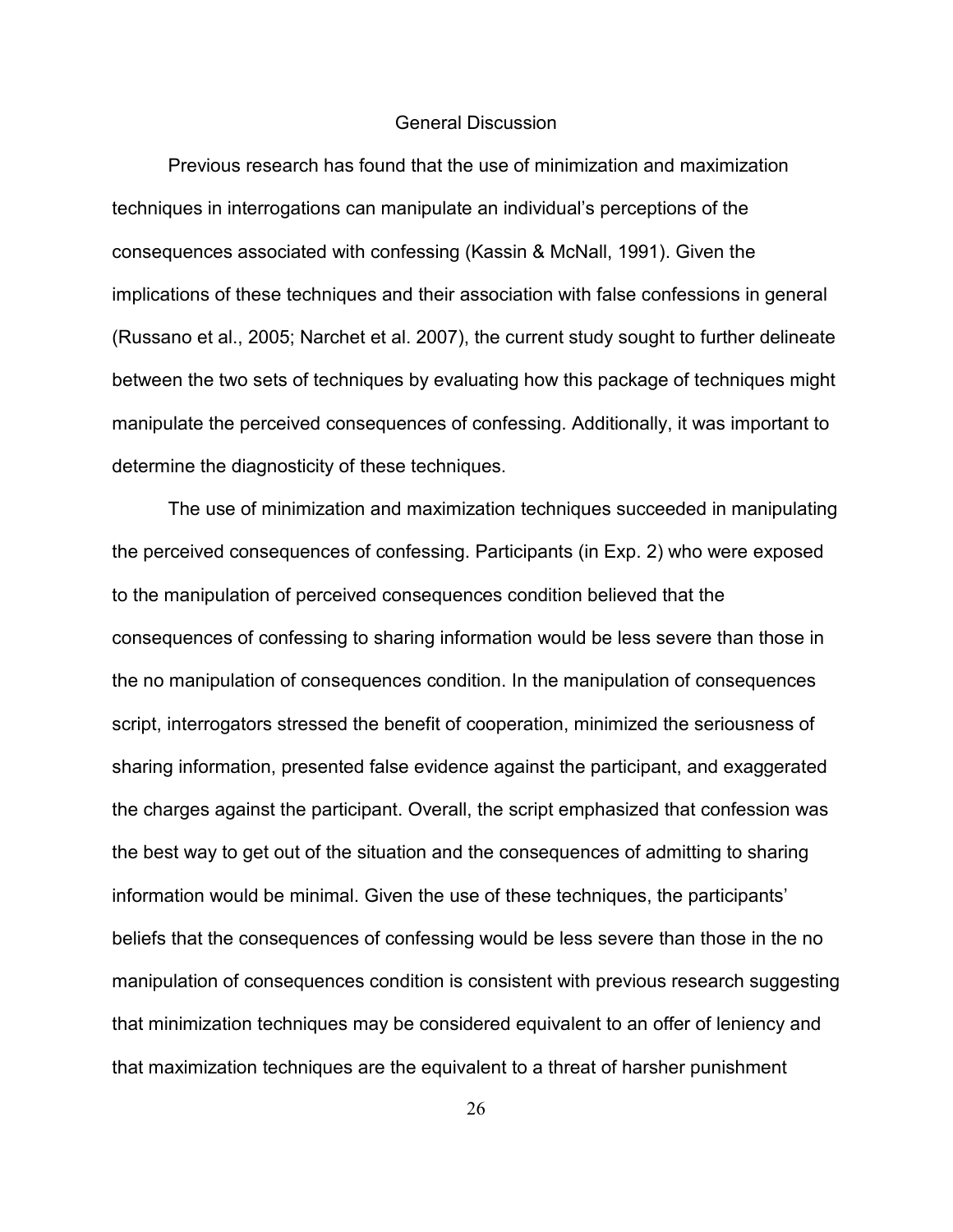(Kassin & McNall, 1991). It appears that participants in the manipulation of consequences condition believed confessing to sharing information would result in the least severe consequences.

 The manipulation of perceived consequences influenced both participants' beliefs about whether they and others would confess (Exp. 1) and also influenced the diagnostic value of confession evidence (Exp. 2). Participants believed that other people would be more susceptible to falsely confessing when the consequences associated with confessing were manipulated, but did not believe this manipulation would affect their own decisions to confess if innocent. However, when actually participating in the Russano et al. (2005) paradigm, participants were vulnerable to the manipulation of consequences and were thereby more likely to provide a false confession. Additionally, the manipulation of consequences interrogation was less diagnostic than the no manipulation interrogation as it also reduced the likelihood of obtaining a true confession.

 Given the high cost of false confessions for both society and the innocent, there would appear to be practice and policy considerations that relate to these findings. Under current interrogation methods, minimization and maximization techniques are used together to elicit a confession and all of the techniques tested in this study are legally permissible. Based on the findings in this study, this practice may be detrimental to the goal of eliciting true confessions and minimizing false confessions. The manipulation of consequences associated with some minimization and maximization techniques appear to yield fewer true confessions, something that it counterproductive for law enforcement. Further, the use of some of these techniques produced more false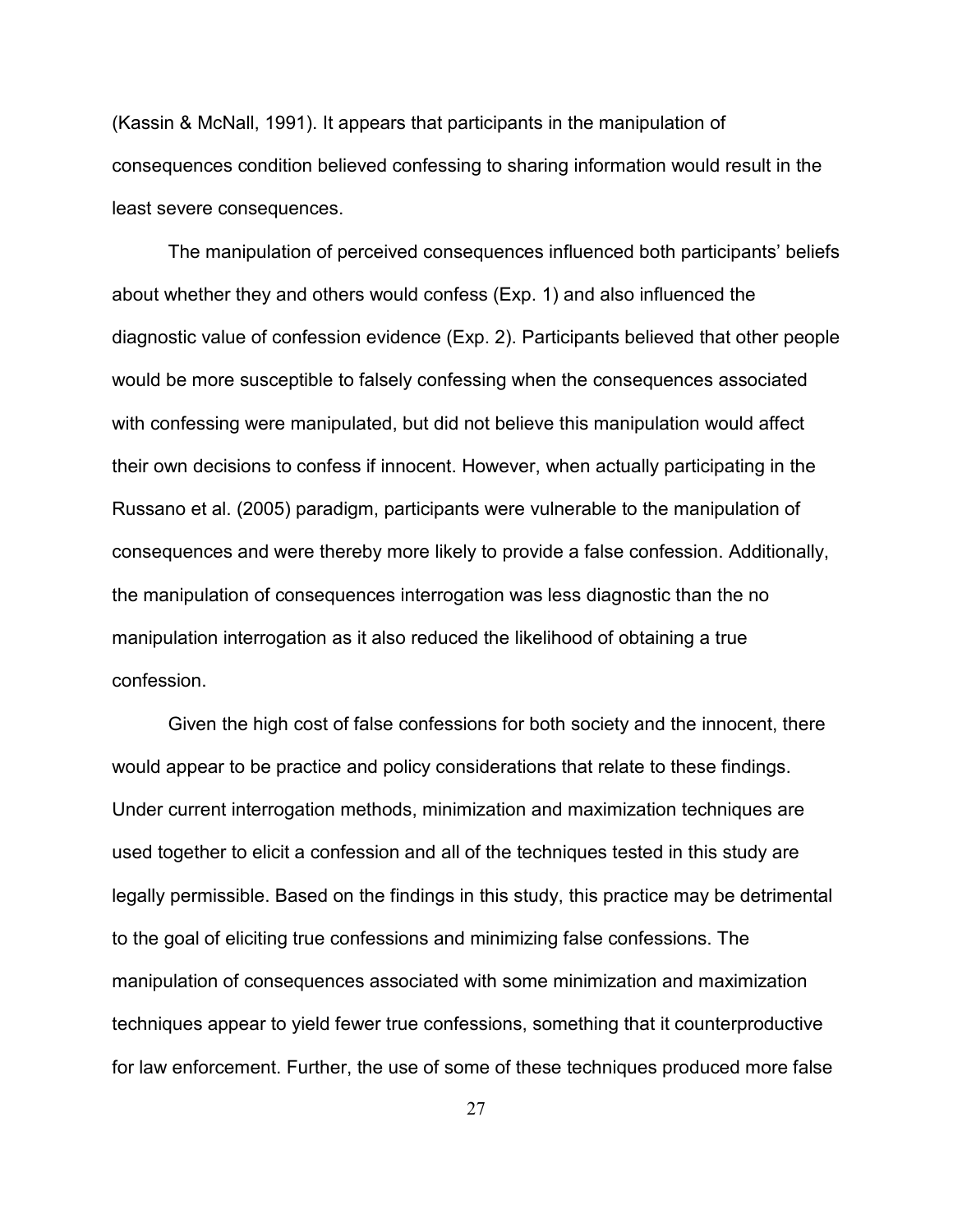confessions, increasing risk to the innocent suspect. By simply avoiding those dangerous and manipulative techniques, and focusing on other aspects of minimization and maximization, we can significantly improve the practice of interrogation and the diagnostic value of the evidence.

The current data suggest that true and false confessions may be predicted by different mechanisms. For innocent participants, the perception of consequences of confession and the perceived pressure to confess were significantly associated with provision of a false confession. However, guilty participants were driven to confess based on the perceived amount of proof the interrogator had against them and how guilty they felt about their actions. These findings suggest that techniques that focus on the strength of the (true) evidence against the suspect and emphasize the morality of confession may be more productive for eliciting true confessions and limiting the vulnerability of the innocent.

 Future research is needed to further delineate the effects of minimization and maximization techniques. While the present research has identified one dimension along which these techniques may be distinguished (i.e., consequences associated with confession), there may be other dimensions along which one could differentiate minimization and maximization techniques. Other possible dimensions could include the type of rapport the interrogator builds with the suspect. Some techniques in this package require a friendly rapport between the suspect and interrogator while others require a more authoritative/submissive rapport. The overall tone with which the interrogator approaches the interrogation may influence the rate of true vs. false confessions.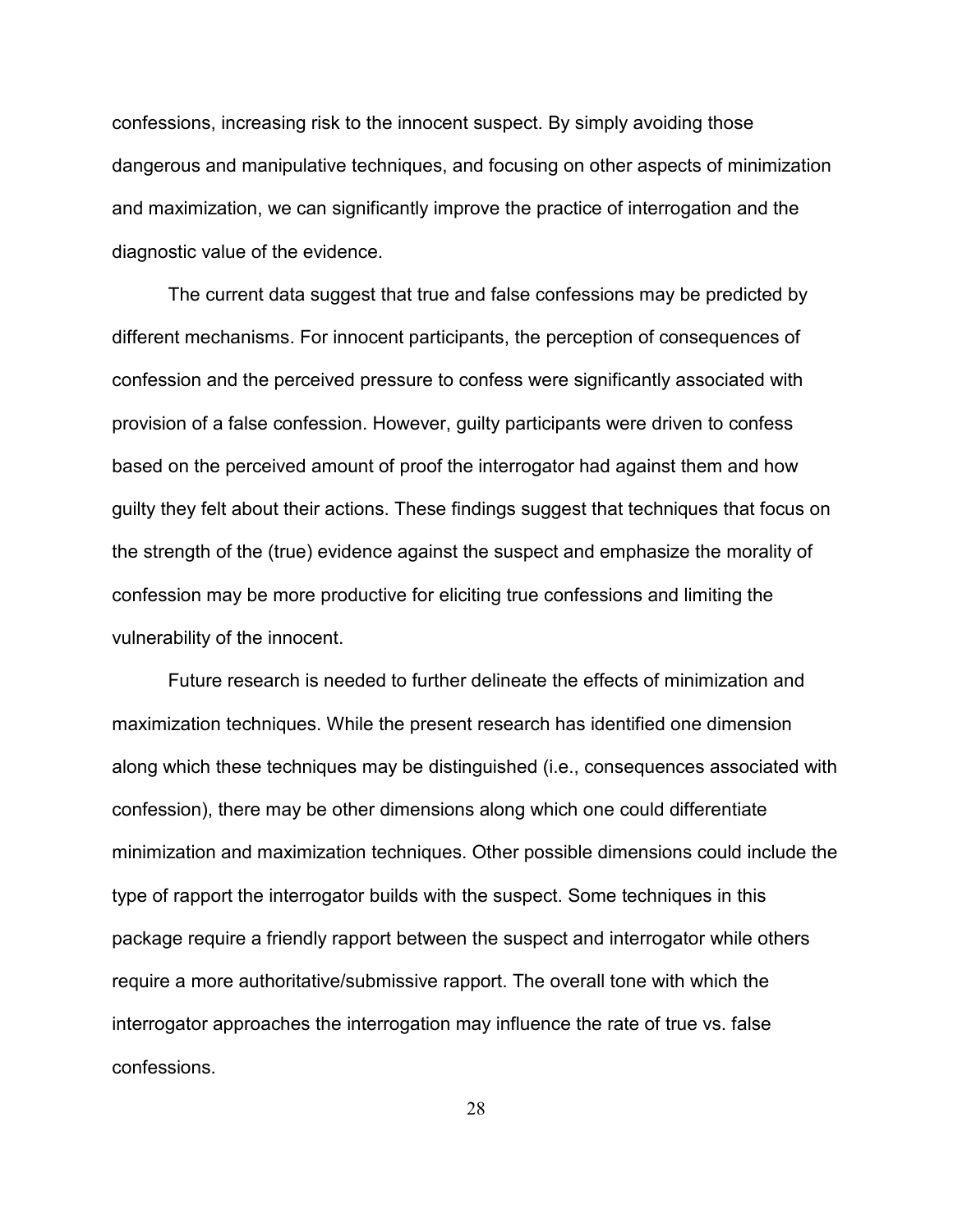Finally, if the suspect confesses and subsequently goes to trial, a jury will evaluate the confession evidence. Previous research has shown that confession evidence, whether disputed or not, has an overwhelming impact on jurors' decisions to convict (Kassin & Sukel, 1997; Kassin & Neumann, 1997) and that people perform around chance levels when distinguishing between true and false confessions (Kassin, Meissner, & Norwick, 2005). The videotaped confessions collected during this study will be evaluated by participants in order to further investigate social perceptions of interrogation techniques and participants' ability to distinguish between the true and false confessions. Results from Experiment 1 indicated that participants had a difficult time recognizing the situational influences of the interrogation scenario when evaluating others' decisions to confess. Potential jurors' may also have difficulty recognizing the situational influences of an interrogation scenario in which the interrogator manipulates the perceived consequences of confession.

 The argument could be made that results from the current study cannot be generalized to the real-world because the paradigm does not compare to the actual experience of an interrogation. It is clear that the pressures and reality of a true criminal interrogation cannot be completely examined in a laboratory setting due to ethical concerns. However, just as criminal suspects face serious consequences for the conviction of crime for which they are accused, our student participants are aware of the serious consequences associated with academic dishonesty within the university setting (i.e., suspension from the university, loss of scholarship). The pressure and anxiety experienced by participants in the laboratory is genuine and significant (Russano et al. 2005). Just as criminal suspects are motivated to avoid serious consequences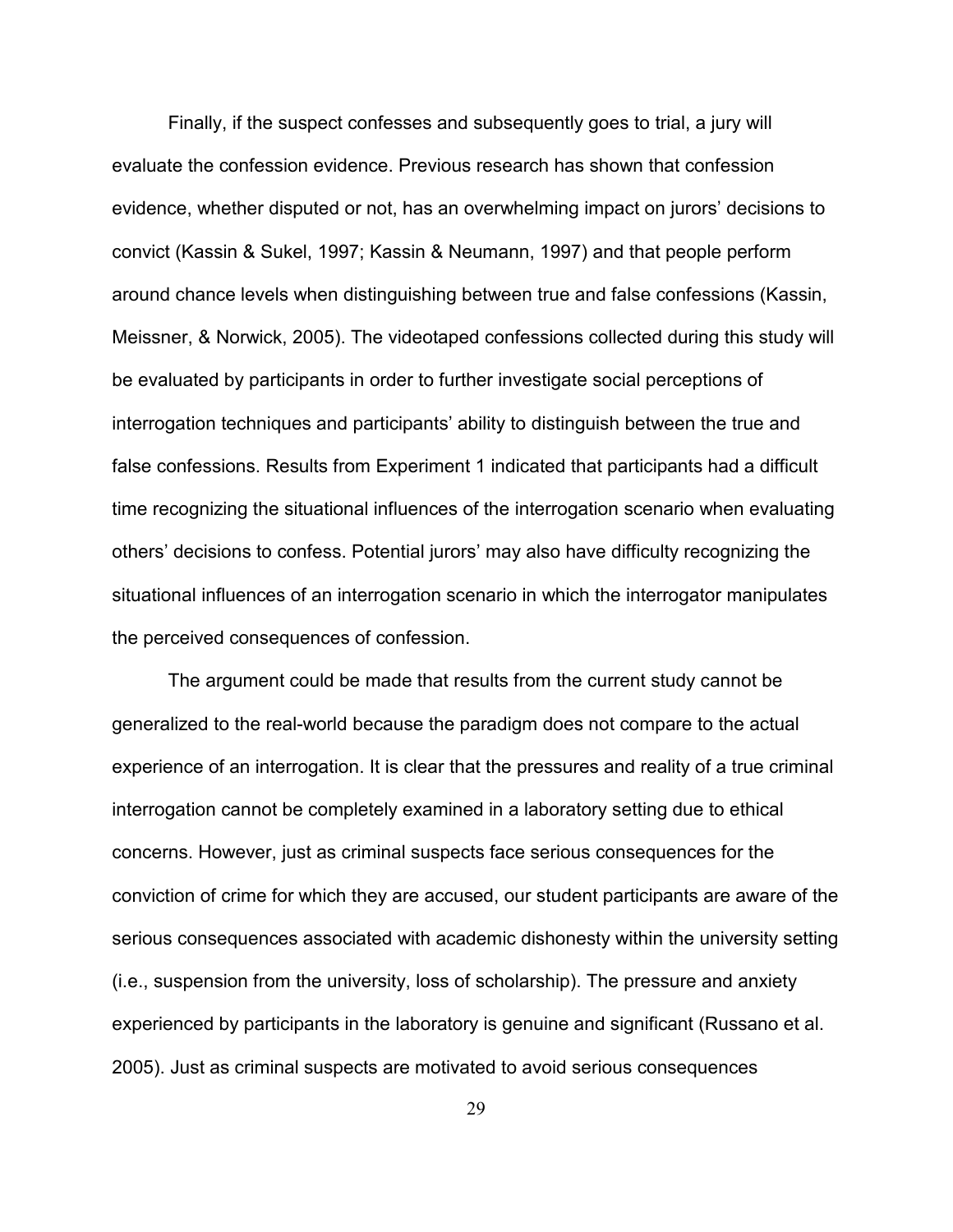associated with confession, our student participants appeared similarly motivated to avoid the consequences and stigma associated with a charge of academic dishonesty.

 The recent DNA exonerations and Drizin and Leo's (2004) analysis of "proven" false confessions have revealed the important role of false confession evidence in many wrongful conviction cases. Researchers have begun to examine the factors that lead to false confessions and have found that the use of minimization and maximization techniques contribute to the false confession phenomenon. The current studies found that minimization and maximization techniques directly manipulate the perceived consequences of confession and thereby impact the diagnostic value of confession evidence. The use of this package of techniques provides little to no diagnostic value in that through their use, law enforcement not only reduces true confessions, but also increases false confessions.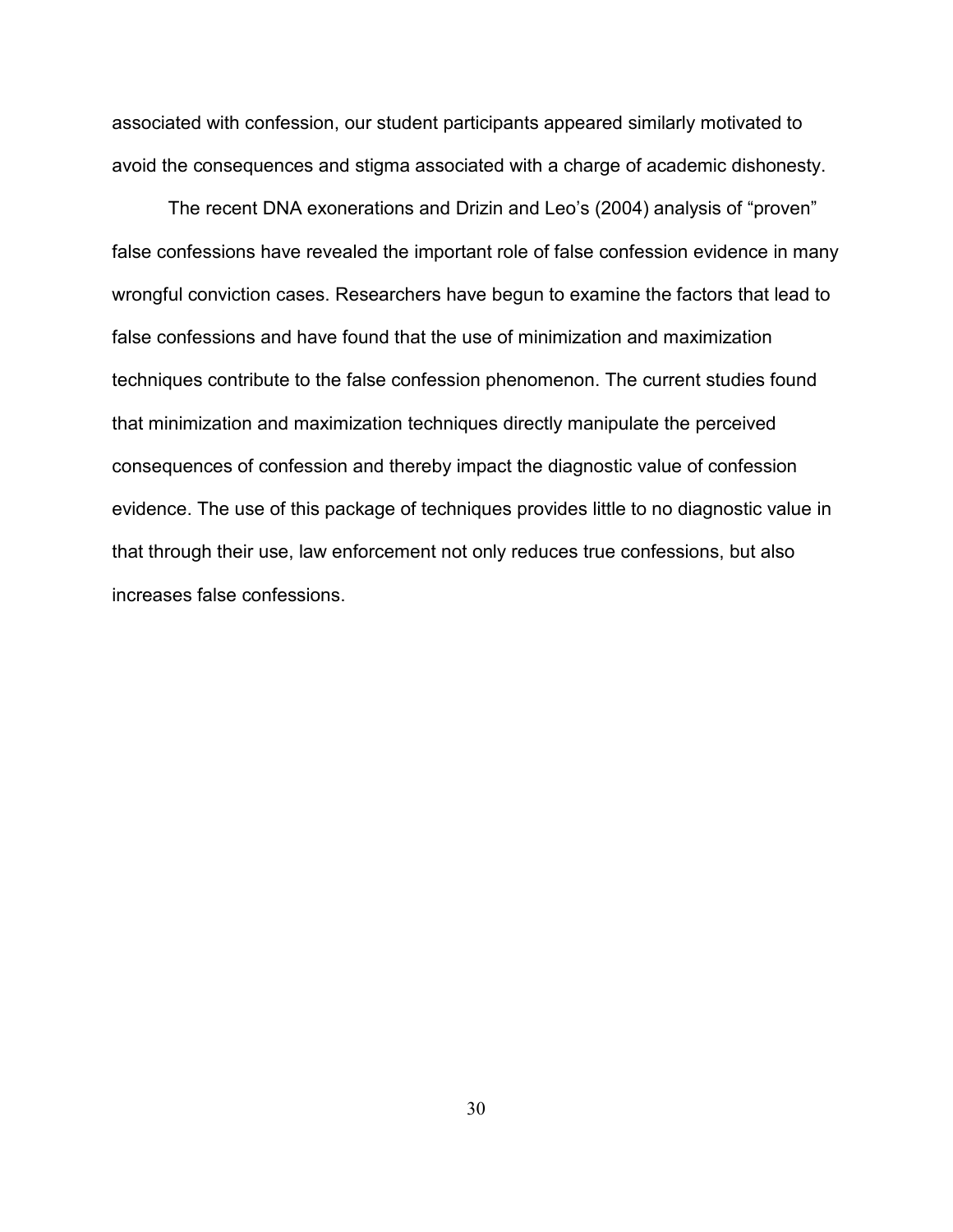#### References

- Abboud, B., Wadkins, T.A., Forrest, K.D., Lange, J., & Alavi, S. (2003, March). *False confessions: Is the gender of the interrogator a determining factor?* Paper presented at the biennial meeting of the American Psychology-Law Society, Austin, TX.
- Bond, C.F. Jr., & DePaulo, B.M. (2006). Accuracy of deception judgments. *Personality and Social Psychology Review.*
- Causes and remedies. (2007). *The Innocence Project*. Retrieved November 9, 2007 from:<http://www.innocenceproject.org/causes/index.php>
- Drizin, S.A., & Leo, R.A. (2004). The problem of false confessions in the post-DNA world. *North Carolina Law Review, 82,* 891–1007.
- Forrest, K.D., Wadkins, T.A., & Larson, B.A. (2006). Suspect personality, police interrogations, and false confessions: Maybe it is not just the situation. *Personality and Individual Differences, 40,* 621-628.
- Forrest, K.D., Wadkins, T.A., & Miller, R.L. (2002). The role of pre-existing stress on false confessions: An empirical study. *The Journal of Credibility Assessment & Witness Psychology, 3,* 23-45.
- Henkel, L.A., Coffman, K.A.J., & Dailey, E.M. (2008). A survey of people's attitudes and beliefs about false confessions. *Behavioral Sciences and the Law, 26, 555-584.*
- Horselenberg, R., Merckelbach, H., & Josephs, S. (2003). Individual differences and false confessions: A conceptual replication of Kassin and Kiechel (1996). *Psychology, Crime & Law, 9,* 1-8.

Kassin, S.M., & Gudjonsson, G.H. (2004). The psychology of confessions: A review of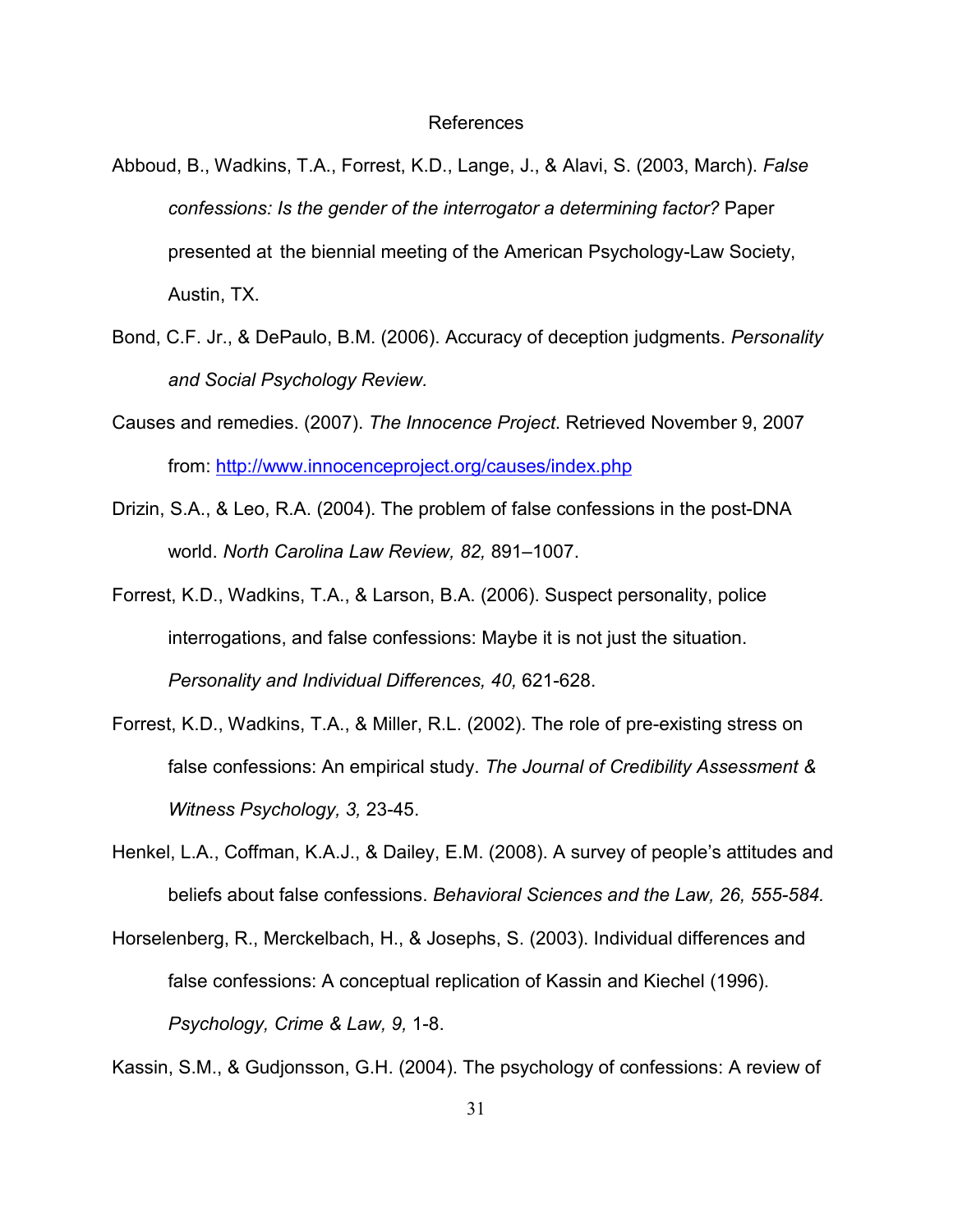the literature and issues. *Psychological Science in the Public Interest, 5,* 33-67.

- Kassin, S.M., & Kiechel, K.L. (1996). The social psychology of false confessions: Compliance, internalization, and confabulation. *Psychological Science, 7,* 125- 128.
- Kassin, S.M., & McNall, K. (1991). Police interrogations and confessions: Communicating promises and threats by pragmatic implication. *Law & Human Behavior, 15,* 233-251.
- Kassin, S.M., Meissner, C.A. & Norwick, R.J. (2005). "I'd know a false confession if I saw one": A comparative study of college students and police investigators. *Law and Human Behavior, 29,* 211-228.
- Kassin, S.M. & Neumann, K. (1997). On the power of confession evidence: An experimental test of the "fundamental difference" hypothesis. *Law and Human Behavior 21,* 469-484.
- Kassin, S.M. & Sukel, H. (1997). Coerced confessions and the jury: An experimental test of the "harmless error" rule. *Law and Human Behavior, 21,* 27-46.
- Klaver, J.R., Lee, Z., & Rose, G. (2008). Effect of personality, interrogation techniques and plausibility in an experimental false confession paradigm*. Legal and Criminological Psychology, 13,* 71-88.
- Lassiter, G.D., Greers, A., Handley, I., Weiland, P., & Munhall, P. (2002). Videotaped confessions and interrogations: A simple change in camera perspective alters verdicts in simulated trials*. Journal of Applied Psychology*, *87,* 867–874.
- Meissner, C.A. & Kassin, S.M. (2002). "He's guilty!": Investigator bias in judgments of truth and deception. *Law & Human Behavior*, *26*, 469-480.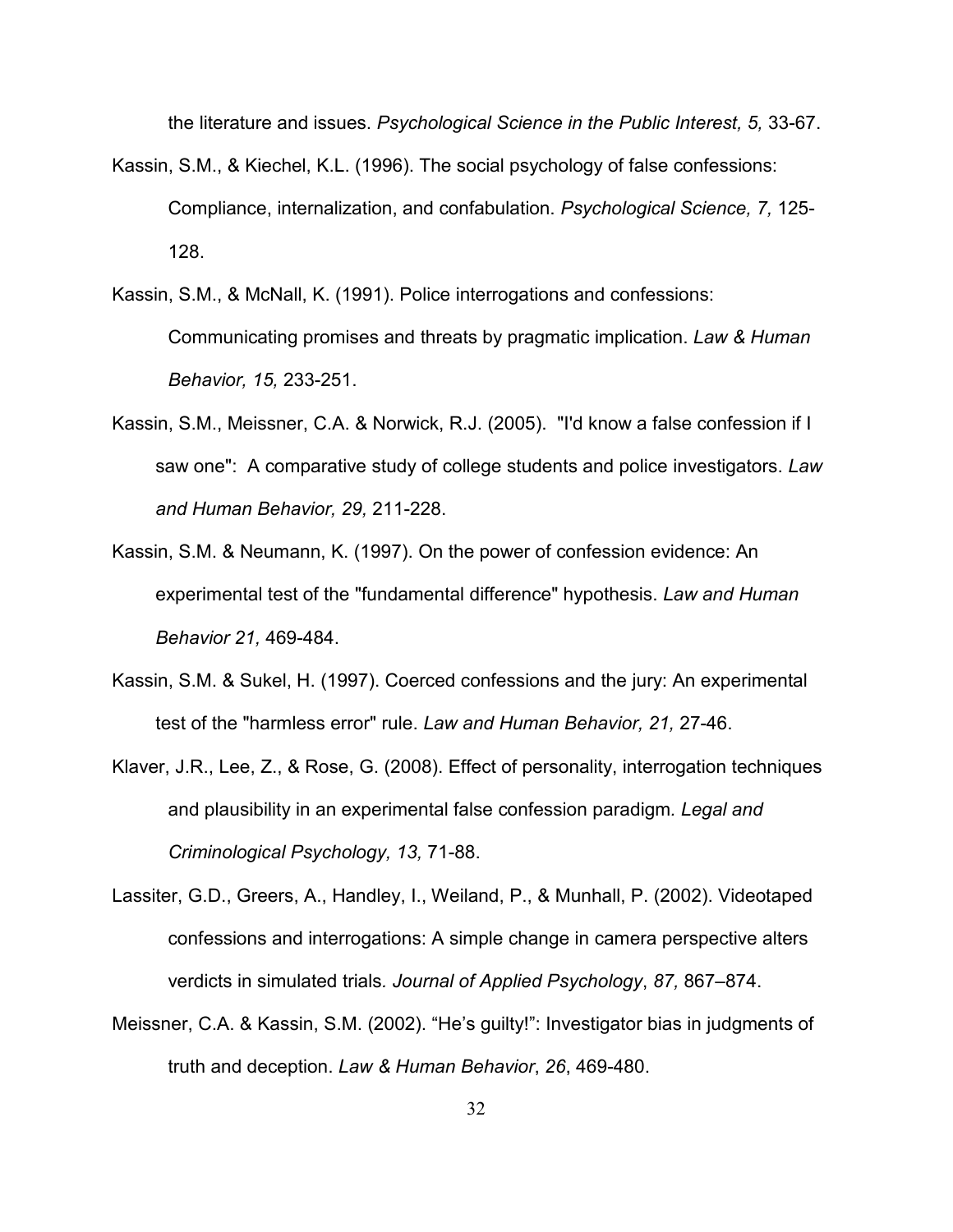- Meissner, C. A. & Kassin, S. M. (2004). "You're guilty, so just confess!" Cognitive and behavioral confirmation biases in the interrogation room. In D. Lassiter's (Ed.), *Interrogations, confessions, and entrapment*. Kluwer Academic / Plenum Press.
- Meissner, C.A. & Russano, M.B. (2003). The psychology of interrogations and false confessions: Research and recommendations. *Canadian Journal of Police & Security Services*, *1*, 53-64.
- Miller, D.T. & Ross, M. (1975). Self-serving biases in attribution of causality: Fact or fiction? *Psychological Bulletin, 82*, 213-255.
- Narchet, F. M., Meissner, C. A., & Russano, M. B. (2007, March). From the hot seat: An interrogations from the perspective of the suspect. Paper presented at the annual American Psychology-Law Society Conference, St. Petersburg, FL.
- Redlich, A.D., & Goodman, G.S. (2003). Taking responsibility for an act not committed: The influence of age and suggestibility. *Law and Human Behavior*, 27, 141-156.
- Ross, L. (1977). The intuitive psychologist and his shortcomings: Distortions in the attribution process. In L. Berkowitz (Ed.) *Advances in experimental social pyschology.* New York: Free Press.
- Russano, M.B., Meissner, C.M., Narchet, F.M., & Kassin, S.K. (2005). Investigating true and false confessions within a novel experimental paradigm. *Psychological Science, 16,* 481-486.
- Vrij, A. (2000). *Detecting lies and deceit: The psychology of lying and the implications for professional practice*. London: Wiley.
- Vrij, A., Mann, S., & Fisher, R.P. (2006a). An empirical test of the Behavior Analysis Interview. *Law & Human Behavior*, *30*, 329-345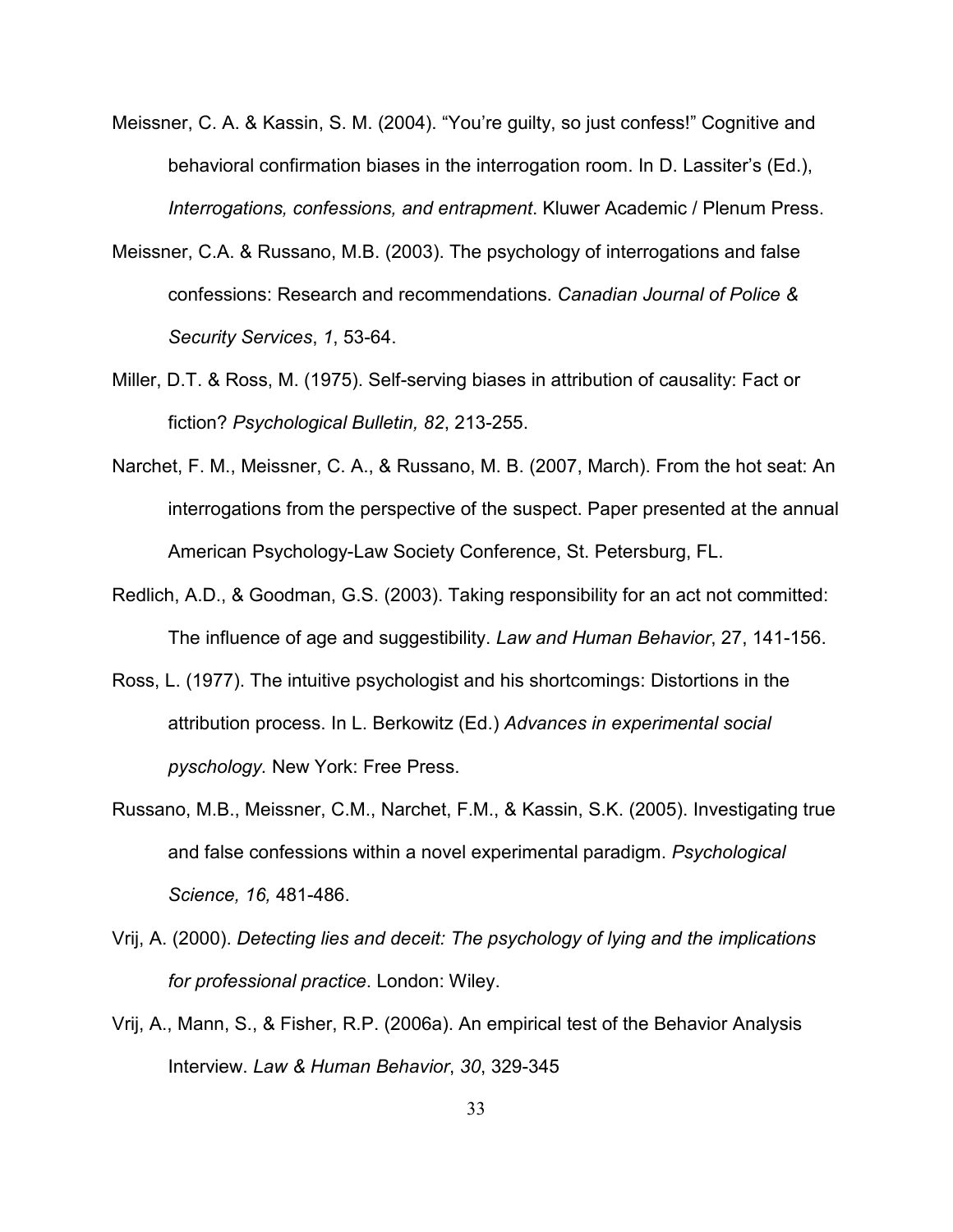Table 1

*Minimization and Maximization Techniques that Vary and Do Not Vary the Perceived Consequences of Confession* 

|                           | Minimization                                                                  | Maximization                                                                           |
|---------------------------|-------------------------------------------------------------------------------|----------------------------------------------------------------------------------------|
| Consequences              | stress benefit of cooperation<br>downplay consequences<br>face-saving excuses | exaggerate consequences<br>co-conspirators against each other<br>overstate the charges |
| <b>No</b><br>Consequences | express sympathy<br>assume friendly demeanor<br>boost ego/use flattery        | assume unfriendly demeanor<br>firm belief in guilt<br>shut down denials                |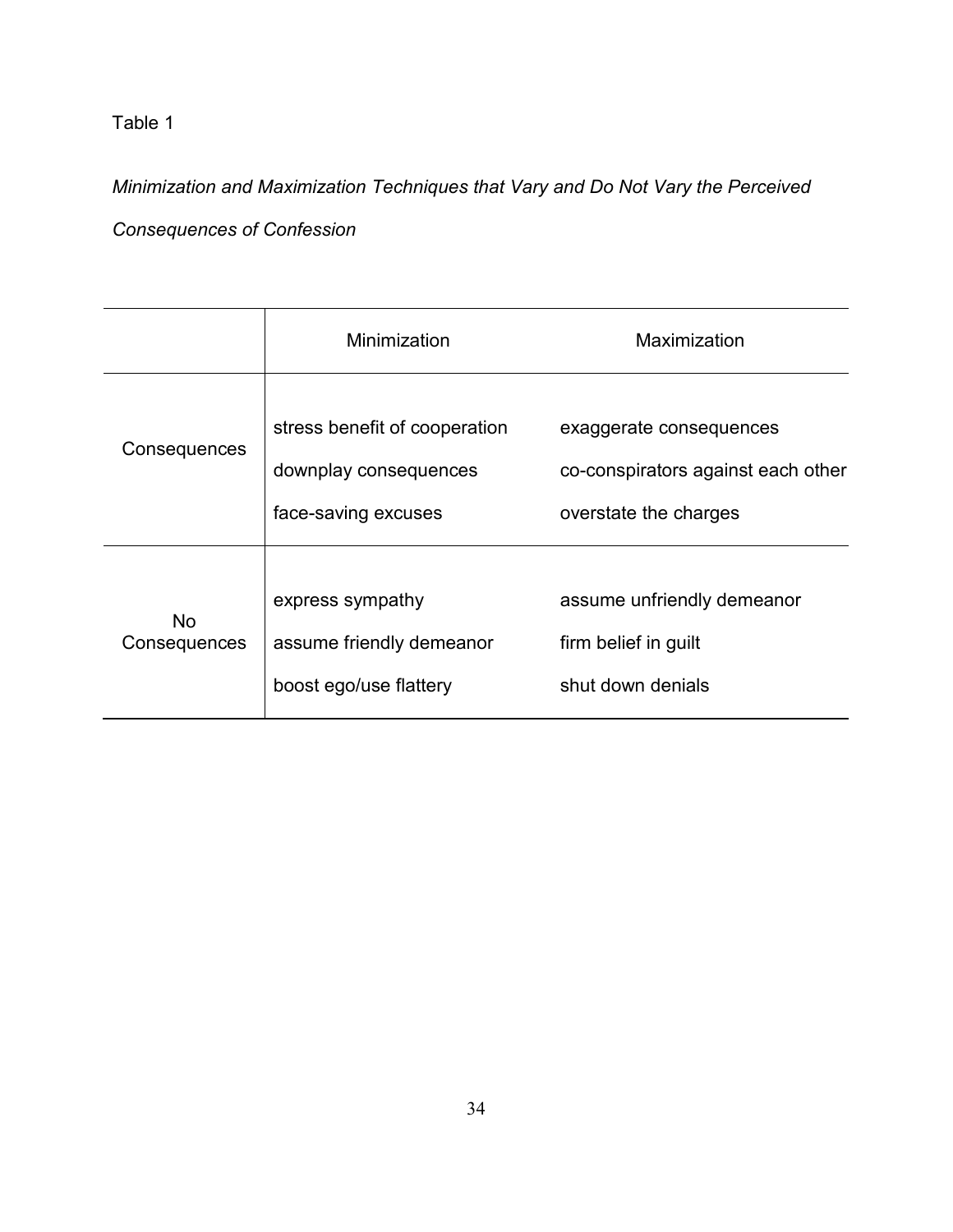# Table 2

# *Self vs. Others Confession Rates as a Function of Interrogation Method*

|              |          | Self           | <b>Others</b> |
|--------------|----------|----------------|---------------|
| Consequences | Guilty   | 50.0% (50.8)   | 68.9% (21.0)  |
|              | Innocent | $8.6\%$ (28.4) | 64.4% (25.3)  |
| <b>No</b>    | Guilty   | 25.7% (44.3)   | 60.0% (24.3)  |
| Consequences | Innocent | $5.9\%$ (23.8) | 47.1% (26.3)  |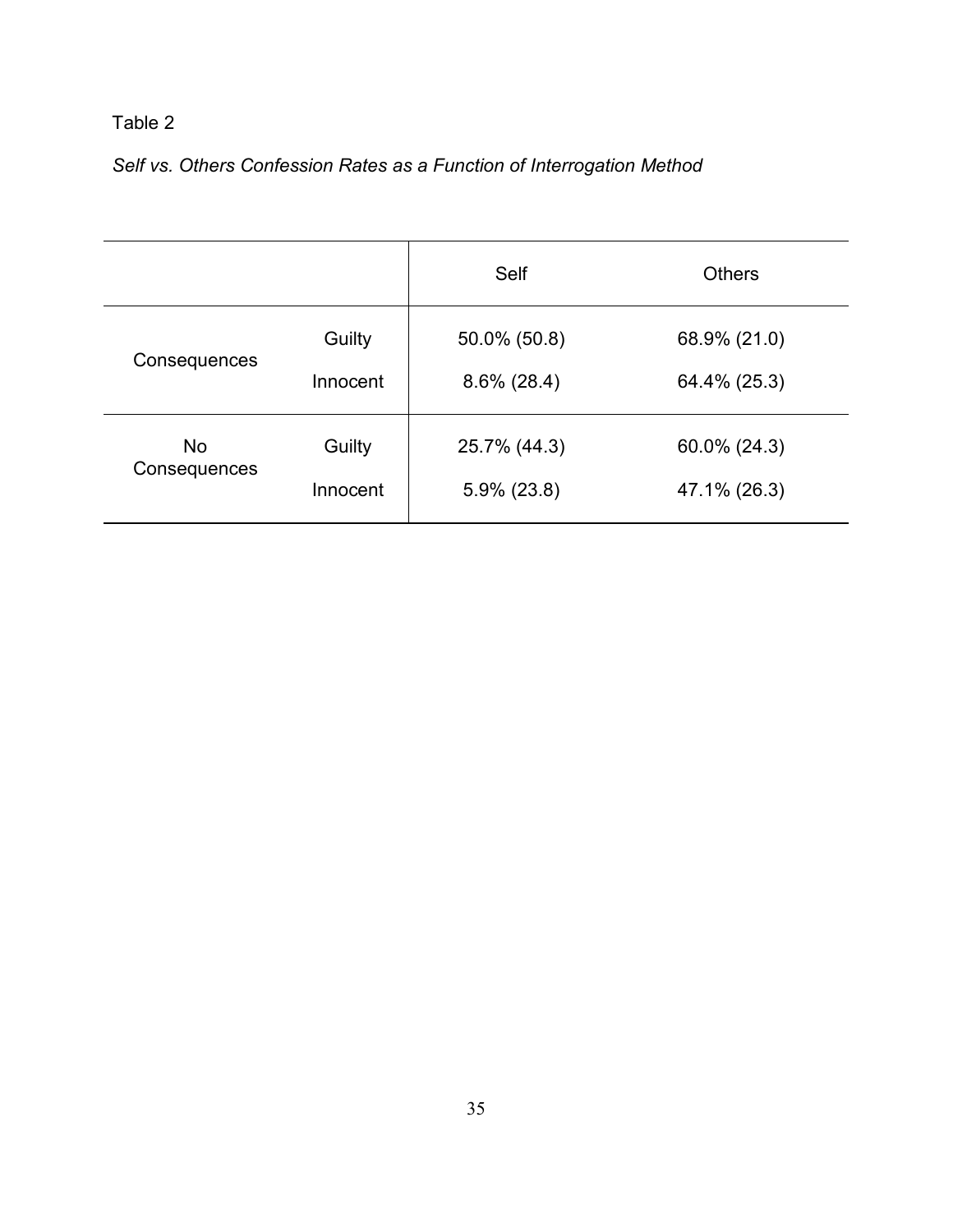# Table 3

# *True and False Confession Rates and Diagnosticity by Interrogation Method*

| Condition                 | True<br><b>Confessions</b> | False<br><b>Confessions</b> | Diagnosticity |
|---------------------------|----------------------------|-----------------------------|---------------|
| Consequences              | 81.8%                      | 42.4%                       | 1.93          |
| <b>No</b><br>Consequences | 97.0%                      | 21.2%                       | 4.58          |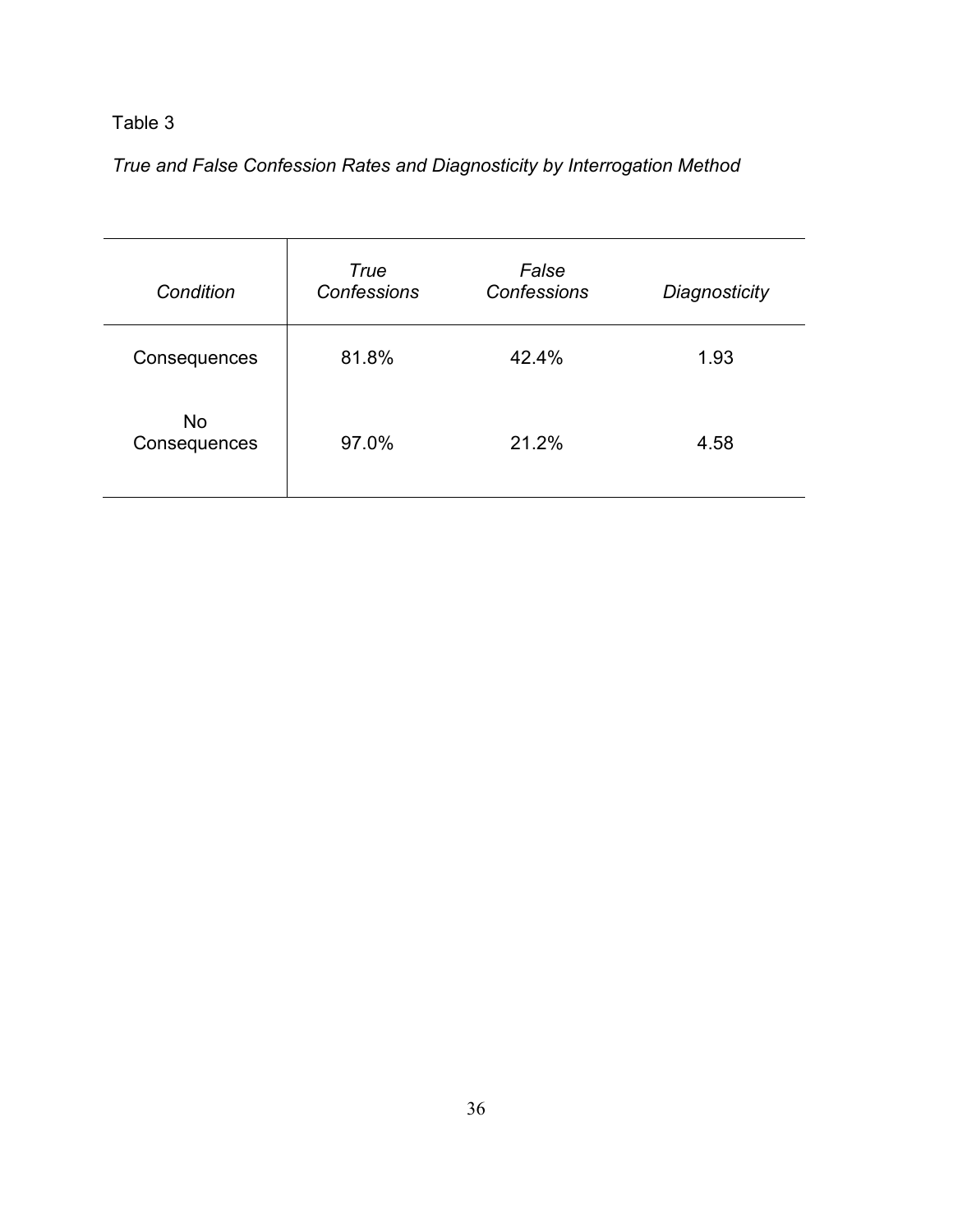### Appendix A

### Interrogation Phase – No Manipulation of Consequences

\*Experimenter reenters room approximately five minutes later and has a seat across from participant\*

E: Ok, "participant's name," I've just been talking to (Confederate's name), and it looks like we DO have a problem. What I'm going to ask you to do is to just hear me out and listen to what I have to say before you explain your side of the story, ok?

While you two completed the reaction questionnaires, I had a chance to look over the logic problems you two solved. Based on what I saw, I became convinced that the two of you did not follow the rules of the experiment; it looks to me like you shared information on at one least of the individual problems by working together. The reason I think the two of you shared information during the individual problem-solving phase is because you have the same wrong answer on the triangle problem. It's HIGHLY unlikely that this would happen by chance, and if you did share information, it is a MAJOR problem, because it would mean that not only did you break the rules of the experiment, but you may have compromised the integrity of the study.

After I separated the two of you, I wasn't really sure how to handle this situation, so I called my professor to find out what I should do. I explained that the two of you came up with the same wrong answer on the triangle problem, and he agreed that it was highly unlikely that that would happen by chance. He said that the first thing we need to do is document what happened. He asked me to ask each of you to sign a piece of paper admitting that you shared information on the triangle problem. Either way, whether you sign or you don't sign, I have to call him back and see what he wants to do next.

Just so you know, I could tell by talking to him that he's pretty annoyed and upset that this is happening. I want to tell you upfront that I'm really not sure how he's going to handle this situation. I'm not sure how serious he's going to consider this or who else he might notify about the situation. He might even consider this a case of cheating.

### *(Tone should be firm and unfriendly.)*

Look, I'm going to level with you. I already looked over the problems and I KNOW you guys broke the rules. The statistical probability that you two would have come up with the SAME WRONG ANSWER just by chance is incredibly small. I've run this study almost 100 times, and this has NEVER happened before. That shows me you guys must have shared information on the problem. So here is the situation – I think you should do the right thing and admit to working together. I am sure you are a good person who would want to do the right thing and no one wants to be accused of cheating or breaking the rules. I understand that and when I call my professor back I'll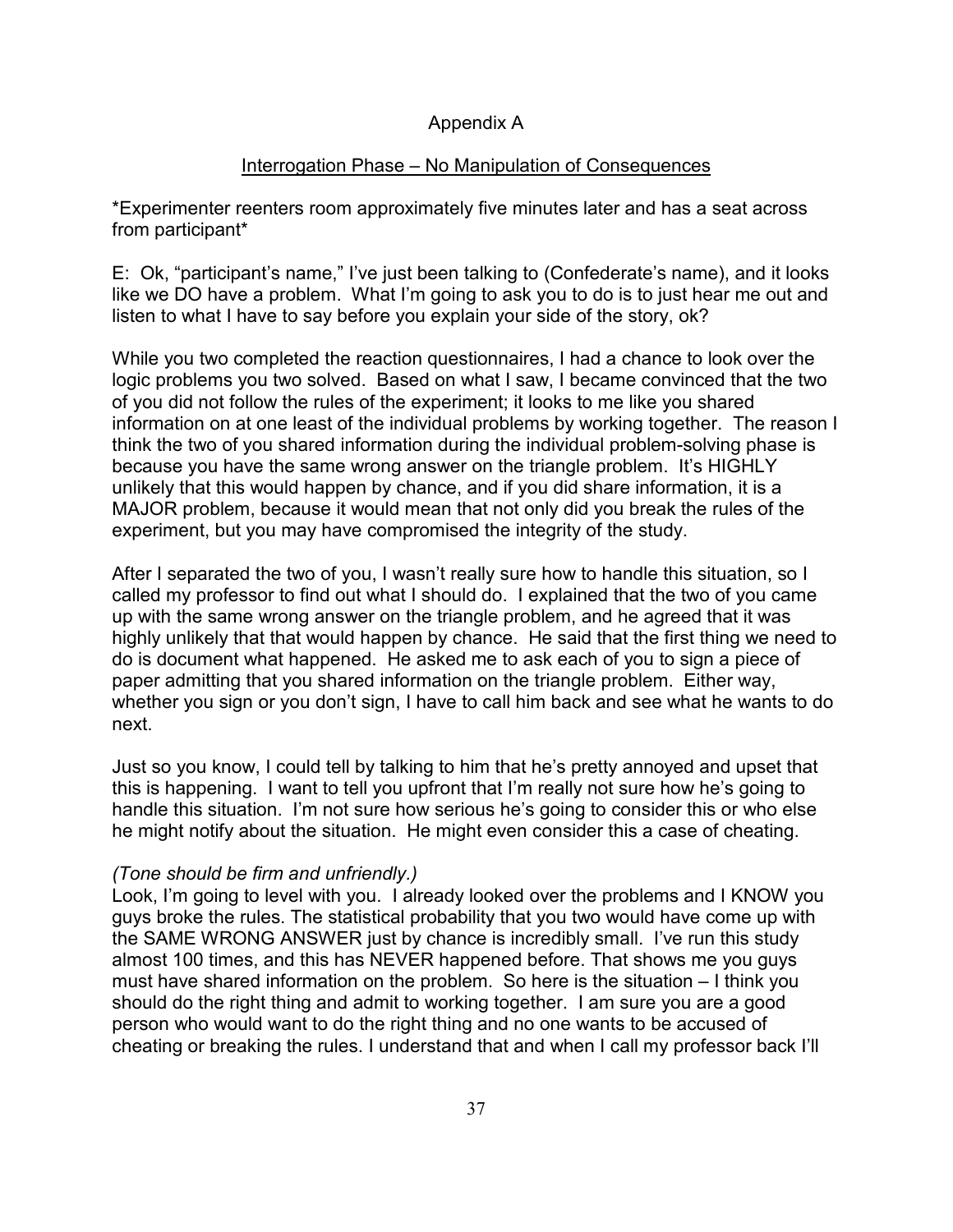let him know that you came clean about what happened. He'll see you did the right thing and I'm sure he'll respect your honesty.

*(Tone should become much more friendly and compassionate, as if you are a friend and trying to help)* Look, I feel for you in this situation and it sucks that this is happening. I am sorry that you got caught up in all of it. I think you are a good person and you seem pretty intelligent to me. The smartest thing to do, and the right thing to do here is to sign the statement, trust me.

Ok, either way, whether you sign or don't sign, I have to call him back and see what he wants to do next. I can't guarantee either way what he'll decide he wants to do. So here it is – are you going to sign this?

### Reiterate:

- 1. What you're telling me isn't matching up with what I have seen. I think the smart thing to do is sign the statement. Here it is-will you sign it?
- 2. Your story is inconsistent with the evidence I have from the problems. I think the right thing to do is sign this statement. Are you going to sign?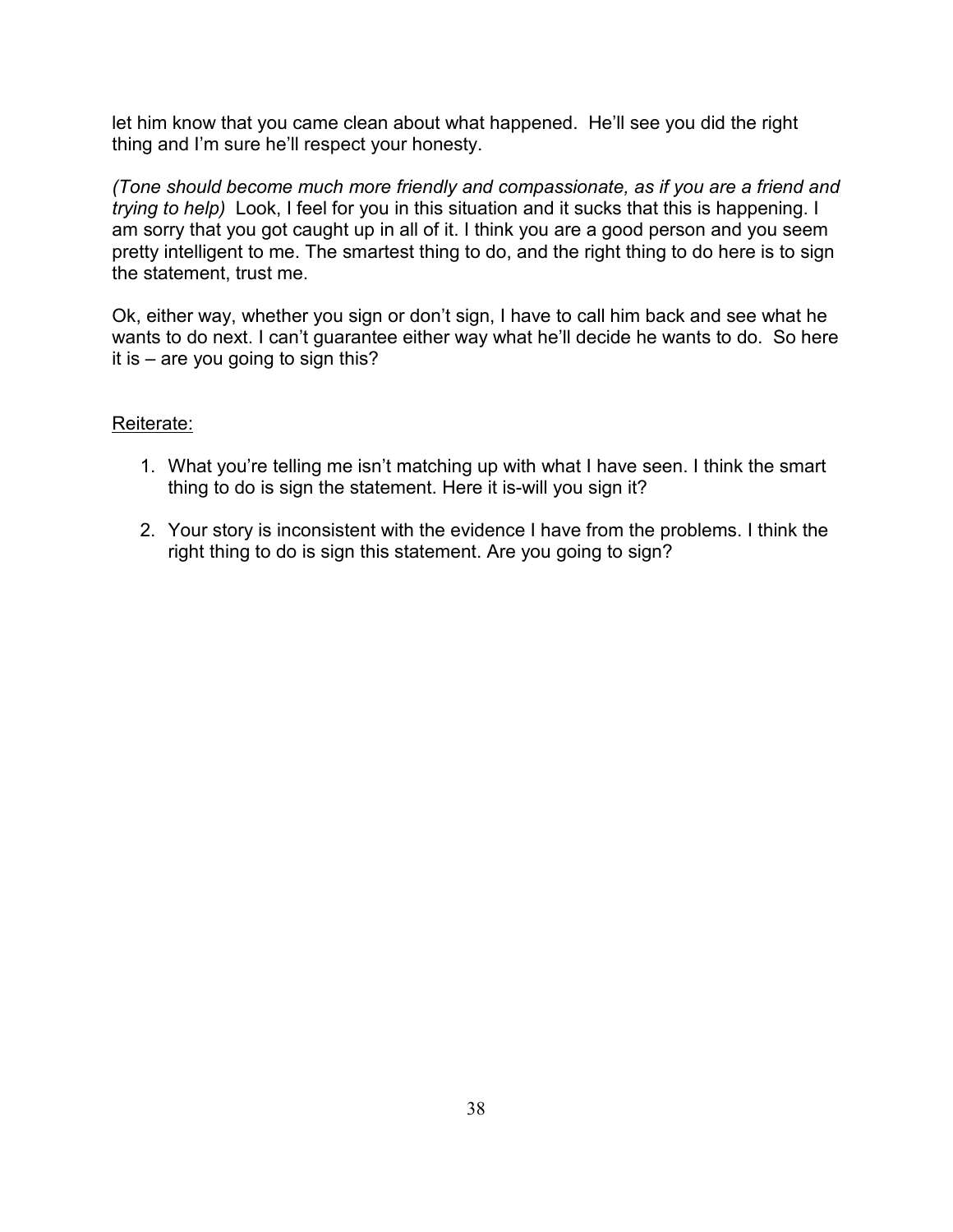### Appendix B

### Interrogation Phase – Manipulates Consequences

\*Experimenter reenters room approximately five minutes later and has a seat across from participant\*

E: Ok, "participant's name," I've just been talking to (Confederate's name), and it looks like we DO have a problem. What I'm going to ask you to do is to just hear me out and listen to what I have to say before you explain your side of the story, ok?

While you two completed the reaction questionnaires, I had a chance to look over the logic problems you two solved. Based on what I saw, I became convinced that the two of you did not follow the rules of the experiment; it looks to me like you shared information on at one least of the individual problems by working together. The reason I think the two of you shared information during the individual problem-solving phase is because you have the same wrong answer on the triangle problem. It's HIGHLY unlikely that this would happen by chance, and if you did share information, it is a MAJOR problem, because it would mean that not only did you break the rules of the experiment, but you may have compromised the integrity of the study.

After I separated the two of you, I wasn't really sure how to handle this situation, so I called my professor to find out what I should do. I explained that the two of you came up with the same wrong answer on the triangle problem, and he agreed that it was highly unlikely that that would happen by chance. He said that the first thing we need to do is document what happened. He asked me to ask each of you to sign a piece of paper admitting that you shared information on the triangle problem. Either way, whether you sign or you don't sign, I have to call him back and see what he wants to do next.

Just so you know, I could tell by talking to him that he's pretty annoyed and upset that this is happening. I want to tell you upfront that I'm really not sure how he's going to handle this situation. I'm not sure how serious he's going to consider this or who else he might notify about the situation. He might even consider this a case of cheating.

Look, I'm going to level with you. I already talked to the other participant and I'm going to tell you the same thing I told her. So here is the situation – if you are willing to admit to sharing answers on the triangle problem, I think we can get this thing settled pretty quickly. I'll call my professor back, but I'll make sure to tell him that you guys came clean and explained what happened. I can't guarantee what will happen, but my best guess is that he'll probably just instruct me to throw out the data, and I should probably be able to have you out of here within ten minutes or so. BUT if you don't admit to sharing answers, I'm afraid this is going to take awhile to straighten out. I'll have to call my professor back, and he'll probably have to come down here to deal with the situation himself, and my guess is that that will make your situation a lot worse.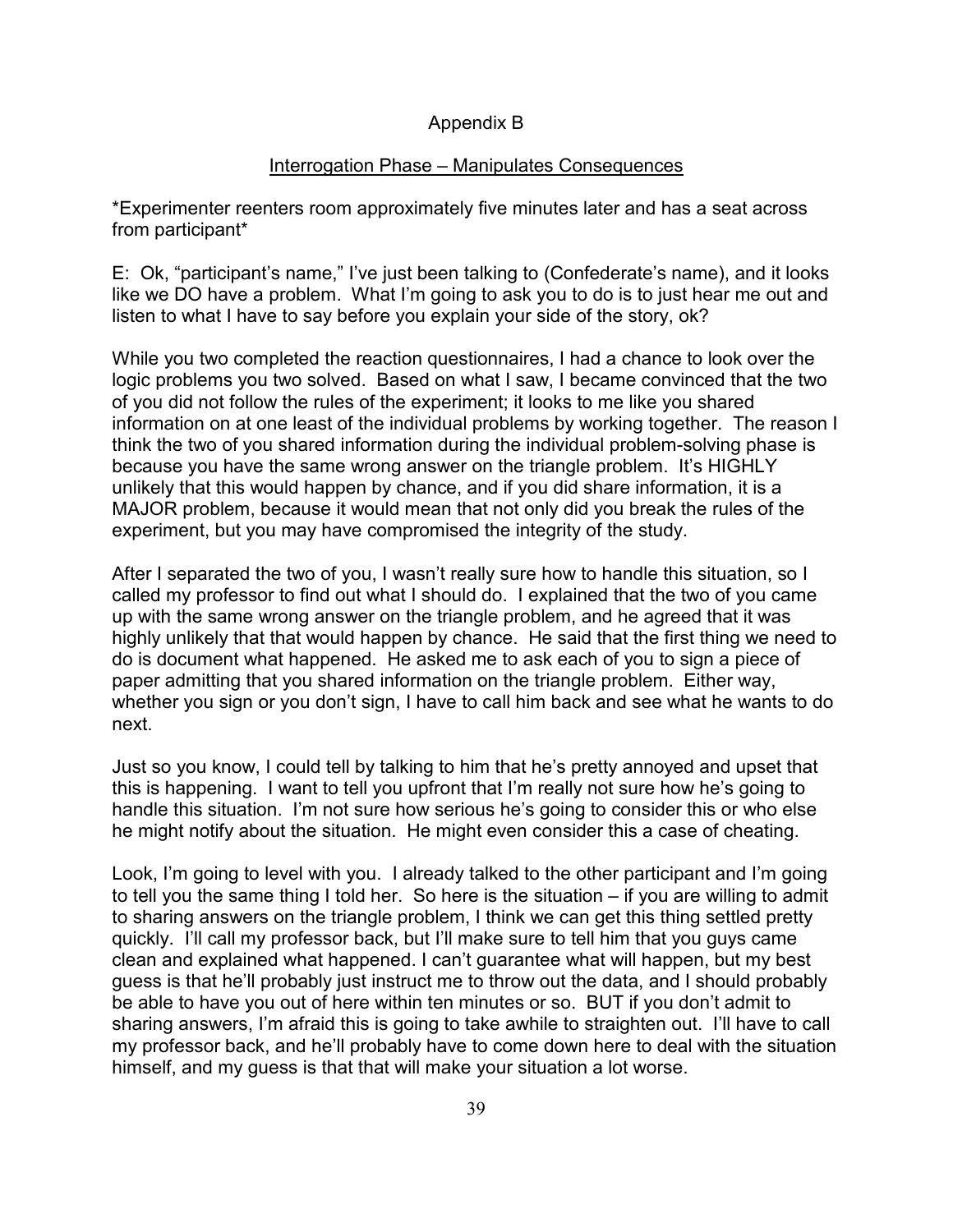He told me that if he comes down here, he's going to bring the paperwork that he has to fill out for violations of academic misconduct. I really think you're better off just handling the situation here with me.

Again, I am telling you the same thing I told (confederate's name) - I think the two of you probably didn't realize what a big deal it would be to work together. If I was in your shoes, I might have made the same mistake. I don't think you intentionally meant to do anything wrong – from what I can tell after talking to her, I just think you were trying to be nice by helping her out. She has already signed the statement so here is my advice to you.

In my opinion, I really think it's in your best interest to sign the statement, especially since she already has. If I call him back and tell him one of you signed and the other didn't, he might become even more upset about the whole situation. Either way, whether you sign or don't sign, I have to call him back and see what he wants to do next, but seriously, if I was you, I'd sign it. So here it is – are you going to sign this?

### Reiterate:

1. Look, the other participant has already signed, there is no sense in denying what you did. I think you should just sign the statement.

2. The right thing for you to do is sign the statement, trust me. If you do, I can get you out of here pretty quick. Are you going to sign it?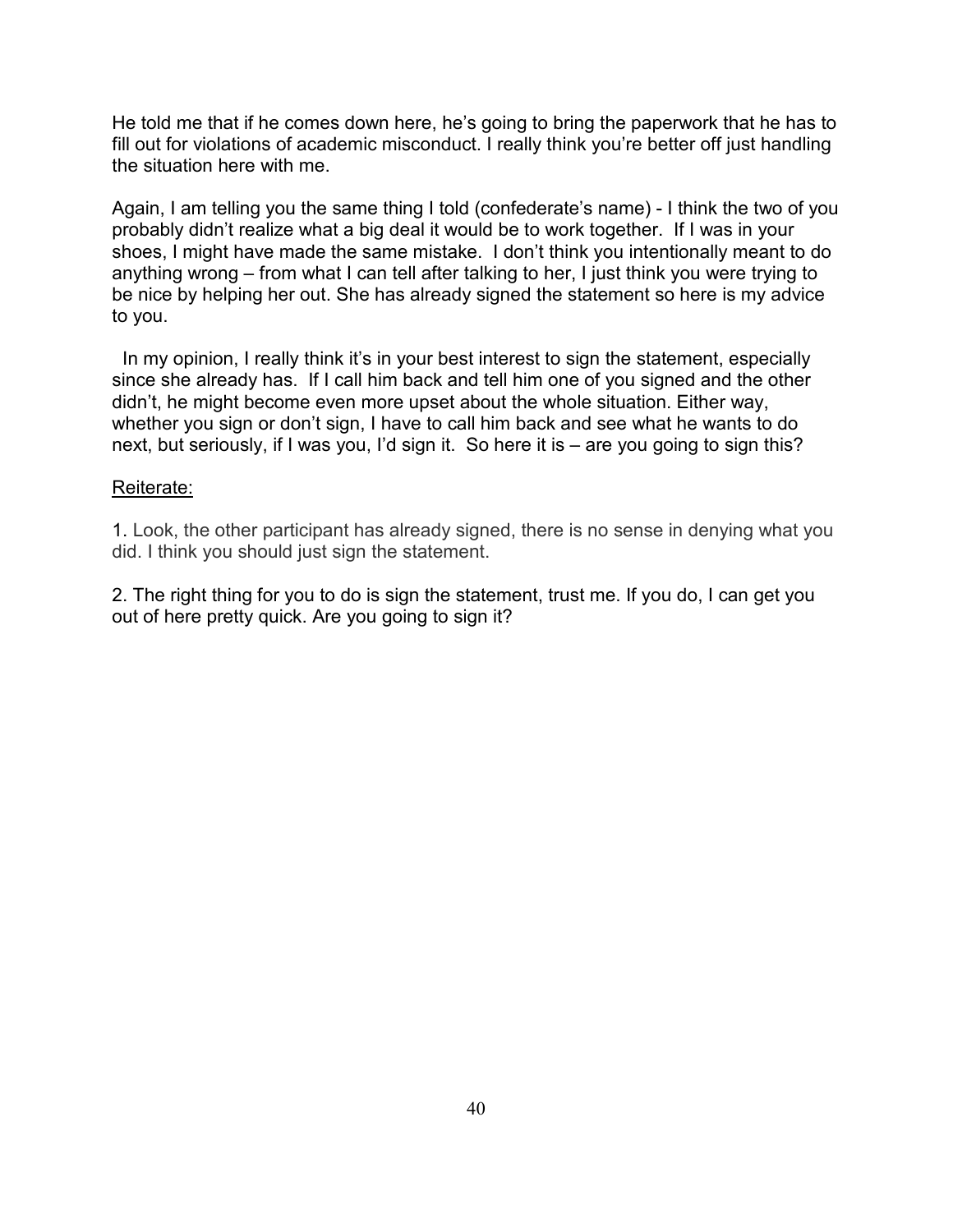# Appendix C

# Problem Solving Study Debriefing Questionnaire

1. How much stress did you feel when you were accused of cheating?

| 1<br>no<br>stress                                                                                                                  | $\overline{2}$                                                                       | 3 | 4 | 5 | 6 | 7<br>extreme<br>stress     |
|------------------------------------------------------------------------------------------------------------------------------------|--------------------------------------------------------------------------------------|---|---|---|---|----------------------------|
| 2. When being questioned by the experimenter about cheating, there were times<br>that I was worried about what would happen to me. |                                                                                      |   |   |   |   |                            |
| 1<br>not at all                                                                                                                    | $\overline{2}$                                                                       | 3 | 4 | 5 | 6 | 7<br>very much             |
|                                                                                                                                    | 3. I felt nervous when the experimenter accused me of cheating.                      |   |   |   |   |                            |
| 1<br>not at all                                                                                                                    | 2                                                                                    | 3 | 4 | 5 | 6 | 7<br>very much             |
| not have done before.                                                                                                              | 4. I have been in a similar position where I had to deny something that I may or may |   |   |   |   |                            |
| 1<br>extremely<br>similar<br>situation                                                                                             | 2                                                                                    | 3 | 4 | 5 | 6 | 7<br>not at all<br>similar |
| triangle problem?                                                                                                                  | 5. How much proof did you think the experimenter had that you had cheated on the     |   |   |   |   |                            |
| 1<br>Overwhelming                                                                                                                  | 2                                                                                    | 3 | 4 | 5 | 6 | 7<br><b>None</b>           |
| 6. How guilty did you feel when the experimenter was questioning you about<br>cheating on the triangle problem?                    |                                                                                      |   |   |   |   |                            |
| $\overline{A}$<br>extremely<br>guilty                                                                                              | $\overline{2}$                                                                       | 3 | 4 |   | 6 | not at all<br>guilty       |
| cheating on the                                                                                                                    | 7. How severe did you think that the consequences would be if you admitted to        |   |   |   |   |                            |

triangle problem?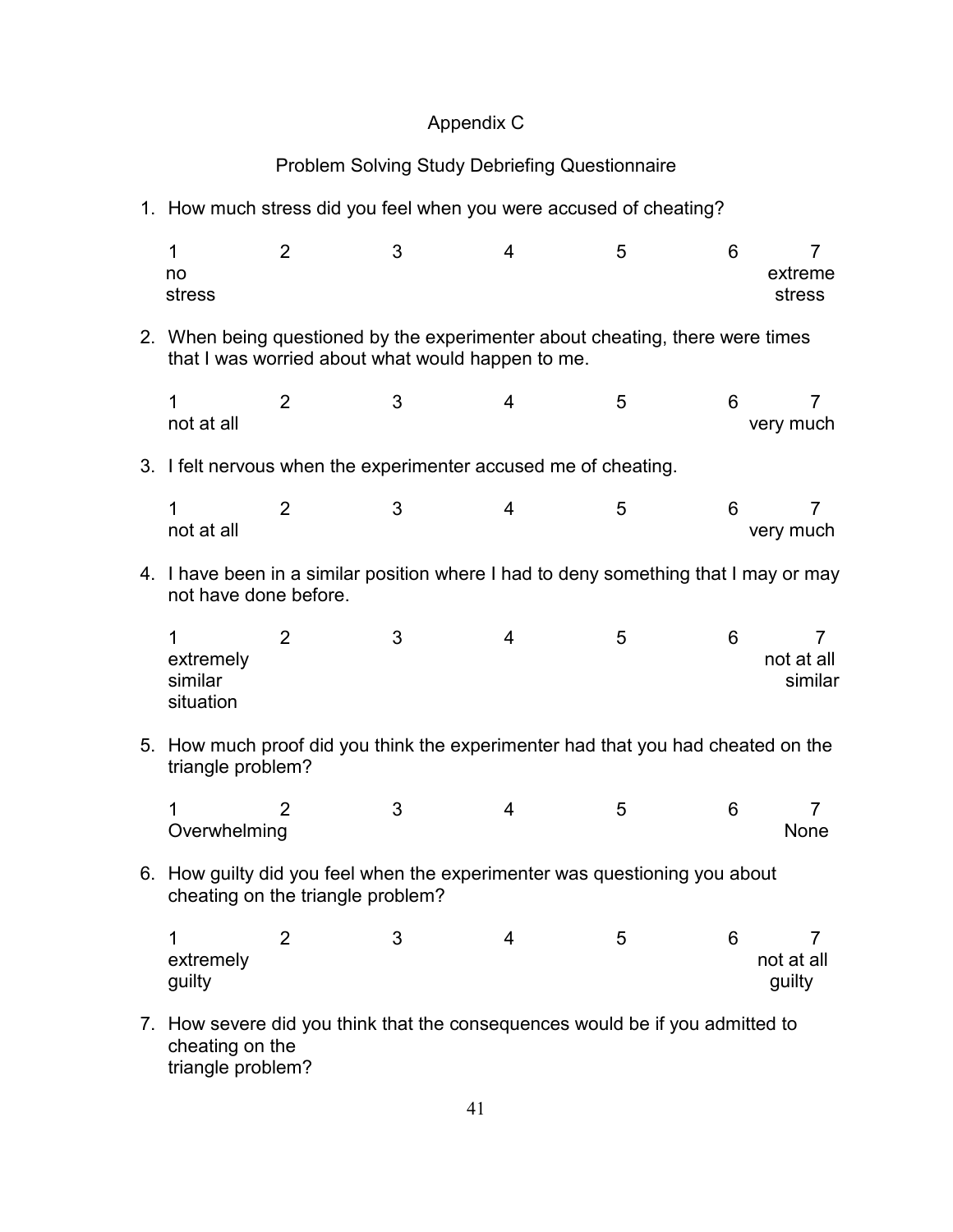|                                                                                                                  | 1<br>extremely<br>severe         | 2                                                                                      | 3 | $\overline{4}$ | 5 | 6 | 7<br>not at all<br>severe                          |
|------------------------------------------------------------------------------------------------------------------|----------------------------------|----------------------------------------------------------------------------------------|---|----------------|---|---|----------------------------------------------------|
|                                                                                                                  |                                  | 8. My heart was beating fast when the experimenter accused me of cheating.             |   |                |   |   |                                                    |
|                                                                                                                  | $\mathbf 1$<br>not at all        | $\overline{2}$                                                                         | 3 | 4              | 5 | 6 | $\overline{7}$<br>very much                        |
|                                                                                                                  | be severe.                       | 9. The consequences for <b>not admitting</b> to cheating on the triangle problem would |   |                |   |   |                                                    |
|                                                                                                                  | 1<br>strongly<br>disagree        | $\overline{2}$                                                                         | 3 | 4              | 5 | 6 | $\overline{7}$<br>strongly<br>agree                |
|                                                                                                                  | 10. I felt isolated in the room. |                                                                                        |   |                |   |   |                                                    |
|                                                                                                                  | 1<br>strongly<br>disagree        | $\overline{2}$                                                                         | 3 | 4              | 5 | 6 | 7<br>strongly<br>agree                             |
| 11. When you were being questioned by the experimenter, how much pressure did<br>you feel to sign the statement? |                                  |                                                                                        |   |                |   |   |                                                    |
|                                                                                                                  | 1<br>no pressure<br>at all       | 2                                                                                      | 3 | 4              | 5 | 6 | $\overline{7}$<br>most pressure<br>you can imagine |
| 11. Did you share any information ("cheat") on the triangle problem?                                             |                                  |                                                                                        |   |                |   |   |                                                    |
|                                                                                                                  |                                  | <b>YES</b>                                                                             |   | <b>NO</b>      |   |   |                                                    |
|                                                                                                                  |                                  | Why did you sign or not sign the confession statement?                                 |   |                |   |   |                                                    |
|                                                                                                                  |                                  |                                                                                        |   |                |   |   |                                                    |
|                                                                                                                  |                                  |                                                                                        |   |                |   |   |                                                    |
|                                                                                                                  |                                  |                                                                                        |   |                |   |   |                                                    |

 $\mathcal{L}_\text{max}$  , and the contract of the contract of the contract of the contract of the contract of the contract of the contract of the contract of the contract of the contract of the contract of the contract of the contr

 $\overline{\phantom{a}}$  , and the contribution of the contribution of the contribution of the contribution of the contribution of the contribution of the contribution of the contribution of the contribution of the contribution of the  $\overline{\phantom{a}}$  , and the contribution of the contribution of the contribution of the contribution of the contribution of the contribution of the contribution of the contribution of the contribution of the contribution of the  $\overline{\phantom{a}}$  , and the contribution of the contribution of the contribution of the contribution of the contribution of the contribution of the contribution of the contribution of the contribution of the contribution of the